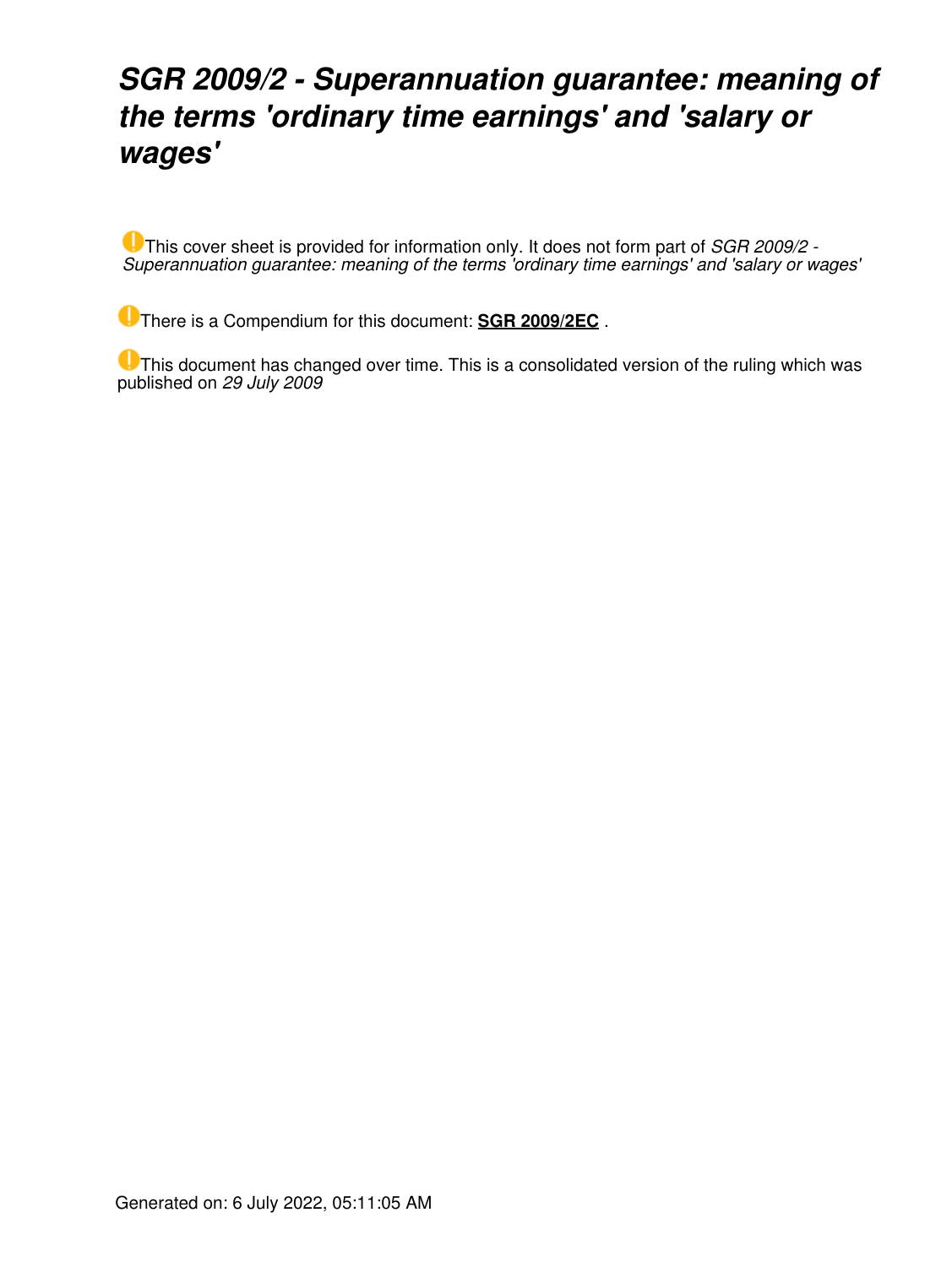**Australian Government** 



**Australian Taxation Office** 

Superannuation Guarantee Ruling

**SGR 20** 

Page status: **not legally binding** Page 1 of 60

#### **Superannuation Guarantee Ruling**

Superannuation guarantee: meaning of the terms 'ordinary time earnings' and 'salary or wages'

| Contents                      | Para |
|-------------------------------|------|
| What this Ruling is about     | 1    |
| <b>Previous Rulings</b>       | 6    |
| Ruling                        | 7    |
| Date of effect                | 77   |
| <b>Appendix 1</b>             |      |
| <b>Examples</b>               | 78   |
| <b>Appendix 2</b>             |      |
| <b>Explanation</b>            | 179  |
| <b>Appendix 3</b>             |      |
| <b>Detailed contents list</b> | 279  |
|                               |      |

#### **Preamble**

Superannuation Guarantee Rulings (whether draft or final) are not legally binding on the Commissioner. However, if the Commissioner later takes the view that the law applies less favourably to you than **Ruling** T **7** *Ruling Ruling Ruling Ruling Ruling Ruling Ruling Ruling Ruling Ruling Ruling* **<b>***Ruling Ruling Ruling Ruling Ruling* **<b>***Ruling Ruling Ruling* ruling would be a relevant factor in your favour in the Commissioner's exercise of any discretion in regards to the imposition of penalties.

*[ This is a consolidated version of this document. Refer to the Tax Note:* **Examples a** *greet time is a sensolidated voision of and securities in the case of the sequence of the sequence of the sequence of*  $\alpha$  *office Legal Database (http://law.ato.gov.au) to check its currency and to view the details of all changes.]* 

#### **What this Ruling is about**

1. This Ruling explains the meaning of 'ordinary time earnings' (OTE) as defined in subsection 6(1) of the *Superannuation Guarantee (Administration) Act 1992* (SGAA). The definition of 'ordinary time earnings' is relevant to employers for the purpose of calculating the minimum level of superannuation support required for individual employees under the SGAA.

2. Because of amendments of the SGAA which apply from 1 July  $2008$ ,<sup>1</sup> the amount against which an employer is required to calculate the contributions necessary to satisfy their superannuation obligations in respect of their eligible employees is standardised to OTE.<sup>2</sup> Previously employers used a 'notional earnings base' for this purpose in many cases.

3. This Ruling also explains the meaning of 'salary or wages' as defined in section 11 of the SGAA. The definition of 'salary or wages' is relevant in calculating the superannuation guarantee shortfall of individual employees where their employer has not provided the required minimum level of superannuation support.

4. [Omitted.]

1

5. Unless otherwise stated, all legislative references in this Ruling are to the SGAA.

<sup>1</sup> Made by the *Superannuation Laws Amendment (2004 Measures No. 2) Act 2004*. <sup>2</sup>

See Explanatory Memorandum to the Superannuation Laws Amendment (2004 Measures No. 2) Bill 2004.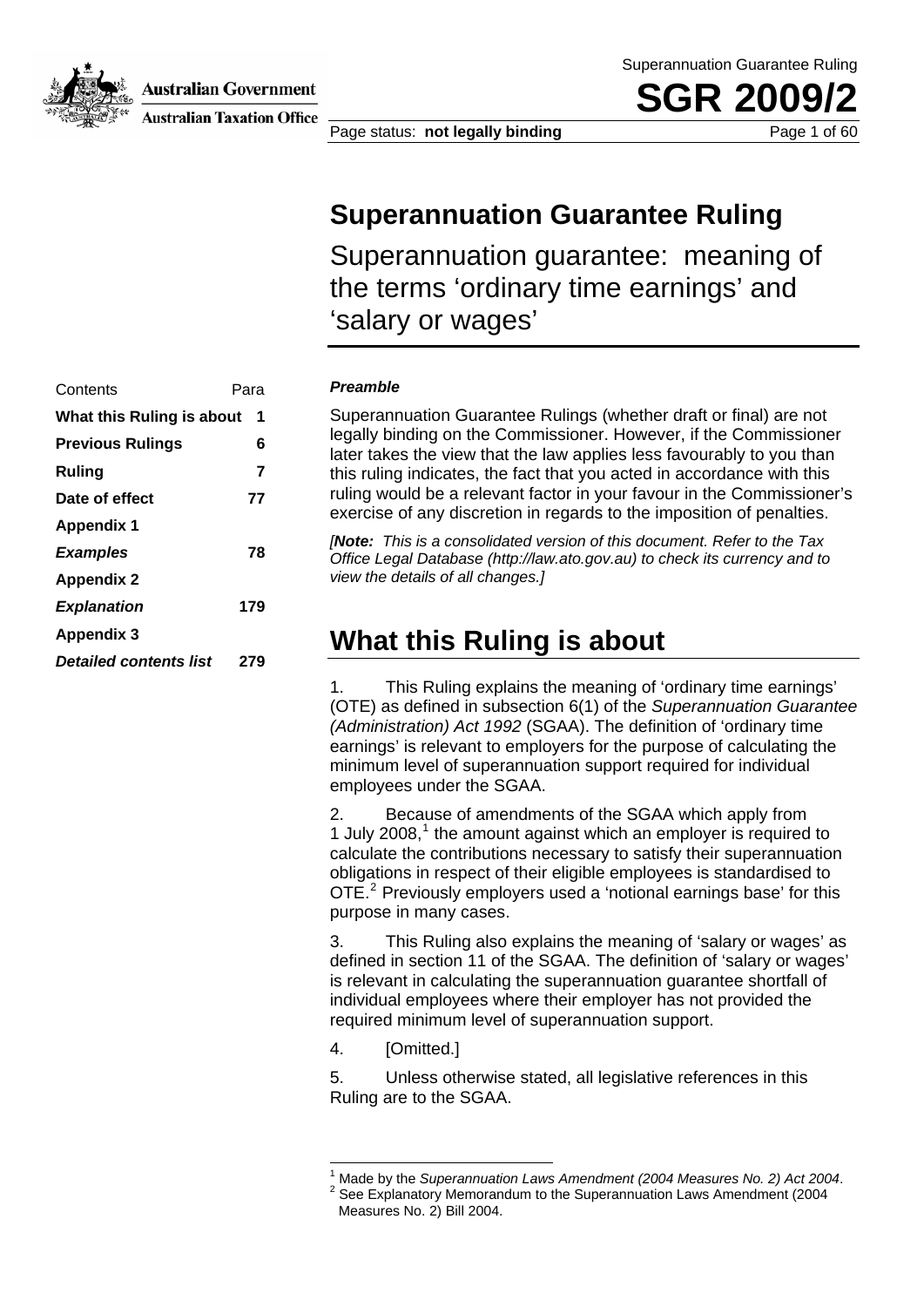

Page 2 of 60 Page status: **not legally binding**

### **Previous Rulings**

6. This Ruling replaces Superannuation Guarantee Rulings SGR 94/4 and SGR 94/5 which are withdrawn from the date of effect of this Ruling.

### **Ruling**

#### **Relationship between 'ordinary time earnings' and 'salary or wages'**

7. An amount can only be part of an employee's OTE if it is 'salary or wages' of the employee. But an employee's salary or wages may include amounts that are not OTE.

8. Payments specifically excluded by the SGAA from being OTE are not necessarily excluded from being 'salary or wages' (for example, a lump sum payment in lieu of unused annual leave and unused long service leave made to the employee on termination of employment).

9. The following diagram illustrates the relationship between OTE and salary or wages.



#### **Part A – Ordinary time earnings**

#### *Definition of 'ordinary time earnings'*

10. *Ordinary time earnings*, in relation to an employee, is defined in subsection 6(1) as:

- (a) the total of:
	- (i) earnings in respect of ordinary hours of work other than earnings consisting of a lump sum payment of any of the following kinds made to the employee on the termination of his or her employment:
		- (A) a payment in lieu of unused sick leave;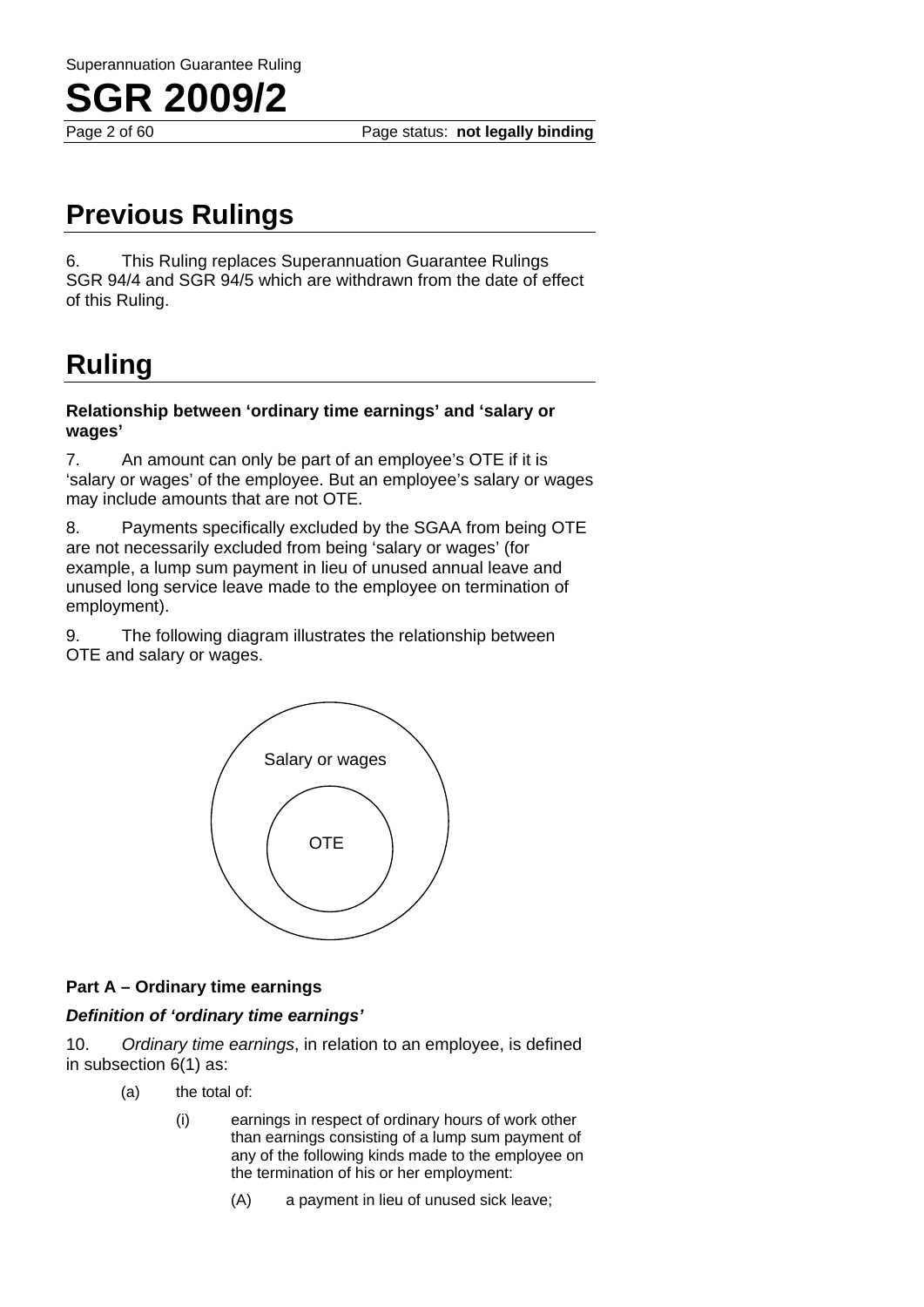#### Page status: **not legally binding** Page 3 of 60

- (B) an unused annual leave payment, or unused long service leave payment, within the meaning of the *Income Tax Assessment Act 1997*; and
- (ii) earnings consisting of over-award payments, shift-loading or commission; or
- (b) if the total ascertained in accordance with paragraph (a) would be greater than the maximum contribution base for the quarter – the maximum contribution base.

11. The SGAA does not define the expression 'earnings in respect of ordinary hours of work' or any of the terms in that expression.

#### *Meaning of 'earnings'*

12. An employee's 'earnings', for the purpose of the definition of OTE, is the remuneration paid to the employee as a reward for the employee's services. The practical effect for superannuation guarantee purposes is that the expression 'earnings' means 'salary or wages'.

#### *Meaning of 'ordinary hours of work'*

13. An employee's 'ordinary hours of work' are the hours specified as his or her ordinary hours of work under the relevant award or agreement, or under the combination of such documents, that governs the employee's conditions of employment.

14. The document need not use the exact expression 'ordinary hours of work', but it needs to draw a genuine distinction, for the purposes of the award or agreement, between ordinary hours and other hours. In particular, it would be expected that the other hours are remunerated at a higher rate (typically described as overtime) than the ordinary hours, or otherwise identifiable as a separate component of the total pay in respect of non-ordinary hours

15. Any hours worked in excess of, or outside the span (if any) of, those specified ordinary hours of work are not part of the employee's 'ordinary hours of work'.

16. If the ordinary hours of work are not specified in a relevant award or agreement, the 'ordinary hours of work' are the normal, regular, usual or customary hours worked by the employee, as determined in all the circumstances of the case. This is not necessarily the minimum or maximum number of hours worked or required to be worked.

17. In such cases, it may often not be possible or practicable to determine the normal, regular, usual or customary hours of an employee's work. If so, the actual hours worked should be taken to be the ordinary hours of work.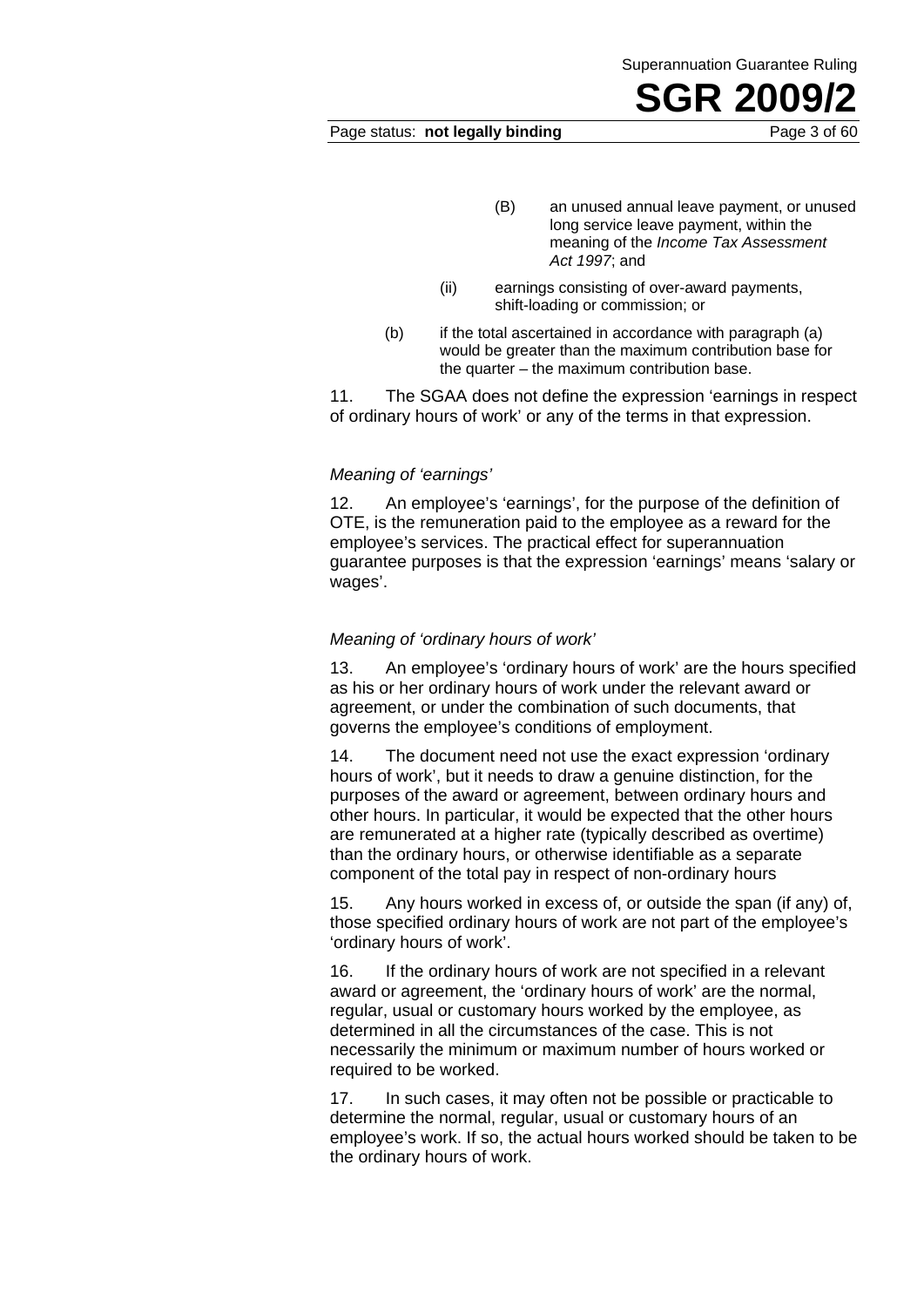Page 4 of 60 Page status: **not legally binding**

18. 'Ordinary hours of work' are not necessarily limited to hours to be worked between 9am and 5pm, Monday to Friday. They may (depending on the provision in the relevant award or agreement, if any) include hours to be worked at other times, including at night, on weekends or on public holidays.

#### *Maximum contribution base*

19. The total of OTE in respect of an employee for a quarter cannot exceed the maximum contribution base for the quarter: see paragraph (b) of the definition of 'ordinary time earnings' in subsection 6(1). For any quarter in the 2008-09 year, the maximum contribution base is \$38,180. The amount is subject to yearly indexation, which takes into account movements in full-time adult average weekly ordinary time earnings (AWOTE).

#### *Payments specifically included in the definition of 'ordinary time earnings' in subsection 6(1)*

20. Earnings consisting of over-award payments, shift-loading or commission are specifically included in the definition of OTE by subparagraph (a)(ii) of that definition in subsection 6(1).

#### *Over-award payments*

21. An over-award payment is the component of a payment in excess of an award entitlement. The Commissioner's view is that the specific inclusion of these payments does not apply to over-award payments that are specifically referable to hours worked that are not ordinary time hours. For example, an employer's policy may be to offer a higher rate of overtime pay for some overtime hours worked than the penalty rate required by an award. Even though technically over-award payments, such additional payments would not be OTE under subparagraph (a)(ii) of the definition of OTE in subsection 6(1).

#### *Shift-loading*

22. A shift-loading is an amount paid to a worker in addition to his or her basic hourly rate for having to work outside the usual span of time for day workers. Shift-loadings payable on ordinary hours of work must be distinguished from overtime payments under awards and agreements. Often these are mutually exclusive under awards and agreements, but if an employee is entitled to a shift-loading in respect of hours other than ordinary hours of work, the Commissioner's view is that the specific inclusion of shift-loadings does not apply in that circumstance.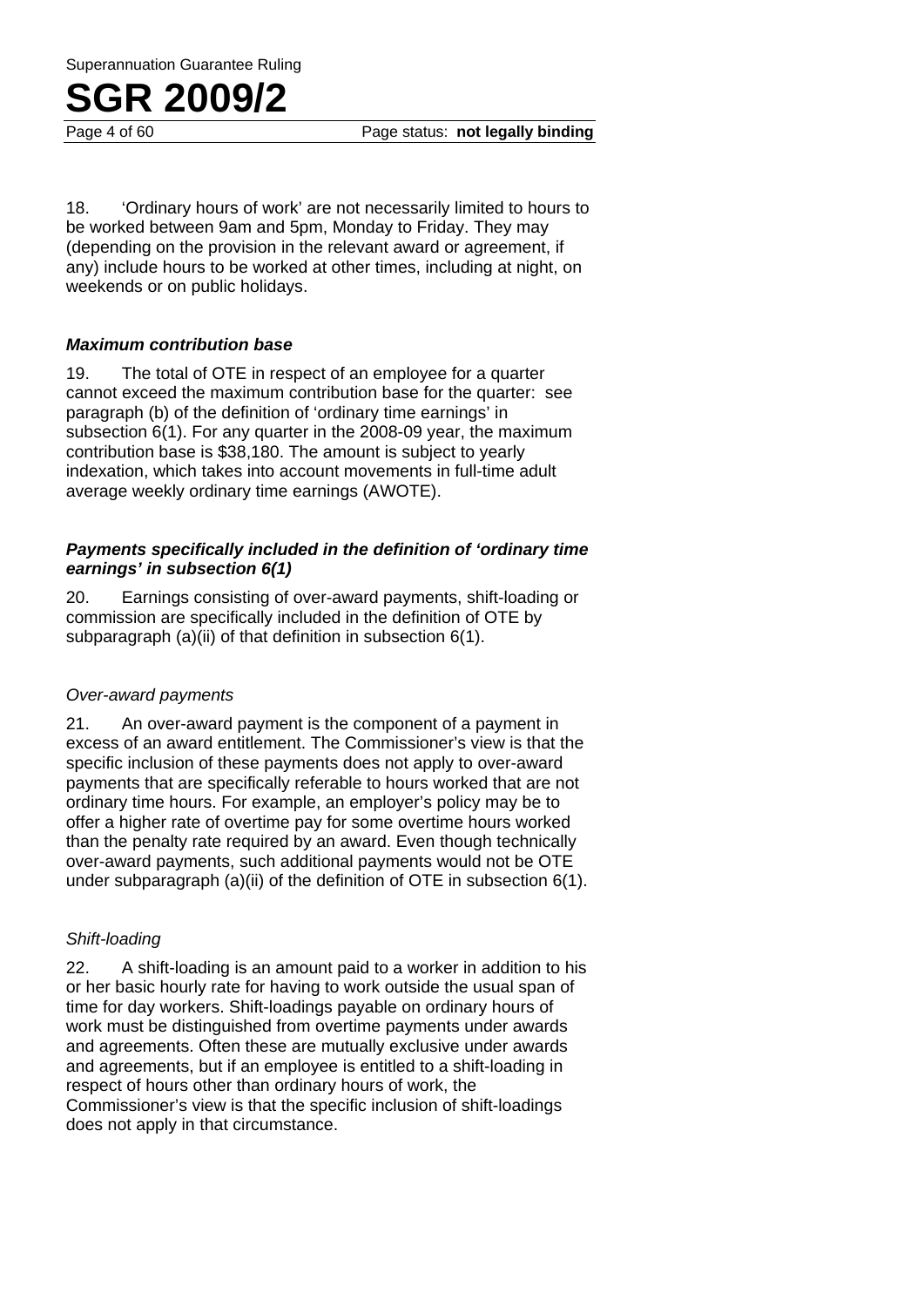#### Page status: **not legally binding** Page 5 of 60

#### *Commission*

23. A commission is a payment made to an employee such as a salesperson on the basis of the volume of sales he or she achieves or other similar criteria. These are always OTE except in the unusual case where they can be shown to be wholly referable to overtime hours worked.

#### *Payments specifically excluded from the definition of 'ordinary time earnings' in subsection 6(1)*

24. Specifically excluded from the definition of OTE in subsection 6(1) is a lump sum paid to the employee on the termination of his or her employment, being:

- a payment in lieu of unused sick leave; or
- an unused annual leave payment or unused long service leave payment within the meaning of the *Income Tax Assessment Act 1997*.

#### *Earnings 'in respect of ordinary hours of work' means all earnings other than overtime*

25. All amounts of earnings in respect of employment are in respect of the employee's ordinary hours of work unless they are remuneration for working overtime hours, or are otherwise referable only to overtime or to other hours that are not ordinary hours of work. There is no such thing as earnings that are merely in respect of employment generally and are not OTE because they are not in respect of any particular hours of work.

26. An award or agreement may itself have a definition of 'ordinary time earnings' that purports to apply for superannuation purposes. However, the central question posed by the definition of OTE in the SGAA is what amounts are 'earnings in respect of ordinary hours of work'. This could in some cases be a different amount from any purported amount of 'OTE' in the award or agreement. As mentioned in paragraph 13 of this Ruling, the Commissioner accepts that 'ordinary hours of work' are as determined by the relevant award or agreement, but that does not imply that OTE *itself* is necessarily as determined by the award or agreement.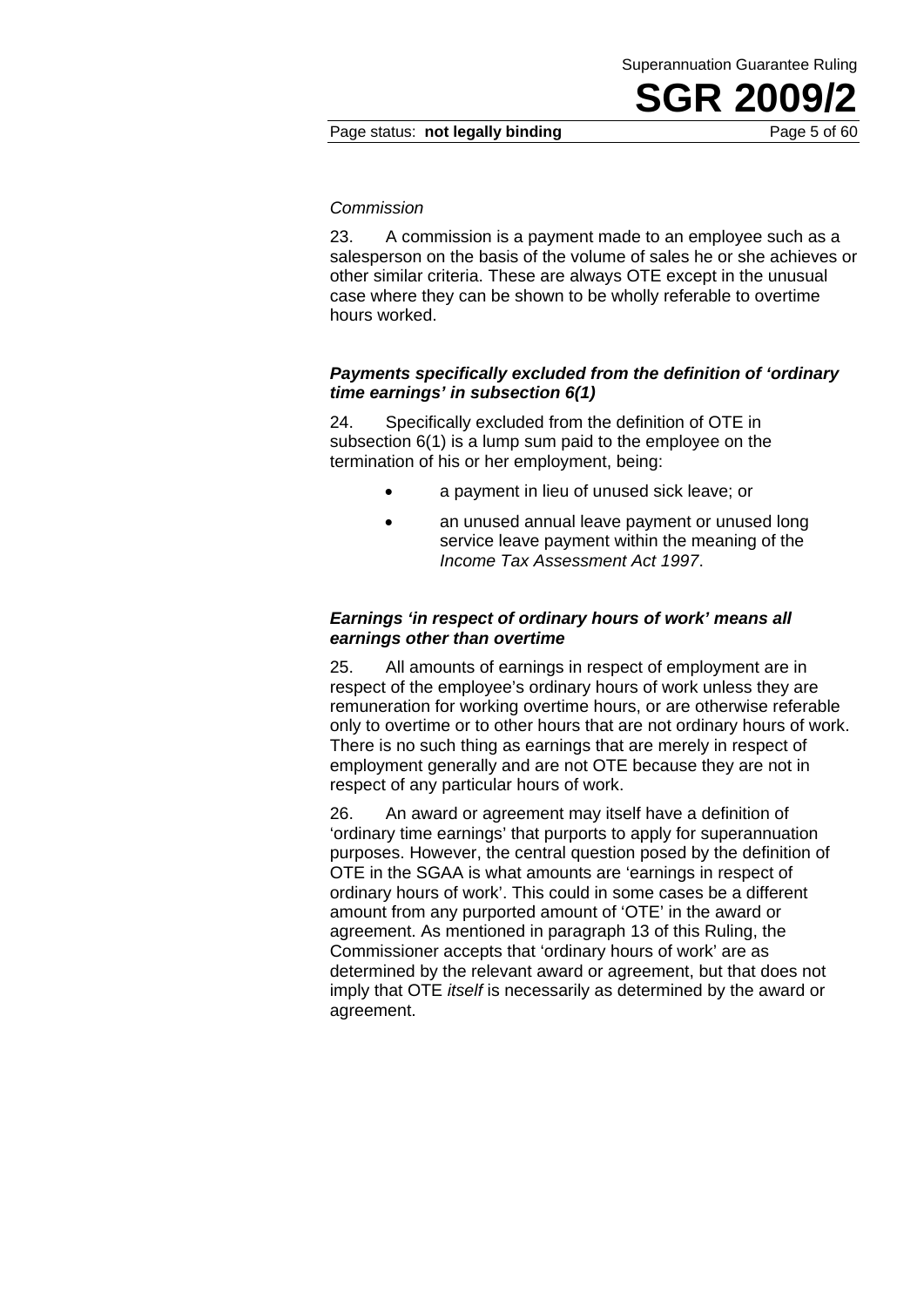#### *Certain specific kinds of payments that are 'ordinary time earnings'*

#### *Allowances and loadings*

27. Many employees receive various additional payments that are described as allowances or loadings and that are paid to employees to recognise or compensate for certain conditions relating to their employment. Examples:

- a 'site allowance' paid fortnightly at a flat rate in acknowledgement of the displacement an employee undergoes when a job requires him or her to work in a remote location;
- a 'casual loading' of 20% of the basic ordinary time rate of pay paid to a casual worker in lieu of any fixed, regular minimum hours of work and of paid leave entitlements;
- a 'dirt allowance' paid as a flat rate in acknowledgement of the conditions in which the work is undertaken; and
- a 'freezer allowance' paid at the rate of an extra \$2.50 per hour to employees, such as some supermarket employees, who perform most of their duties in cold storage facilities.

These kinds of payment are OTE except to the extent that they:

- are not 'salary or wages', for example if they are payments of a predetermined amount to offset or reimburse particular expenses (see paragraph 72 of this Ruling); or
- relate solely to hours of work other than ordinary hours of work (see paragraphs 41 to 43 of this Ruling).

#### *Bonuses*

28. Additional earnings received as a reward for good performance, and other like 'bonus' payments, are OTE in most cases. Exceptionally, a discrete and clearly identifiable bonus payment may relate solely to work performed entirely outside ordinary hours. For example, an employer may pay a bonus specifically to recognise a special project that an employee contributed to entirely in non-ordinary hours.

29. There would need to be clear evidence that this was the sole basis for the payment. The more common case of a lump sum performance bonus that is at least partly referable to results achieved in ordinary hours of work is wholly OTE.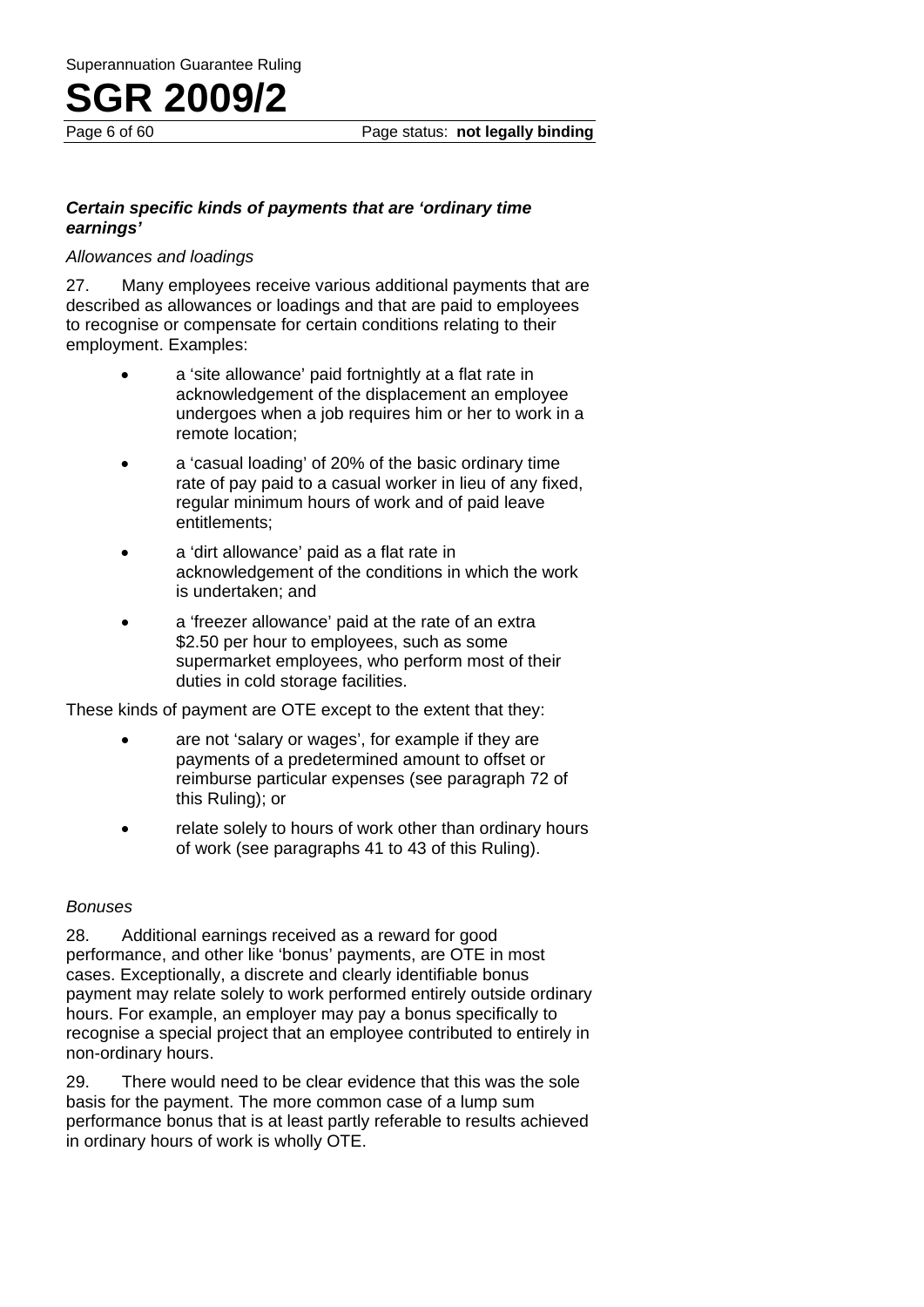#### Page status: **not legally binding** Page 7 of 60

#### *Piece-rates*

30. Unless an employee is subject to an award or agreement that specifies the employee's ordinary hours of work, all wage payments made on a piece-rate basis are included in an employee's OTE. As the number of units or items completed is the basis for calculating the payment, the hours actually worked that resulted in the completion of the units or items are the employee's 'ordinary hours of work'.

31. If the employee is subject to an award or agreement that specifies their ordinary hours, then the employee's earnings in respect of those hours must be determined having regard to the relevant provisions of the award or agreement.

#### *Paid leave and holiday pay*

32. Subject to the exclusions mentioned at paragraph 34 of this Ruling, salary or wages that an employee receives, at or below his or her normal rate of pay for ordinary hours of work, in respect of periods of paid leave is simply a continuation of his or her ordinary time pay. It is OTE. It does not matter whether the entitlement to take the paid leave accrued gradually over time, arose in a specified circumstance or following a specified event, or was simply granted to the employee in the exercise of the employer's discretion.

33. Similarly, salary or wages received at the ordinary time rate in respect of public holidays, rostered days off and the like is OTE.

34. However, payments made while a worker is on paid parental leave or other kinds of ancillary leave are not OTE as these types of leave payments are excluded from being 'salary or wages' in the SGAA by Regulation 7AD of the Superannuation Guarantee (Administration) Regulations 1993 (SGAR): see paragraph 59B of this Ruling.

35. The principle in paragraph 32 of this Ruling does not extend to extra payments by way of 'leave loadings', and like payments, that are demonstrably referable to a notional loss of opportunity to work overtime, or similar.

36. Lump sum arrears payments of unused leave or salary or wages otherwise than on termination of employment are also OTE.

#### *Top-up payments*

37. An employee may receive 'top-up payments', such as those made while serving on jury duty or with defence reserve forces, that make up some or all of the difference between any amount the employee is receiving for performing such service and the ordinary time rate of pay he or she would earn if not performing such service. Top-up payments of this kind are not OTE as they are excluded from being 'salary or wages' in the SGAA by Regulation 7AD of the SGAR: see paragraph 59B of this Ruling.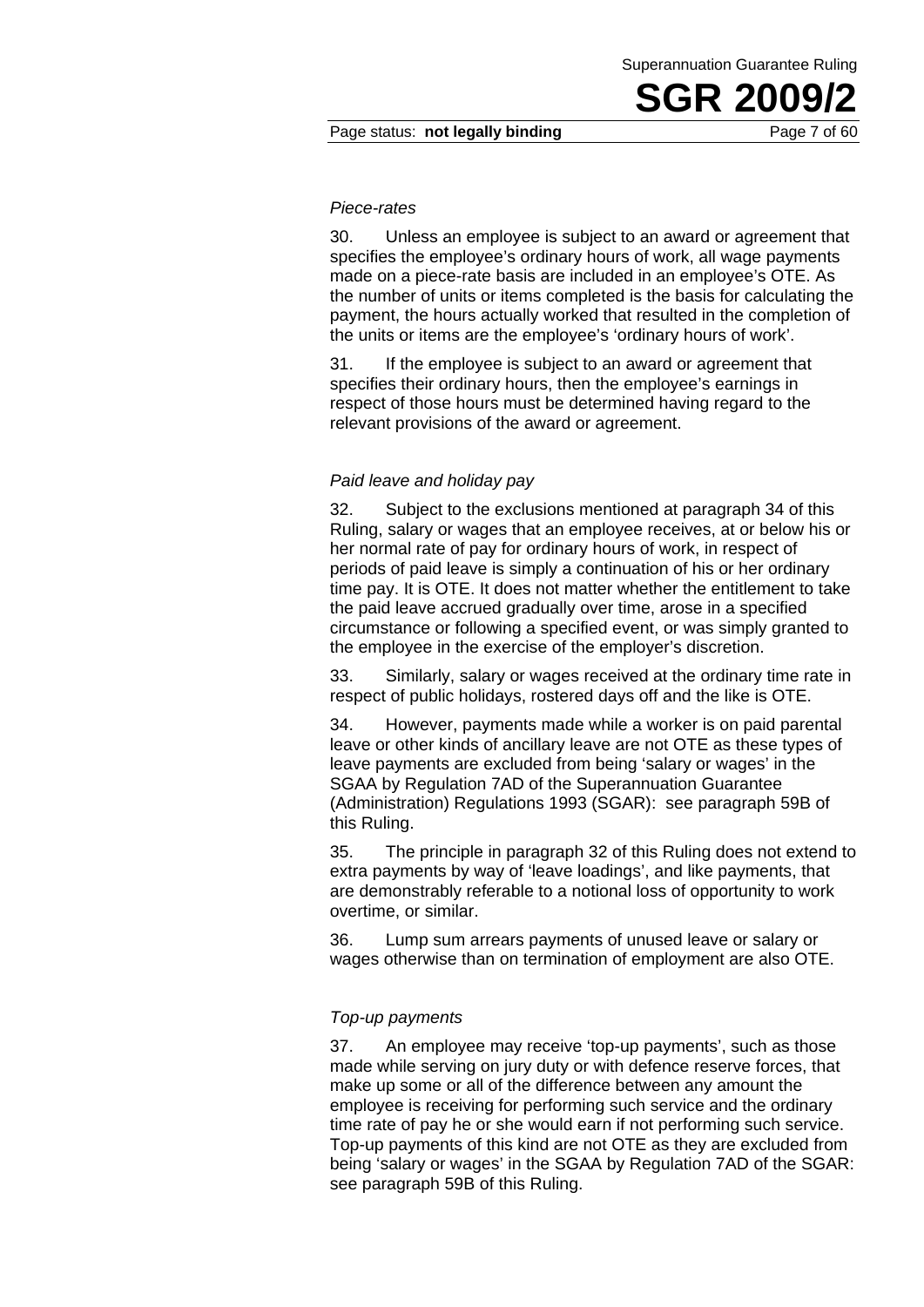Page 8 of 60 Page status: **not legally binding**

#### *Payments in lieu of notice*

38. An employee may be entitled to a period of notice before the employer's termination of his or her employment takes effect. Awards and agreements often provide that, instead of giving this notice, the employer may simply pay an amount equivalent to the ordinary time rate of salary or wages that the employee would have earned during the notice period. Such payments are OTE.

#### *Workers' compensation payments – employee required to work*

39. Workers' compensation payments made by an employer or on behalf of an employer (for example, by an insurance company) are part of an employee's OTE only if they are 'salary or wages' paid in respect of ordinary hours of work. Any such payments are part of 'salary or wages' only if the employee actually performs work or is required to attend work: see paragraphs 68 and 76 of this Ruling.

#### *Directors' fees*

40. All fees paid to a company director are earnings in respect of the director's ordinary hours of work.

#### *Certain specific kinds of payments that are not 'ordinary time earnings'*

#### *Overtime payments*

41. Payments for work performed during hours outside an employee's ordinary hours of work are not OTE.

42. This is so whether the payments are calculated at an hourly rate or the employee gets a specific loading, or an annualised or lump sum component of a total salary package, that is expressly referable to overtime hours as remuneration for overtime hours worked.

43. However, some employees, particularly some managers and professionals, receive a single undissected annual salary within a remuneration package that recognises in a non-specific way that the employee may often be expected to work more than the ordinary hours of work prescribed. The whole amount of salary payable under such a package is OTE, unless overtime amounts are distinctly identifiable as mentioned in paragraph 42 of this Ruling.

#### *On-call allowances*

44. An on-call or availability allowance is a payment to an employee for making himself or herself available at certain times to be called in to work if needed. This entitlement is separate from the salary or wages he or she will receive if actually called in. If paid in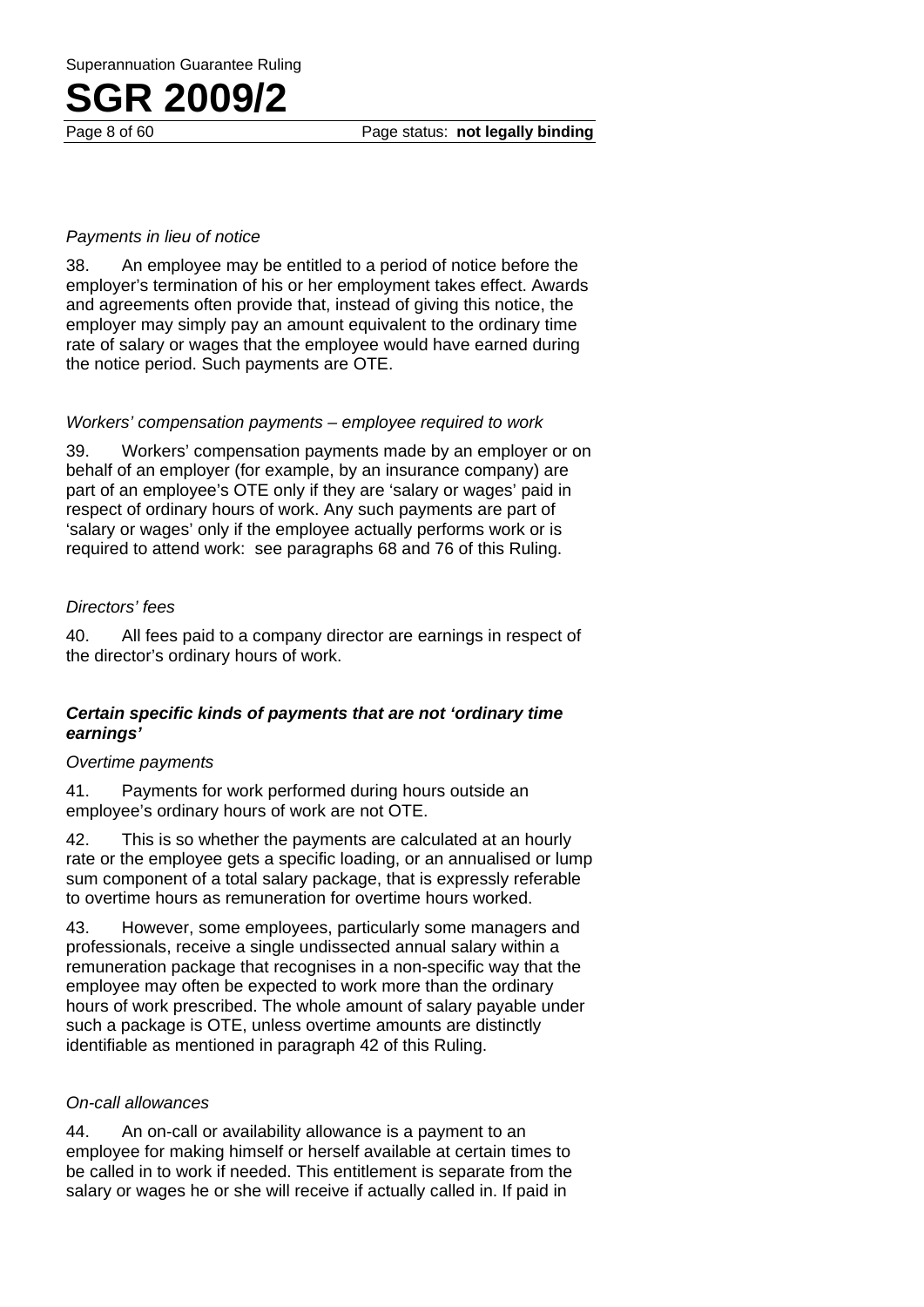#### Page status: **not legally binding** Page 9 of 60

respect of hours that the employee is not otherwise working, these payments are not OTE.

45. In some cases on-call allowances are paid as a loading on the salary of an employee received for ordinary hours of work. For example, some doctors employed by hospitals are paid an extra hourly allowance, while carrying out routine duties in ordinary hours of work, to make themselves available to perform urgent surgery if required. Payments of that kind are OTE (except of course to the extent that they are paid in respect of overtime hours).

#### *Certain payments that are not salary or wages*

46. The following payments are not salary or wages for SGAA purposes and thus are not OTE:

- certain private or domestic payments: see paragraph 57 of this Ruling;
- fringe benefits and other non-cash payments: see paragraph 58 of this Ruling;
- payments specifically excluded by the SGAA from being salary or wages for the purposes of calculating superannuation guarantee shortfalls: see paragraphs 59A and 59B of this Ruling;
- some workers' compensation payments: see paragraphs 68 and 76 of this Ruling;
- some sign-on bonuses: see paragraph 71 of this Ruling;
- expense allowance payments and reimbursement of expenses incurred for the employer: see paragraphs 72 and 73 of this Ruling;
- redundancy payments: see paragraph 74 of this Ruling; and
- payments for unfair dismissal: see paragraph 75 of this Ruling.

#### **Part B – Salary or wages**

#### *Definition of 'salary or wages'*

- 47. *Salary or wages*, is defined in subsection 11(1):
	- 11(1) In this Act, *salary or wages* includes:
		- (a) commission; and
		- (b) payment for the performance of duties as a member of the executive body (whether described as the board of directors or otherwise) of a body corporate; and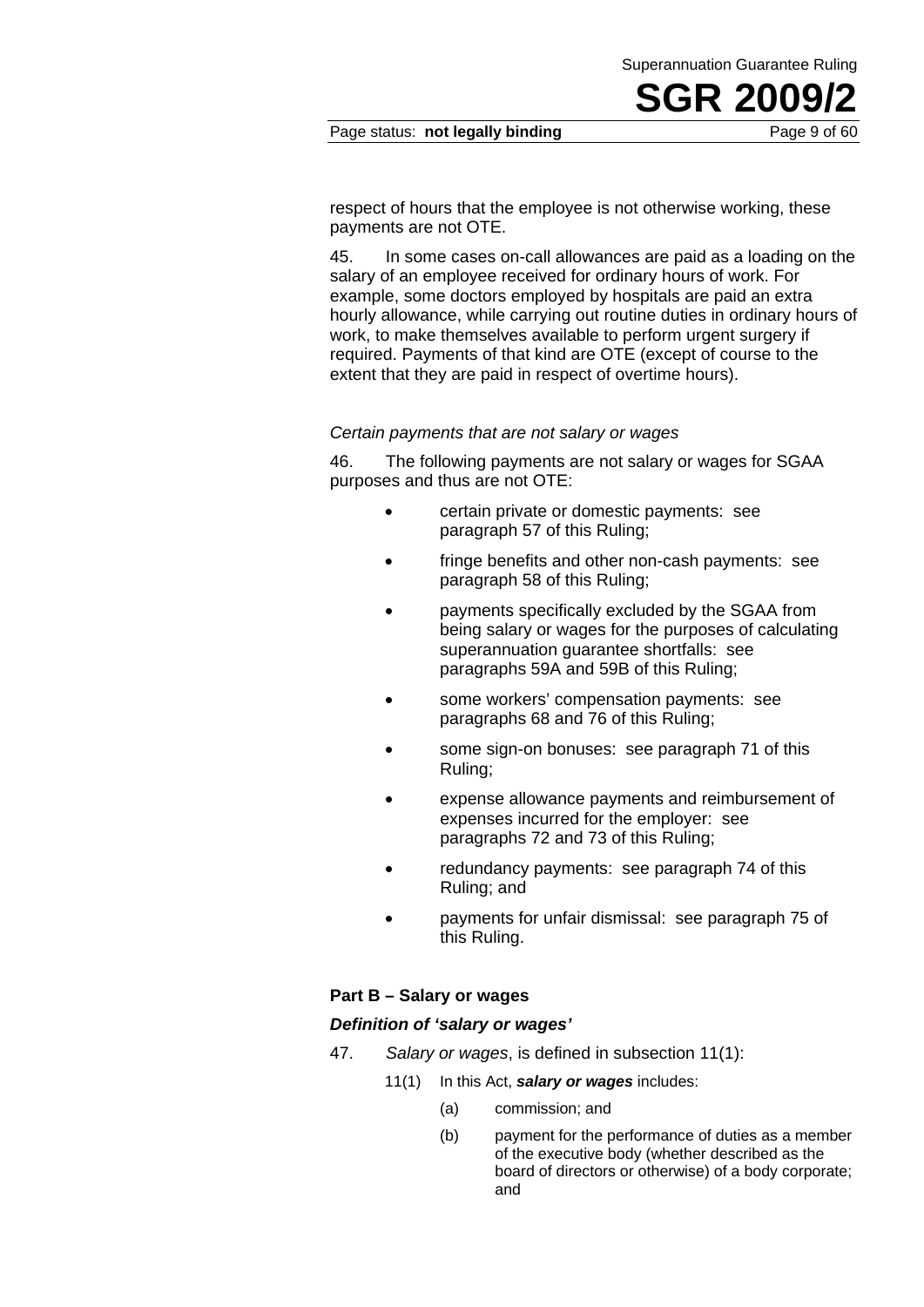

Page 10 of 60 Page status: **not legally binding**

- (ba) payments under a contract referred to in subsection 12(3) that are made in respect of the labour of the person working under the contract; and
- (c) remuneration of a member of the Parliament of the Commonwealth or a State or the Legislative Assembly of a Territory; and
- (d) payments to a person for work referred to in subsection 12(8); and
- (e) remuneration of a person referred to in subsection 12(9) or (10).

48. Under subsections 11(2) and 11(3) certain payments are excluded from being salary or wages:

- 11(2) Remuneration under a contract for the employment of a person, for not more than 30 hours per week, in work that is wholly or principally of a domestic or private nature is not to be taken into account as salary or wages for the purposes of this Act.
- 11(3) Fringe benefits within the meaning of the *Fringe Benefits Tax Assessment Act 1986* are not salary or wages for the purposes of this Act.

49. The SGAA defines 'salary or wages' inclusively in section 11. Unless specifically excluded, payments are included in the definition of 'salary or wages' if they satisfy the ordinary or common law meaning of that term or if they fall within the extended definition in subsection 11(1).

50. The salary or wages of an employee do not necessarily have to be paid by the employer; they also may be paid on behalf of the employer by another party: see subsection 6(3) of the SGAA.

#### *Payments specifically included in the definition of 'salary or wages' in section 11*

#### *Commission*

51. Commission payments are 'salary or wages' under paragraph 11(1)(a) A commission is a payment made to an employee such as a salesperson on the basis of the volume of sales he or she achieves or other similar criteria.

#### *Body corporate executives*

52. Payments for the performance of duties as a member of the executive body (whether described as the board of directors or otherwise) of a body corporate are included as 'salary or wages' under paragraph 11(1)(b).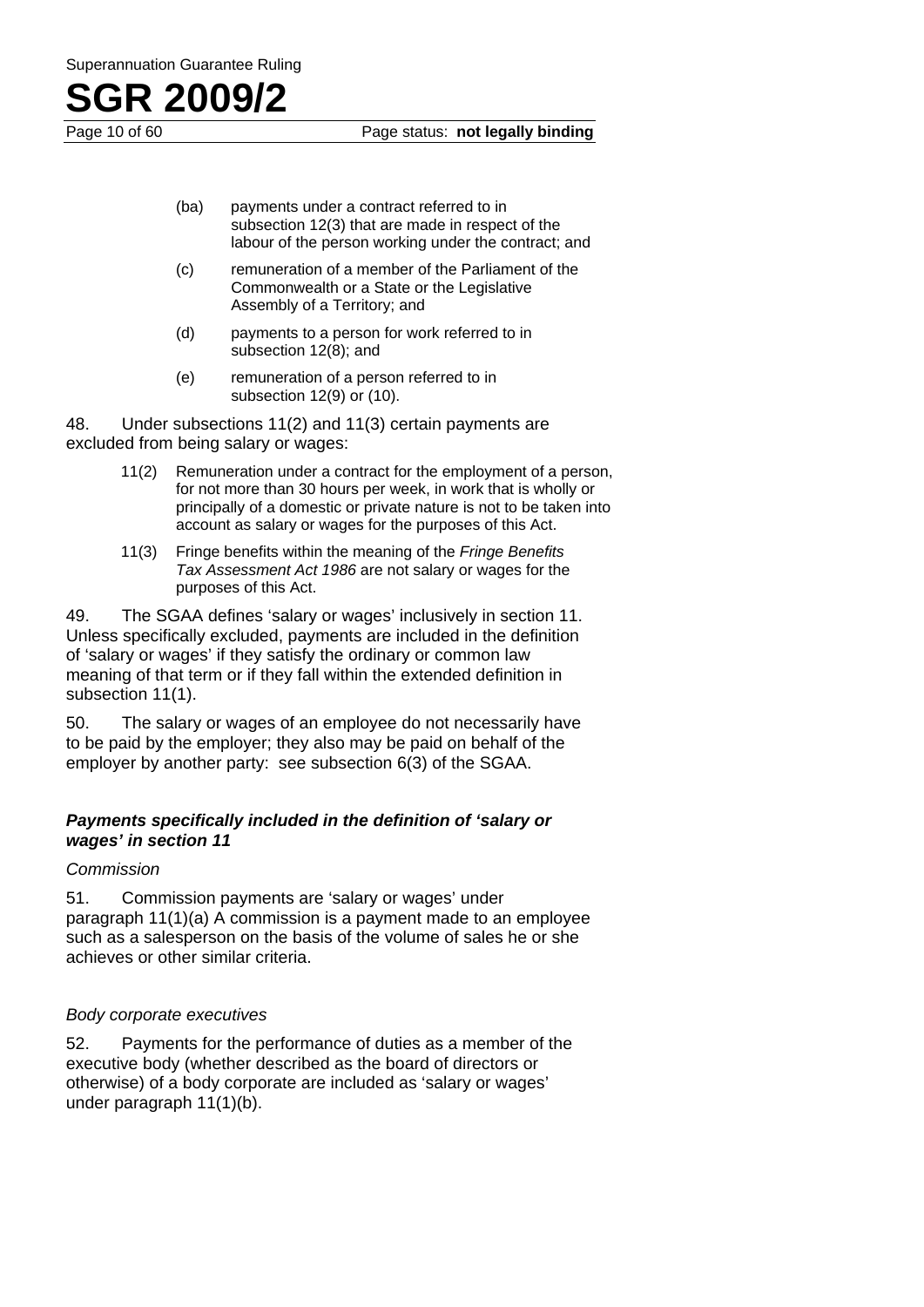#### Page status: **not legally binding** Page 11 of 60

#### *Labour component of contracts*

53. Payments in respect of the labour component of a contract covered by subsection 12(3) (contracts wholly or principally for the labour of the person working under the contract), are 'salary or wages' under paragraph 11(1)(ba).

#### *Parliamentarians*

54. Remuneration of a member of the Parliament of the Commonwealth or a State or the Legislative Assembly of a Territory is 'salary or wages' under paragraph 11(1)(c).

#### *Performers*

55. Paragraph 11(1)(d) includes within the definition of 'salary or wages':

- payments to persons who perform, present, participate in or provide services in connection with any music, play, dance, entertainment, sport, display or promotional activity involving the exercise of intellectual, artistic, musical, physical or other personal skills; and
- payments to persons who perform or provide services in connection with the making of any film, tape or disc or of any television or radio broadcast. $3$

#### *Public office holders*

56. The remuneration of a person who:

- holds, or performs the duties of, an appointment, office or position under the Constitution or under a law of the Commonwealth, of a State or of a Territory;
- is otherwise in the service of the Commonwealth, of a State or of a Territory; or
- is a member of an eligible local governing body within the meaning of paragraph 12-45(1)(e) of Schedule 1 to the *Taxation Administration Act 1953*,

constitutes 'salary or wages' under paragraph  $11(1)(e)^4$ .

 3 See further Superannuation Guarantee Ruling SGR 2009/1 Superannuation guarantee: payments made to sportspersons

<sup>&</sup>lt;sup>4</sup> See Taxation Ruling TR 2002/21 Income tax: Pay As You Go (PAYG) Withholding from salary, wages, commissions, bonuses or allowances paid to office holders for guidance in determining whether a person falls into one of these categories.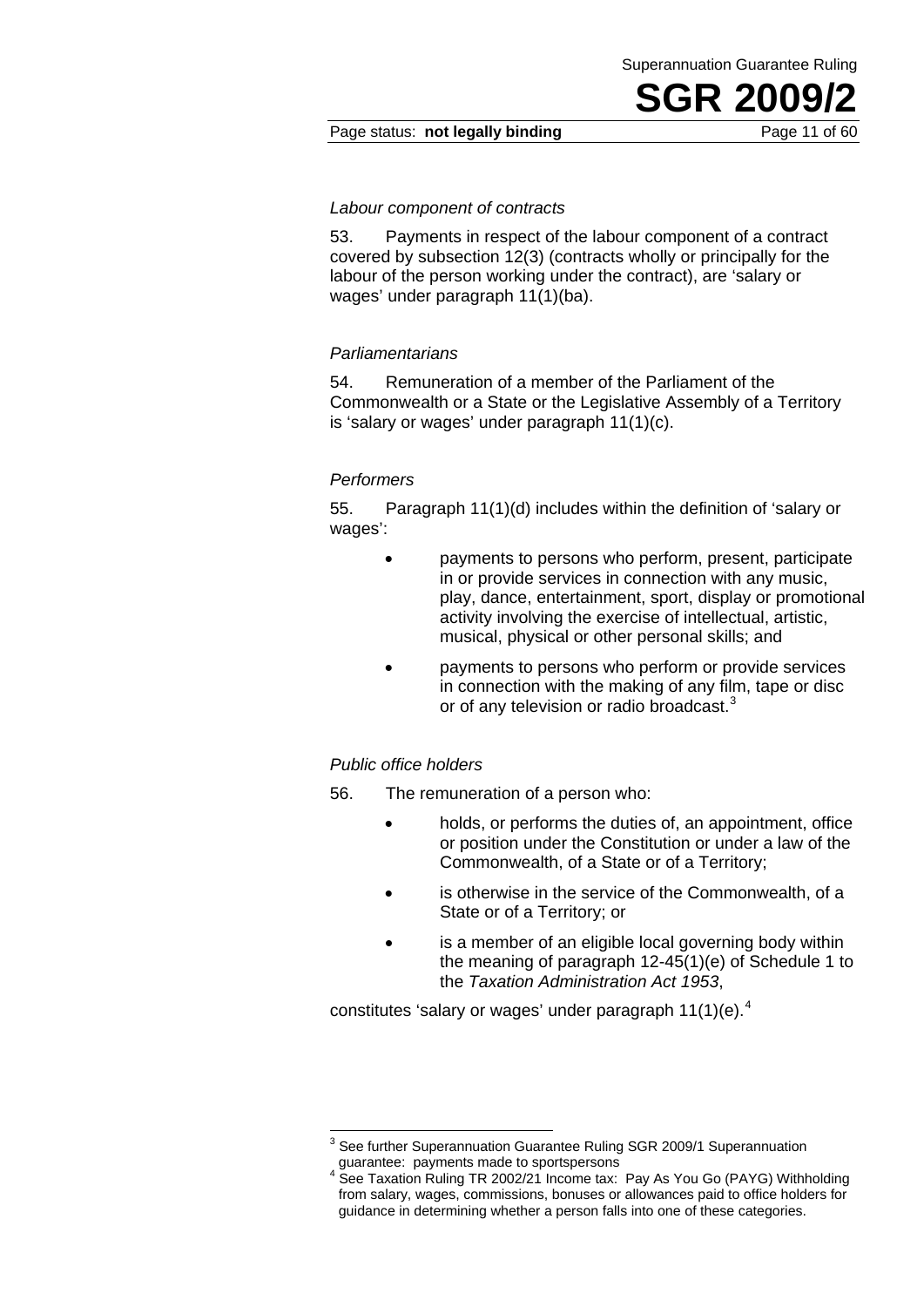#### *Payments excluded from the definition of 'salary or wages'*

#### *Private or domestic work under 30 hours per week*

57. Remuneration under a contract for the employment of a person, for not more than 30 hours per week, in work that is wholly or principally of a private or domestic nature is excluded under subsection 11(2). Work of a private or domestic nature means work relating personally to the individual making payment for the work or work relating to the person's home, household affairs or family organisation. See further paragraphs 93 to 98 of Superannuation Guarantee Ruling SGR 2005/1.

#### *Fringe benefits and other non-cash benefits*

58. Fringe benefits as defined in the *Fringe Benefits Tax Assessment Act 1986* (FBTAA) are excluded under subsection 11(3) of the SGAA.<sup>5</sup> Additionally, the Commissioner takes the view that other 'benefits', within the meaning of the FBTAA, given by employers to employees that are neither fringe benefits nor salary or wages within the meaning of that Act are not salary or wages for SGAA purposes. For example:

- contributions made by an employer to a complying superannuation fund for the benefit of an employee (including those required to be made by the superannuation guarantee legislation itself); and
- the acquisition of a share, or of a right to acquire a share, under an employee share scheme (within the meaning of Division 13A of Part III of the *Income Tax Assessment Act 1936* (ITAA 1936)),

are not salary or wages for SGAA purposes.

#### *Local government*

59. Remuneration of a person who holds office as a member of a local government council that is not an eligible local governing body is excluded by subsection 12(9A).

#### *Exclusions under sections 27 to 29*

59A. Sections 27 to 29 of the SGAA specify salary or wages that are not to be taken into account for the purposes of calculating an individual superannuation guarantee shortfall under section 19 of the SGAA. The excluded salary or wages are:

> salary or wages paid to an employee who is 70 years of age or over (paragraph 27(1)(a));

 5 See Fringe benefits tax (FBT) – a guide for employers (NAT 1054) (available on www.ato.gov.au) for examples of fringe benefits.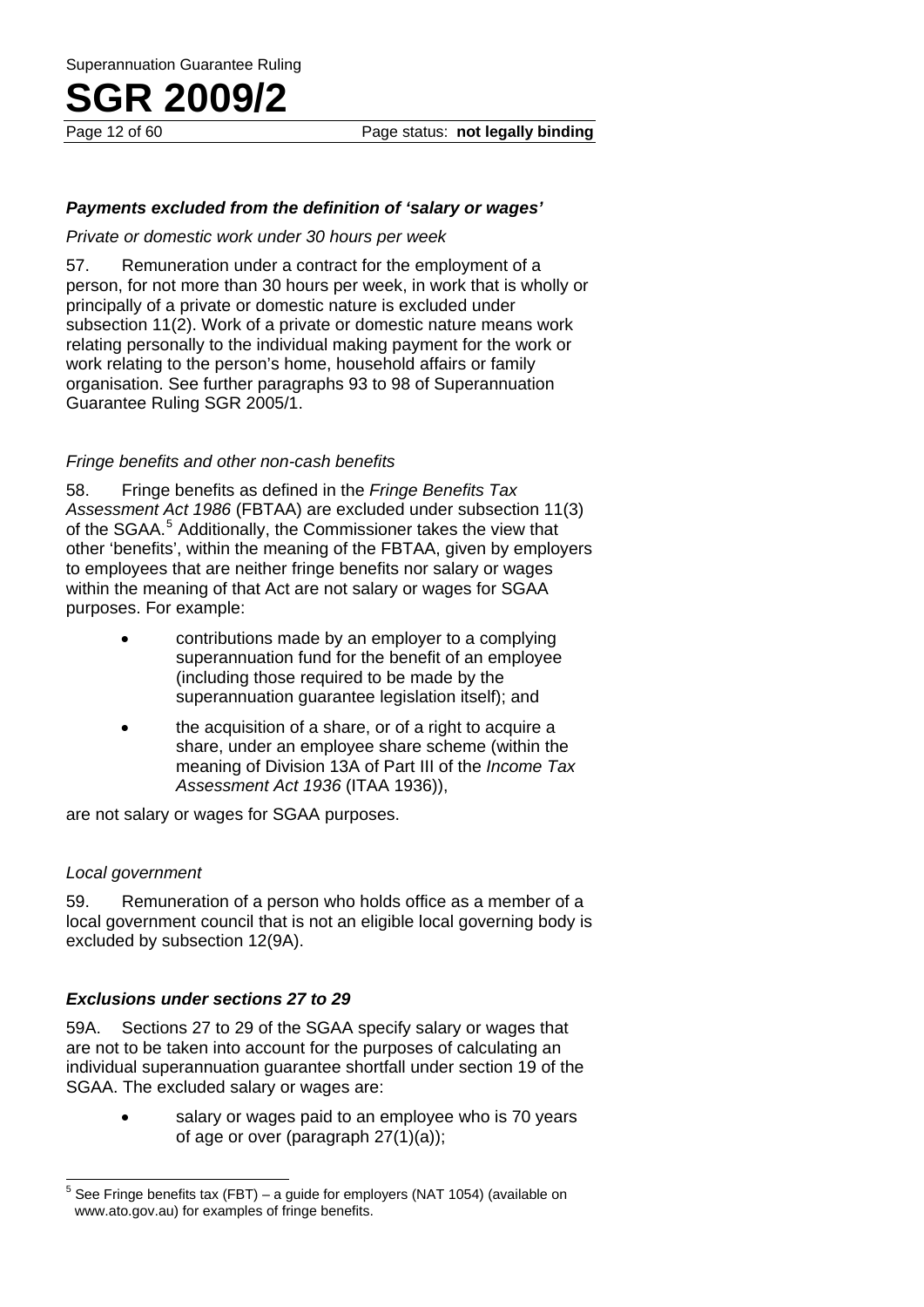#### Page status: **not legally binding** Page 13 of 60

- salary or wages paid to a non-resident employee for work done outside Australia (paragraph 27(1)(b));
- salary or wages paid by a non-resident employer to a resident employee for work done outside Australia (paragraph  $27(1)(c)$ );
- salary or wages paid by an employer to an employee who is not a resident of Australia for work done in the Joint Petroleum Development Area (within the meaning of the *Petroleum (Timor Sea Treaty) Act 2003*) (paragraph 27(1)(ca));
- salary or wages paid to an employee who is a prescribed employee for the purposes of paragraph  $27(1)(d)$ ;<sup>5A</sup>
- salary or wages prescribed for the purposes of paragraph 27(1)(e): see paragraphs 59B and 59C of this Ruling;
- salary or wages of less than \$450 paid to an employee in a month (subsection 27(2));
- salary or wages paid to a part-time employee who is under 18 years of age (section 28); and
- pay and allowances for members of the Australian Defence Reserve Forces for service other than continuous full-time service (section 29).

#### *Prescribed salary or wages – parental leave and ancillary leave*

59B. Salary or wages paid to an employee for a period of parental leave are prescribed for the purposes of paragraph 27(1)(e) by regulation 7AD of the SGAR. The regulation contains an inclusive definition of 'parental leave' for this purpose. Also prescribed are salary or wages paid to an employee who is engaged in an eligible community service activity and paid while absent from his or her usual employment; and salary or wages paid to an employee who is undertaking service with the Australian Defence Force and paid while absent from his or her usual employment.

#### *Prescribed salary or wages – other payment types*

 $\overline{a}$ 

59C. Payments of salary or wages under the Commonwealth program known as the Community Development Employment Program are prescribed for the purposes of paragraph 27(1)(e): see subregulation 7(2) of the SGAR. Payments of salary or wages are

**<sup>5</sup>A** The only employees currently prescribed for this purpose are those who hold certain kinds of visas or entry permits under the Migration Regulations 1994 and who also meet certain other criteria relating to their employment: see regulation 7 of the SGAR.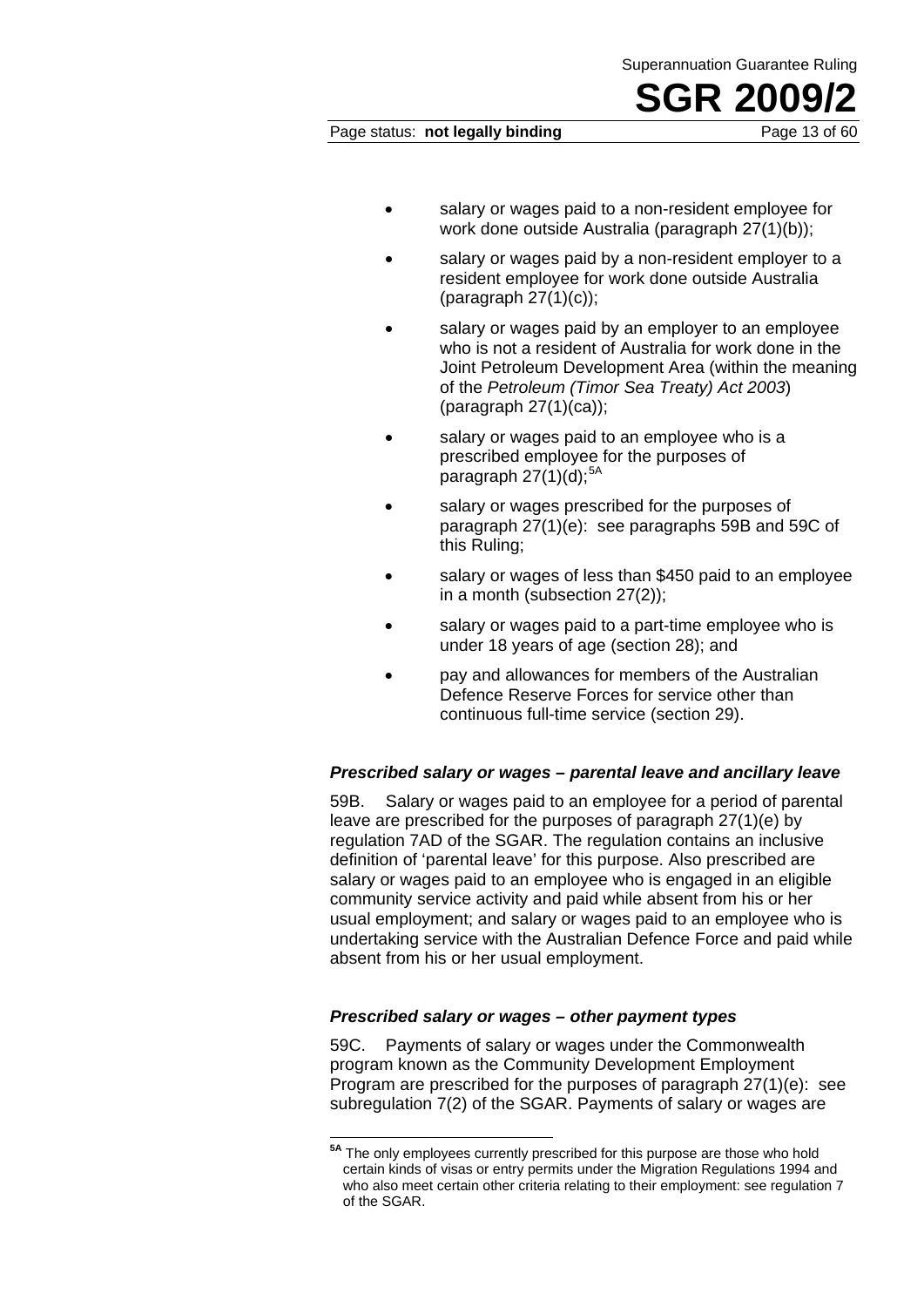Superannuation Guarantee Ruling

### **SGR 2009/2**

Page 14 of 60 Page status: **not legally binding**

also prescribed if a scheduled international social security agreement provides that the employer to which the salary or wages relate is not subject to the Act in relation to the work for which the salary or wages were paid: see regulation 7AC of the SGAR.

#### *Determining whether a payment constitutes salary or wages*

60. The ordinary meaning of the term 'salary or wages' is remuneration paid to employees for their services as employees. In most practical situations, it is straight-forward to determine whether any given payment made in an employment context is salary or wages.

61. The term is not limited to fixed payments made periodically for work performed, such as a worker's fortnightly pay cheque. It extends to certain lump sum payments, bonuses and allowances that are part of the worker's remuneration. These kinds of payment are dealt with in paragraphs 64 to 71 of this Ruling.

62. Payments to an employee which are not given as a reward for their services are not included in 'salary or wages'. For example, a payment made to reimburse an employee's out of pocket expenses is not salary or wages.

63. Payments to an employee are included in 'salary or wages' if the employee is entitled to receive the money for themselves. For example, a meal allowance that the employee is free to spend or not as he or she wishes. By contrast, an advance given to an employee to enable the employee to expend the money on behalf of the employer is not 'salary or wages'.

#### *Certain payments that are 'salary or wages'*

64. Discussed below are other types of remuneration provided to employees that are 'salary or wages'.

#### *Allowances*

65. For the purposes of the SGAA, all allowances, except expense allowances and allowances that are fringe benefits under the FBTAA, received by an employee, are included in 'salary or wages'. Expense allowances are dealt with under paragraph 72 of this Ruling.

#### *Bonuses*

66. A bonus is 'salary or wages' if it is paid to an employee by reason of their services as an employee and not on a personal basis. Only in those very limited cases in which the Commissioner would accept that the payment is not assessable income of the employee for income tax purposes, in respect of their employment, would the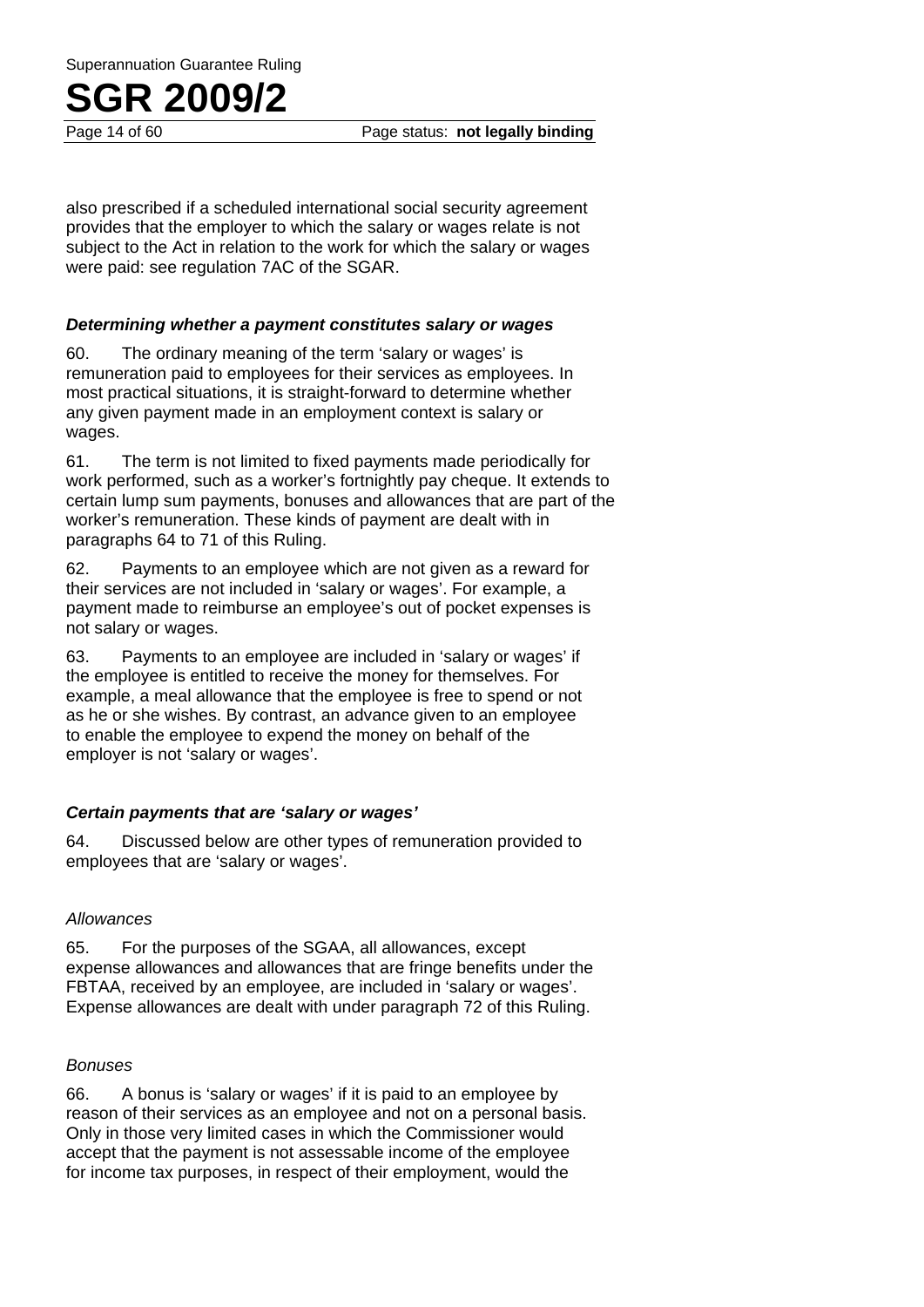Superannuation Guarantee Ruling

Commissioner accept that the payment is made on a personal basis and so is not salary or wages for SGAA purposes.

#### *Leave payments*

67. Payments of salary or wages retain their character as such while the employee is on any period of paid leave. However, payments made to an employee while he or she is on parental leave or certain other kinds of ancillary leave are excluded from salary or wages; see paragraph 59B of this Ruling.

#### *Workers' compensation payments*

68. Any workers' compensation payments received by an injured employee for the hours the employee performs work or attends work as required form part of 'salary or wages'. In contrast, if the employment has been terminated, or if the employee is paid workers' compensation for hours not worked (or not attending work as required); the payment would not be 'salary or wages' as in these situations it cannot be said that the payment is a reward for the services of the employee to the employer.

#### *Unused leave payments*

69. Lump sum payments for unused annual leave, long service leave and sick leave, whether paid on termination of employment or otherwise, are 'salary or wages'.

#### *Payments in settlement of a dispute*

70. If unpaid salary or wages are recovered by way of a settlement of a debt via court order, out-of-court settlement or negotiated settlement, and that settlement contains an identifiable and quantifiable amount of unpaid salary or wages, that amount retains its character as 'salary or wages' for SGAA purposes. However when the amount is undissected, the whole amount is not salary or wages.

#### *Sign-on bonuses*

71. A 'sign-on' bonus is salary or wages if it is assessable income in the hands of the employee for income tax purposes. Only in limited situations would the Commissioner accept that such a payment is not assessable income, as where the payment is clearly referable to a separate restrictive covenant entered into by the employee: see Income Tax Ruling IT 2307.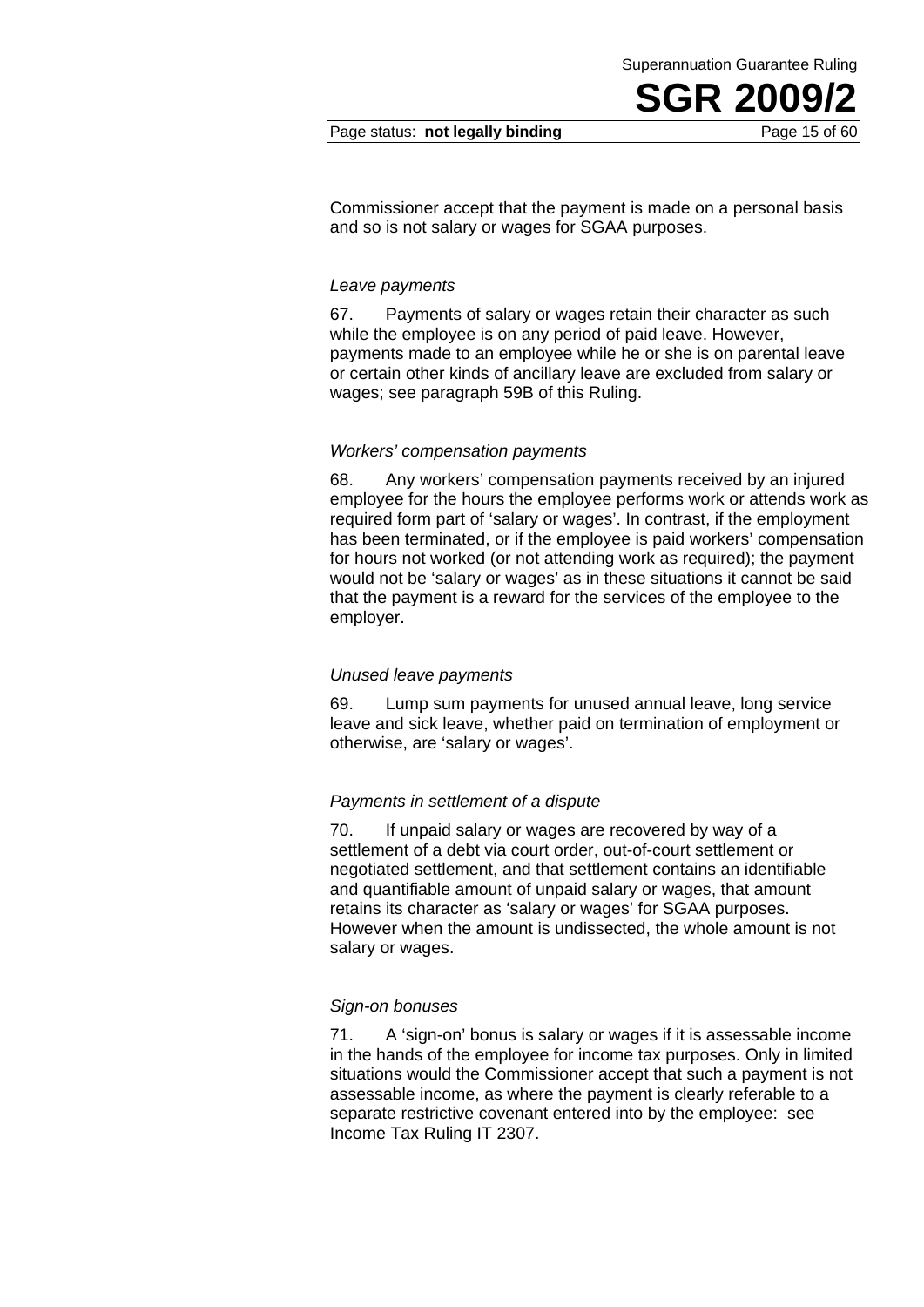Page 16 of 60 Page status: **not legally binding**

#### *Certain payments that are not 'salary or wages'*

#### *Expense allowances and reimbursements*

72. Expense allowances, that is, those allowances paid to an employee with a reasonable expectation that the employee will fully expend the money in the course of providing services, are not 'salary or wages'.

73. A reimbursement that compensates an employee for an expense they have incurred on behalf of the employer is also not 'salary or wages'.

#### *Redundancy payments*

74. Redundancy payments made on termination of employment are not a reward for services rendered by an employee, even if part of the payment is calculated by reference to the employee's period of service with the employer. They are payments to compensate the employee for the loss of their job; not a reward for their services.

#### *Unfair dismissal*

75. Similarly, payments by way of compensation for unfair dismissal are not 'salary or wages'.

#### *Workers' compensation payments – employee not required to work*

76. Workers' compensation payments made by or on behalf of an employer to an employee who is not required to attend work due to incapacity, or whose employment has been terminated, are not salary or wages.

### **Date of effect**

77. This Ruling applies to payments made to employees in the quarter beginning on 1 July 2009 and all later quarters. However, the Ruling will not apply to taxpayers to the extent that it conflicts with the terms of settlement of a dispute with the Commissioner agreed to before the date of issue of this Ruling.

**Commissioner of Taxation**  13 May 2009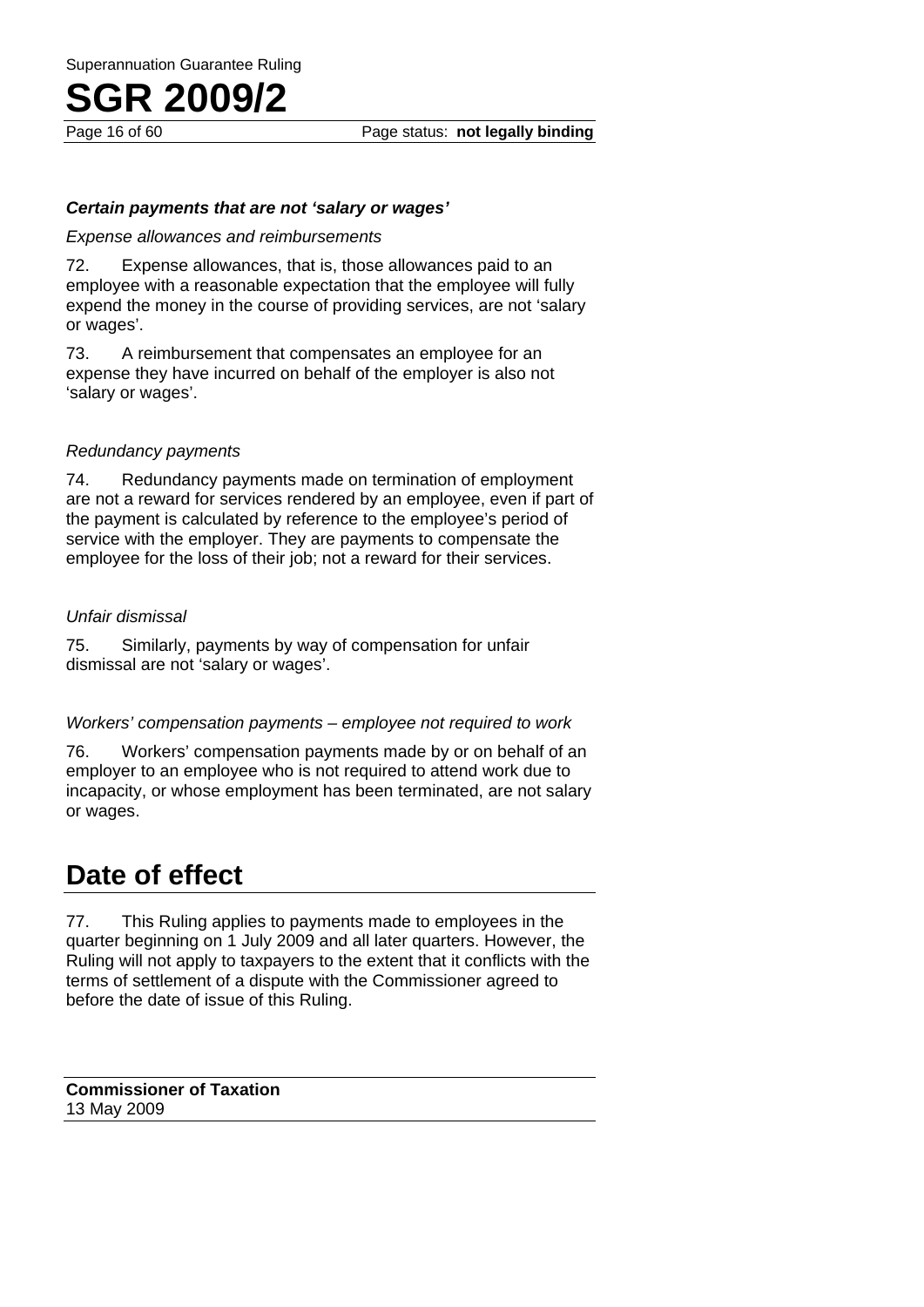#### Page status: **not legally binding** Page 17 of 60

### **Appendix 1 – Examples**

#### *This Appendix is provided as information to help you*   $\bf 0$ *understand how the Commissioner's view has been reached.*

78. The table below is an index to the examples and provides references to the relevant paragraphs in this Ruling. The examples are not exhaustive and are only intended for general guidance.

| Eg<br><b>No</b>              | <b>Payments to an employee</b><br>in relation to                                                   | <b>Salary or</b><br>wages? | OTE?             | Paragraph<br>references               |
|------------------------------|----------------------------------------------------------------------------------------------------|----------------------------|------------------|---------------------------------------|
| <b>Awards and agreements</b> |                                                                                                    |                            |                  |                                       |
| $\mathbf 1$                  | A simple overtime situation                                                                        | Yes                        | <b>No</b>        | $13 - 15,$<br>41-43,<br>189-202       |
| $\overline{2}$               | Overtime hours -<br>agreement prevailing over<br>award                                             | Yes                        | <b>No</b>        | $13 - 15,$<br>$41 - 43$ ,<br>189-202  |
| 3                            | Agreement supplanting<br>award removes distinction<br>between ordinary hours and<br>other hours    | Yes                        | Yes              | $13 - 15$ ,<br>$41 - 43$ ,<br>189-202 |
| 4                            | No ordinary hours of work<br>stipulated                                                            | Yes                        | Yes              | $13 - 18$ ,<br>203-210                |
| 5                            | Casual employee -<br>shift-loadings<br>overtime payments                                           | Yes<br>Yes                 | Yes<br><b>No</b> | 13-18, 22,<br>189-210,<br>220-222     |
| 6                            | Casual employee whose<br>hours are paid at overtime<br>rates due to a 'bandwidth'<br>clause        | Yes                        | No               | $13 - 18$ ,<br>189-210                |
| $\overline{7}$               | Piece-rates - no ordinary<br>hours of work stipulated                                              | Yes                        | Yes              | $30-31,$<br>230-234                   |
| 8                            | Overtime component of<br>earnings based on 'hourly<br>driving rate' formula<br>stipulated in award | Yes                        | No               | $30 - 31$ ,<br>230-234                |
| <b>Allowances</b>            |                                                                                                    |                            |                  |                                       |
| 9                            | Allowance by way of<br>unconditional extra payment                                                 | Yes                        | Yes              | 27, 65,<br>259-270                    |
| 10                           | Expense allowance<br>expected to be fully<br>expended                                              | No                         | No               | 27, 72, 266                           |
| 11                           | Danger allowance                                                                                   | Yes                        | Yes              | 27, 65,<br>259-267                    |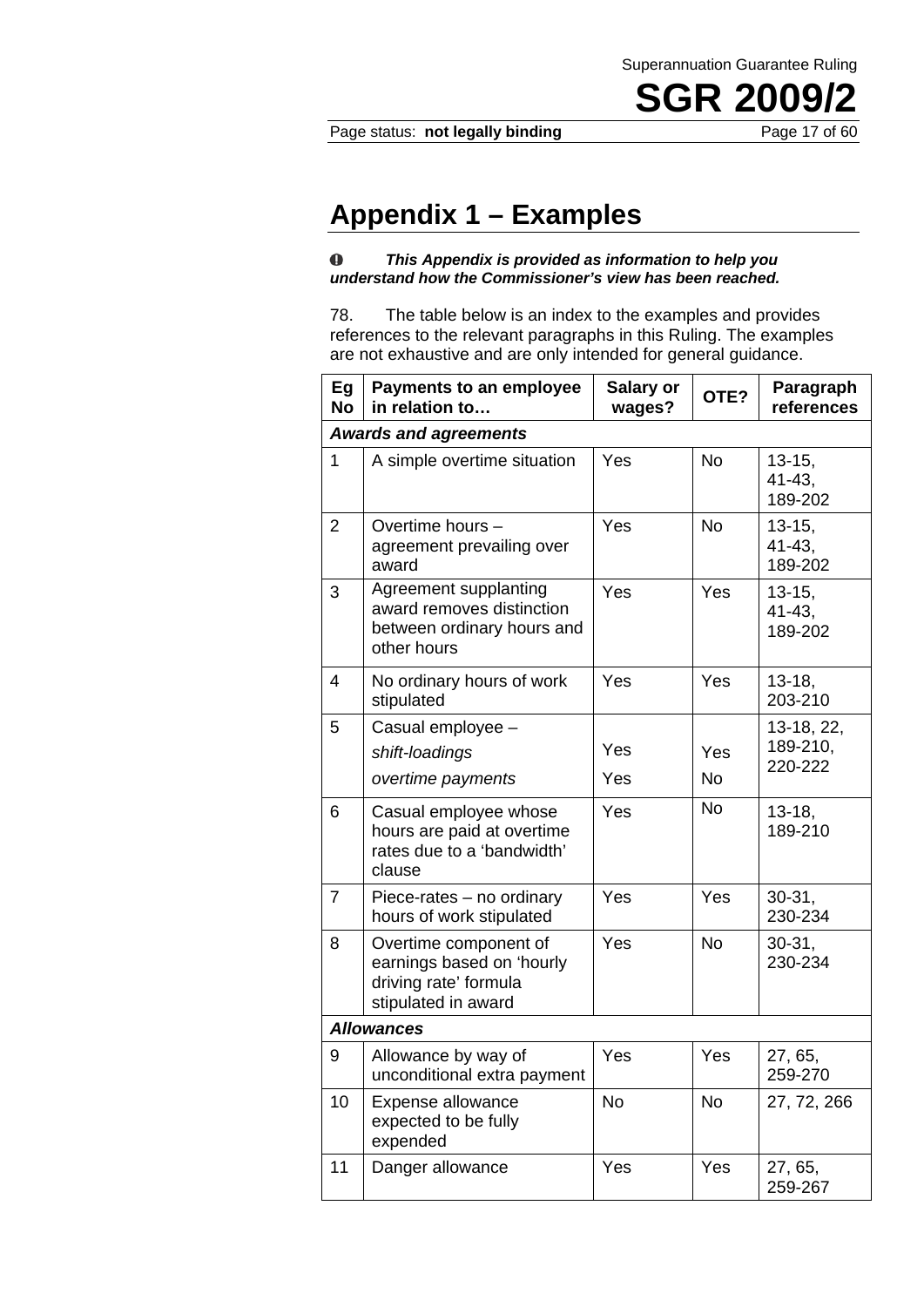Page status: **not legally binding** 

| Eg<br><b>No</b> | <b>Payments to an employee</b><br>in relation to                                 | <b>Salary or</b><br>wages? | OTE?      | Paragraph<br>references          |
|-----------------|----------------------------------------------------------------------------------|----------------------------|-----------|----------------------------------|
| 12              | <b>Retention allowance</b>                                                       | Yes                        | Yes       | 27,65                            |
| 13              | Hourly on-call allowance in<br>relation to ordinary hours of<br>work for doctors | Yes                        | Yes       | 44-45                            |
|                 | <b>Payment of expenses</b>                                                       |                            |           |                                  |
| 14              | Reimbursement                                                                    | No                         | <b>No</b> | 46, 73 268-<br>270               |
| 15              | Petty cash                                                                       | <b>No</b>                  | <b>No</b> | 46, 73, 268-<br>270              |
| 16              | Reimbursement of travel<br>costs                                                 | <b>No</b>                  | <b>No</b> | 46, 73, 268-<br>270              |
| 17              | Payments for unfair<br>dismissal                                                 | <b>No</b>                  | <b>No</b> | 46,75                            |
| 18              | Workers' compensation -                                                          |                            |           | 39, 46, 68,                      |
|                 | Returned to work                                                                 | Yes                        | Yes       | 271-273                          |
|                 | Not working                                                                      | <b>No</b>                  | <b>No</b> |                                  |
|                 | Leave payments                                                                   |                            |           |                                  |
| 19              | Annual leave                                                                     | Yes                        | Yes       | 32, 67, 235-<br>238              |
|                 | <b>Termination payments</b>                                                      |                            |           |                                  |
| 20              | Termination payments -                                                           |                            |           | 46, 74                           |
|                 | In lieu of notice                                                                | Yes                        | Yes       | 38                               |
|                 | Unused annual leave                                                              | Yes                        | No        | 69                               |
|                 | <b>Bonuses</b>                                                                   |                            |           |                                  |
| 21              | Performance bonus                                                                | Yes                        | Yes       | 28-29,<br>274-278                |
| 22              | Bonus labelled as ex-gratia<br>but in respect of ordinary<br>hours of work       | Yes                        | Yes       | 28-29,<br>274-278                |
| 23              | Christmas bonus                                                                  | Yes                        | Yes       | $28-29,$<br>274-278              |
| 24              | Bonus in respect of<br>overtime only                                             | Yes                        | <b>No</b> | 28-29,<br>$41 - 43$ .<br>274-278 |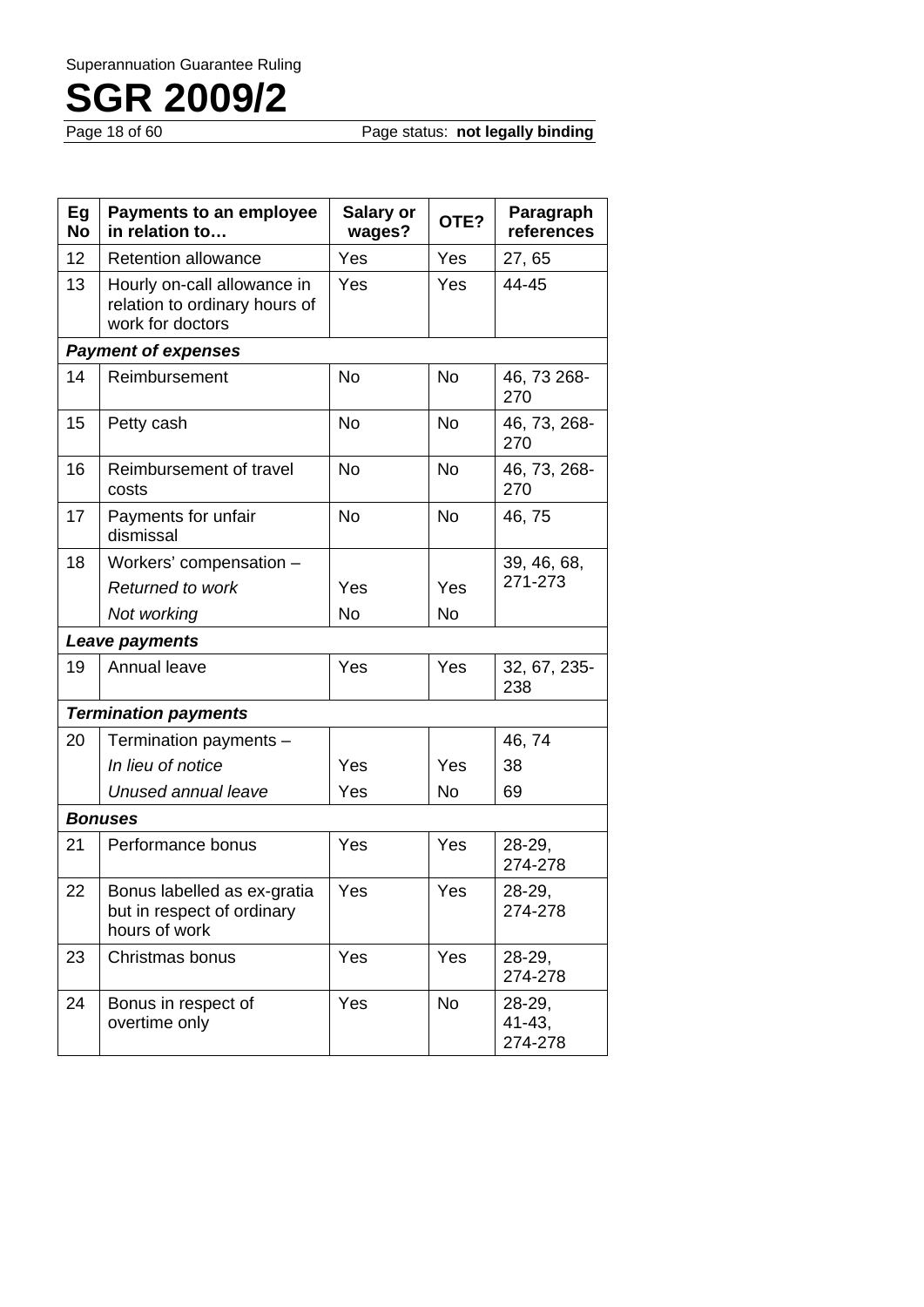Page status: **not legally binding** Page 19 of 60

#### **Ordinary hours and overtime hours**

#### *Example 1 – A simple overtime situation*

79. Grace is employed under an award which stipulates that ordinary hours shall not exceed 38 hours per week. The award also states that all time worked in excess of the ordinary hours for the week is overtime and is to be paid at a rate of time-and-a-half for the first three hours and double time thereafter.

80. Grace's employer requires her to work one particular Saturday morning for three additional hours resulting in her completing 41 hours work for that particular week.

#### *Salary or wages*

81. The payment to Grace for the 41 hours worked is paid as a reward for the services she is providing and is therefore 'salary or wages'.

#### *OTE*

82. The 38 hours Grace works during the weekdays are her 'ordinary hours of work' because that is what the award provides.

83. The three additional hours worked on the Saturday are not 'ordinary hours of work'.

84. The wage payment to Grace for 38 hours of work is 'earnings in respect of ordinary hours of work' and is OTE.

85. The wage payment for the additional 3 hours overtime is not 'earnings in respect of ordinary hours of work' and is therefore not included in OTE.

86. It would make no difference how frequently or regularly Grace worked overtime hours. Payments of salary or wages for all such work cannot be OTE because they are not in respect of ordinary hours as defined by the relevant award.

#### *Example 2 – Ordinary hours of work and overtime hours determined by agreement prevailing over award*

87. Ennio is employed under a collective agreement which incorporates by reference terms from an award. To the extent of any inconsistency between the agreement and the award, the agreement prevails.

88. The award provides that the ordinary hours are an average of 38 hours per week and gives an employer the right to require an employee to work reasonable overtime.

89. However, the agreement provides for a shift roster which requires that employees work an average of 44 hours per week and identifies on the roster the ordinary hours of work as 40 hours (all paid at a particular hourly rate) and the overtime hours as 4 hours (to attract a penalty rate of pay in addition to the ordinary hourly rate).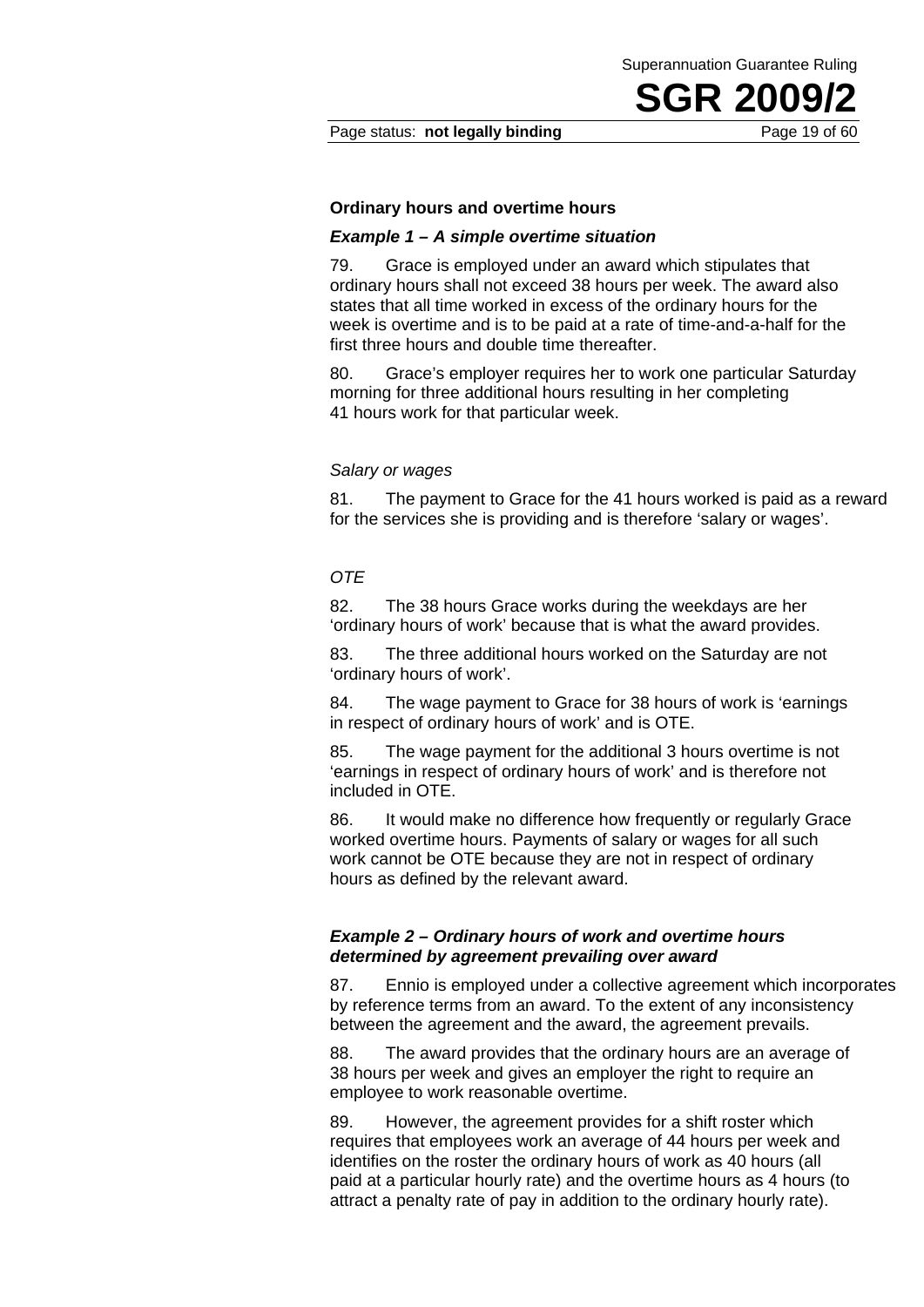

#### *Salary or wages*

90. The payment for Ennio's 44 hours of work is a reward for services provided as an employee of the company and is therefore 'salary or wages'.

#### *OTE*

91. As the agreement requires Ennio to work an average of 40 'ordinary' hours per week, these are his 'ordinary hours of work'. Therefore, the payment to Ennio for 40 hours of work is 'earnings in respect of ordinary hours of work' and is OTE.

92. The payment for the additional 4 hours of rostered overtime is not 'earnings in respect of ordinary hours of work' and is therefore not included in OTE.

#### *Example 3 – Agreement supplanting award removes distinction between ordinary hours and other hours*

93. Cliff was employed under an award which stipulates that ordinary hours shall not exceed a maximum of 38 hours per week. The award also states that all time worked in excess of the ordinary hours shall be deemed to be overtime and paid at a rate of time-and-a-half for the first three hours and double time thereafter.

94. However, Cliff and his employer agree under a workplace agreement that he will work 50 hours each week which will be paid at the same hourly rate for all of the 50 hours worked. That rate is inclusive of all allowances and penalties. No lesser amount of hours is identified as 'ordinary', nor is separate provision made for any overtime rate of pay.

95. Cliff duly works his 50 hours per week and is paid at the appropriate single rate under the agreement.

#### *Salary or wages*

96. The payment to Cliff for the 50 hours worked is a reward for the services he is providing and is therefore 'salary or wages'.

#### *OTE*

97. Under the terms of the agreement (which overrides the terms of the award to the extent of any inconsistency), no distinction is made between any of the hours Cliff works, nor is any component of his pay separately identifiable as overtime. Therefore Cliff's ordinary hours of work for superannuation guarantee purposes are 50 hours per week.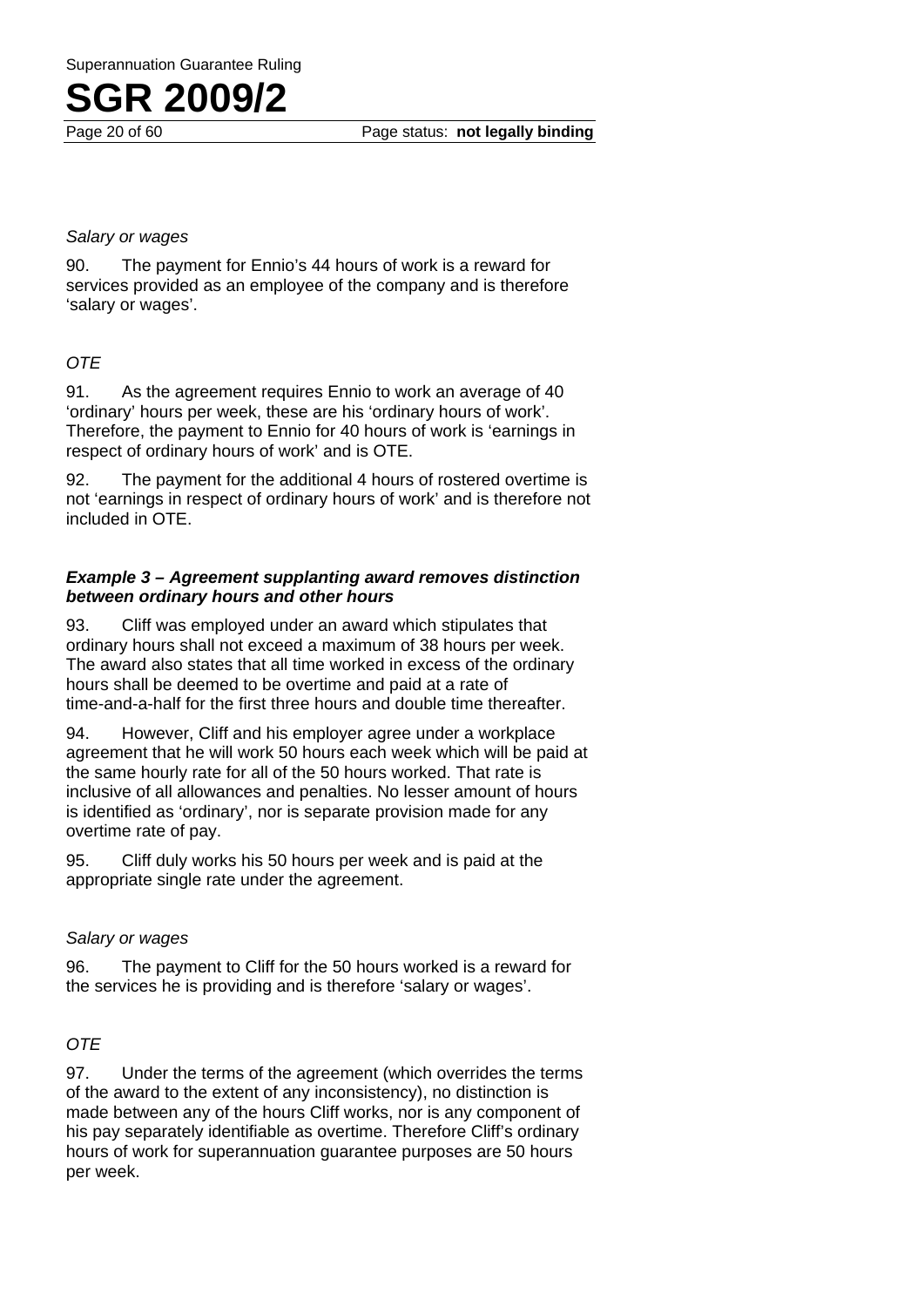#### Page status: **not legally binding** Page 21 of 60

98. Therefore each whole payment to Cliff for 50 hours of work is 'earnings in respect of ordinary hours of work' and is OTE.

#### *Example 4 – No ordinary hours of work stipulated*

99. Kim is employed under a contract requiring her to work a minimum number of hours per week in a call centre. By agreement between her and the employer, she may work additional shifts as is mutually convenient. She often does so, though there is no clear and consistent pattern to this.

100. There is no award or agreement governing Kim's employment that specifies her ordinary hours of work, nor do the extra shifts worked attract any overtime penalties or other higher payments.

#### *Salary or wages*

101. All wage payments made to Kim are a reward for services she provides as an employee and are therefore 'salary or wages'.

#### *OTE*

102. As there are no stipulated ordinary hours of work, and no readily discernible pattern of customary, regular, normal or usual hours, all of Kim's hours actually worked are ordinary hours of work. Therefore all of her wages are OTE.

#### *Example 5 – Casual employee who qualifies for shift allowances for some hours and overtime payments for other hours*

103. Otzi is employed on a casual basis under a collective agreement. The agreement provides that casuals have no guaranteed minimum working hours in any given week and no entitlement to paid leave. Instead Otzi receives a 'casual loading' equal to 19% of his ordinary time rate of pay for every hour he works.

104. The agreement provides that the ordinary hours of work for all employees, including casuals, are no more than 38 hours in any given week. Work beyond those ordinary hours attracts an overtime penalty rate, in addition to any casual loading otherwise payable.

105. Also, all workers who are required to work late at night or on weekends are entitled to a shift-loading payment of 25% of their ordinary time rate of pay, in addition to any casual loading. However shift-loadings are not payable for hours that attract the overtime rate.

#### *Salary or wages*

106. All wage payments, including all loadings and penalties, made to Otzi are a reward for services he provides as an employee and are therefore 'salary or wages'.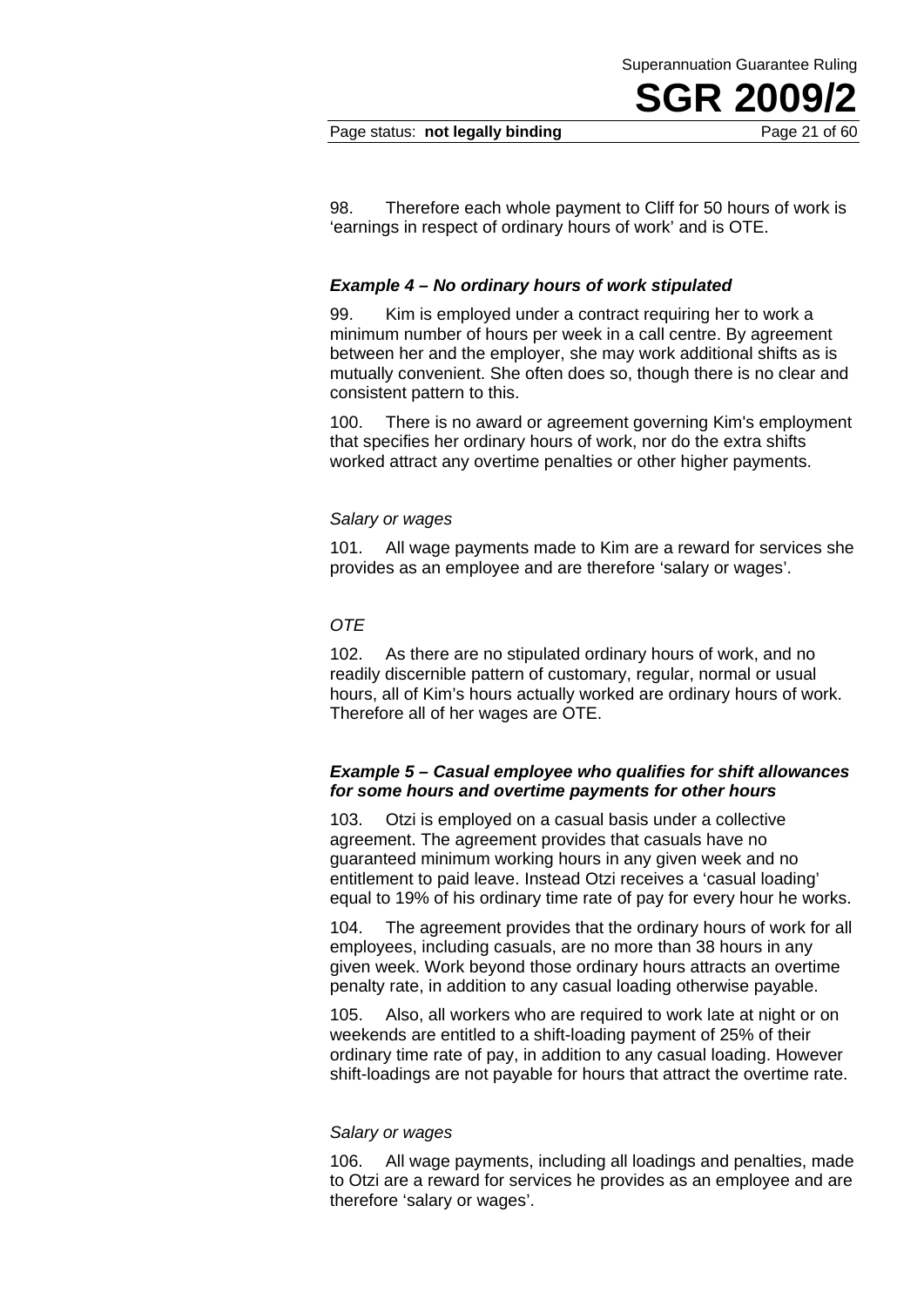Page 22 of 60 Page status: **not legally binding**

#### *OTE*

107. All wage payments, including the casual loading and any shift-loading, for ordinary hours of work as defined in the agreement are OTE. However, if Otzi works any overtime hours, none of the pay he receives for those hours is OTE because such pay is entirely in respect of hours that are not ordinary hours of work.

#### *Example 6 – Casual employee whose hours are paid at overtime rates due to a 'bandwidth' clause*

108. Take the facts of Example 5 with the following changes. The agreement makes no provision for shift-loadings. Instead, and in addition to the overtime entitlement mentioned in Example 5 at paragraph 104 of this Ruling, any worker, including a casual, who works hours outside a specified bandwidth of hours, being from 8.00am to 6.00pm Monday to Friday (public holidays excluded) is entitled to be paid at overtime rates. These hours are defined by the agreement not to be ordinary hours of work.

109. Otzi routinely works an evening shift, most of his working days starting at 4.00pm and ending at 11.00pm. Thus he is paid at the overtime rate for the hours worked after 6.00pm.

#### *Salary or wages*

110. All wage payments, including the casual loading and any overtime penalties, made to Otzi are a reward for services he provides as an employee and are therefore 'salary or wages'.

#### *OTE*

111. All wage payments, including the casual loading, for the ordinary hours of work as defined in the agreement are OTE. However, the hours that Otzi works that are overtime hours – including those that are overtime hours because they are worked outside the 8.00am to 6.00pm bandwidth mentioned above – are not ordinary hours. All pay for these hours is not OTE.

#### *Example 7 – Piece-rates where no ordinary hours of work are stipulated*

112. Evan works as a fruit picker for Green Apples Ltd. Evan is paid \$0.10 for every kilogram of apples that he picks. There are no ordinary hours specified in any award or agreement. Evan produces 5,000 kilograms of apples in his working hours in the week and so is paid \$500 by Green Apples Ltd.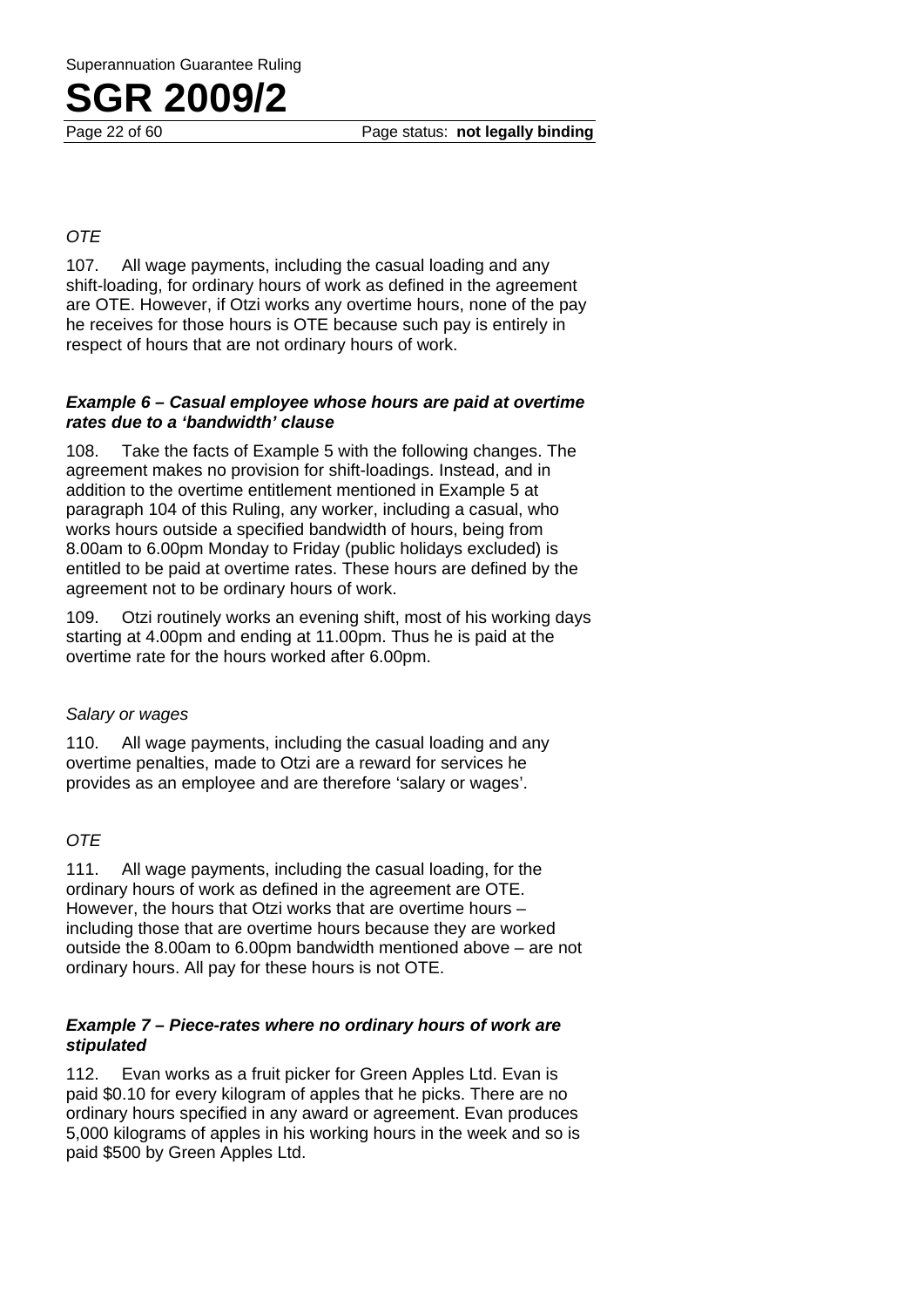#### *Salary or wages*

113. The payment made to Evan is a reward for services he provides as an employee and is therefore 'salary or wages'.

#### *OTE*

114. As Evan's ordinary hours of work are not specified in any award or agreement, his ordinary hours of work are the hours that he actually works. Therefore the \$500 payment Evan receives is an entitlement accrued as a result of providing services during his ordinary hours of work. The payment received by Evan is therefore 'earnings in respect of ordinary hours of work' and is OTE under the SGAA.

#### *Example 8 – Overtime component of earnings based on 'hourly driving rate' formula stipulated in award*

115. Samson is employed as a long-distance truck driver. He is employed under an award which stipulates a minimum guaranteed wage payment per week, regardless of how little he actually drives. If, however, a driver travels sufficiently far in a given week, an hourly rate of pay determines the driving component of his wages in place of the minimum weekly wage. One week, Samson travels from Adelaide to Darwin via the Stuart Highway. This is stipulated in his award as a distance of 3,019 kilometres, and he is assumed to have taken 40.25 hours to complete this journey. Samson's driving component of his earnings for this trip is worked out by multiplying the hourly driving rate by 40.25 hours. This produces a result well in excess of the minimum guaranteed payment for the week in question. Samson is therefore paid that higher amount.

116. The hourly driving rate is said by the award to incorporate two additional components: an 'Industry Disability Allowance' and an 'Overtime Allowance'. The formula in the award stipulates that the hourly rate is determined by dividing the minimum weekly wage rate stipulated in the award by 40 and multiplying it by 1.3 (Industry Disability Allowance) and 1.2 (Overtime Allowance).

117. The 'Industry Disability Allowance' is expressed as taking the place of shift-loading and various conditions-of-service allowances. The 'Overtime Allowance', by contrast, takes the place of any entitlement to be paid for overtime hours.

#### *Salary or wages*

118. The payment made to Samson is a reward for his services as an employee. It is 'salary or wages'.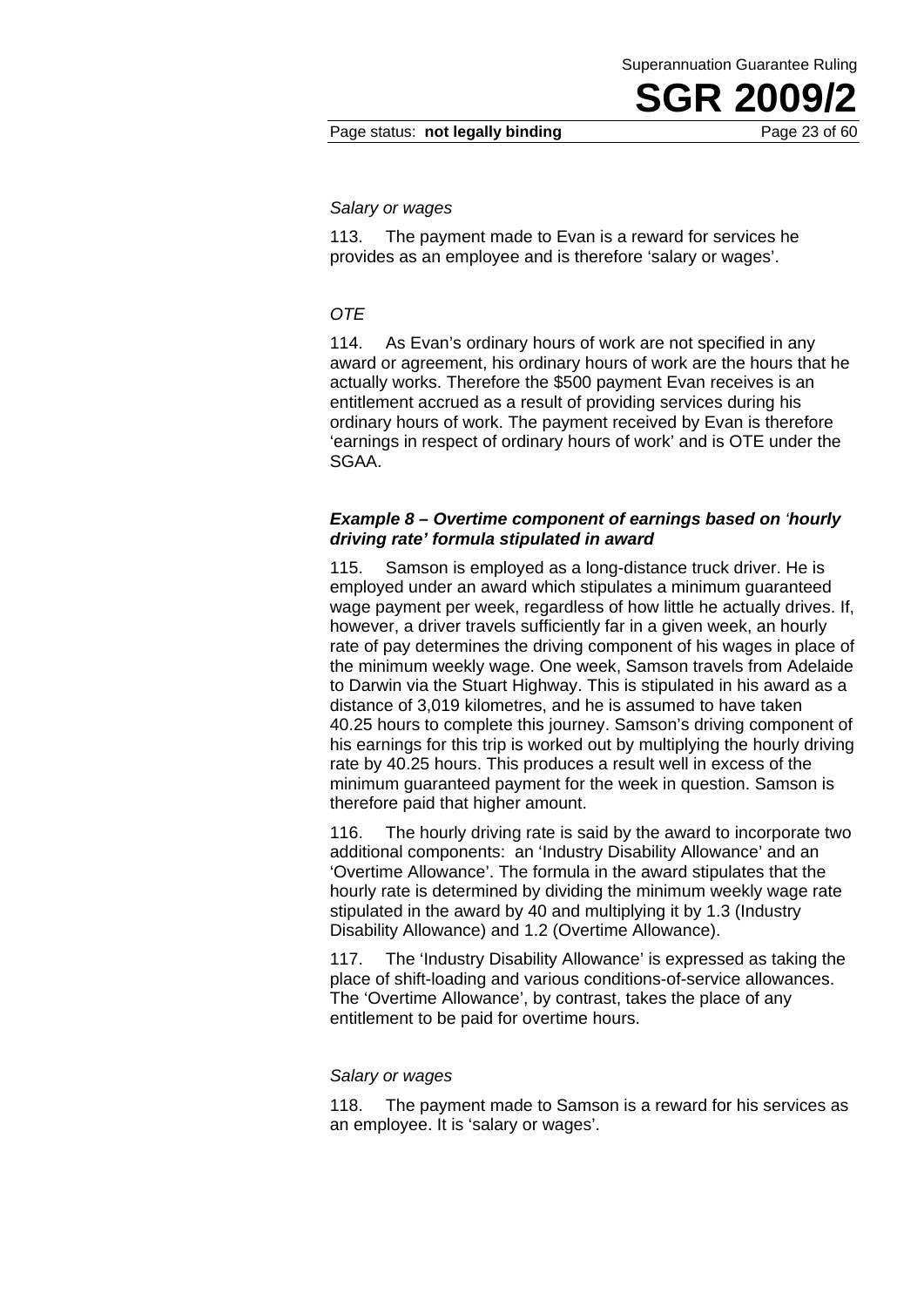#### *OTE*

119. The overtime allowance of the payment Samson receives (being the basic hourly rate multiplied by 0.2) is not OTE as having regard to the terms of the award as a whole it is genuinely referable, albeit on a notional averaged basis, to overtime hours worked rather than ordinary hours. The remainder of the hourly rate is OTE. In particular the Industry Disability Allowance is referable, albeit on a notional averaged basis, to earnings that would be in respect of ordinary hours.

#### **Allowances**

#### *Example 9 – Allowance by way of unconditional extra payment*

120. Yuihim is a marketing executive of Liaisons Pty Ltd. In addition to his usual salary, he is paid \$500 per month as an allowance for the purposes of entertaining clients. The amount is paid to Yuihim regardless of whether or not he spends the \$500. He has complete discretion as to whether or not he spends the allowance.

#### *Salary or wages*

121. The payments made to Yuihim are a reward for services he provides as an employee. He is entitled to keep them regardless of whether he incurs any expense in respect of the stated purpose of the payments. They are 'salary or wages'.

#### *OTE*

122. The allowance is not paid for services provided by Yuihim only outside his ordinary hours of work. Therefore the monthly payments are earnings 'in respect of ordinary hours of work' and are OTE.

#### *Example 10 – Expense allowance expected to be fully expended*

123. Matteo is an employee of JJ Investment Pty Ltd. In addition to his usual salary, Matteo is paid \$300 per month to cover expenses he is expected to incur while visiting clients. The expenses Matteo incurs are for travel to client sites, maintenance of a mobile phone and internet access to remotely connect to the office. The allowance is a predetermined amount which has been calculated to cover the estimated expense and is given with the expectation that it will be fully expended in the course of the employee providing the services to the employer.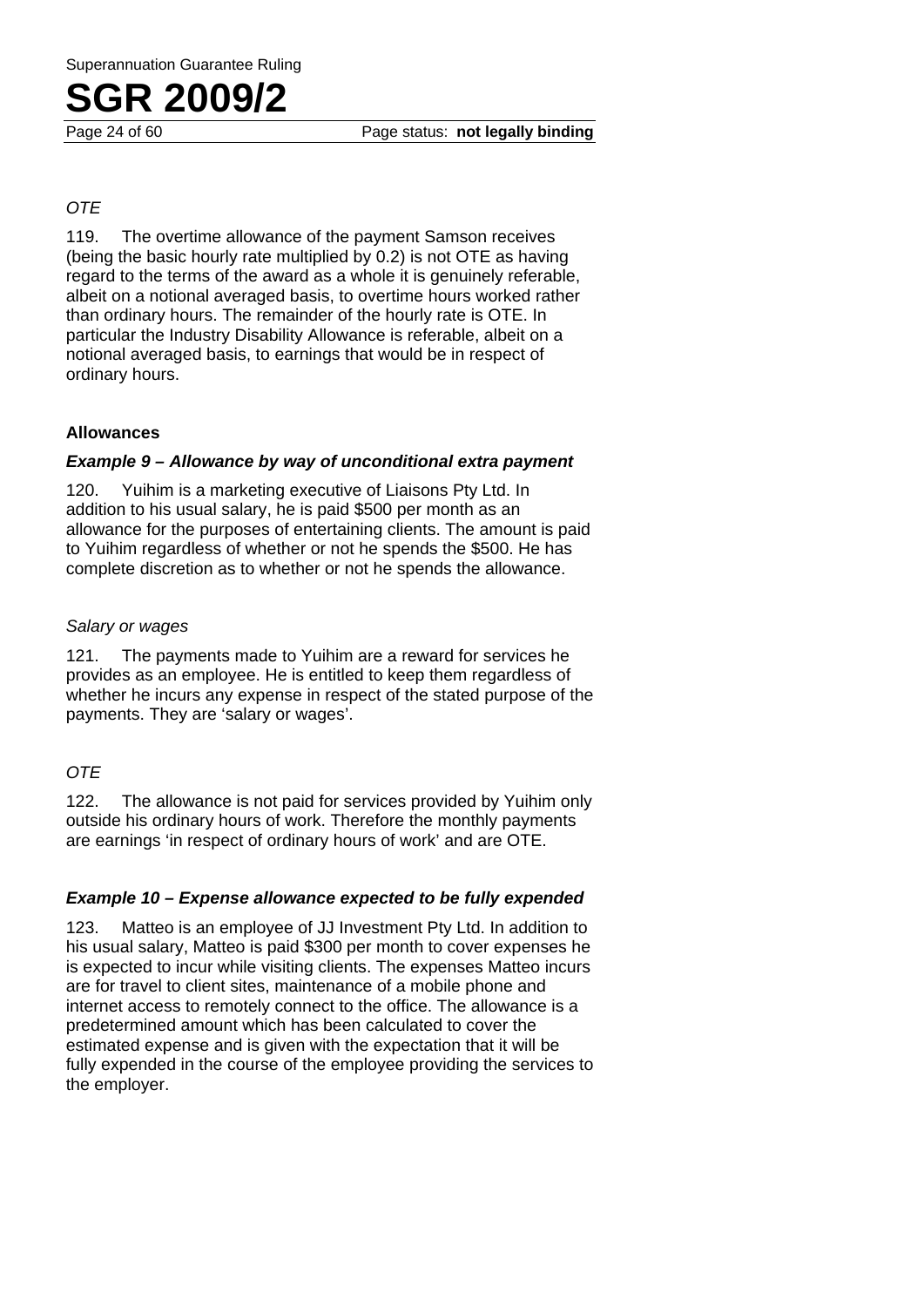#### *Salary or wages*

124. As the allowance is not a reward for the services which he is providing as an employee of the company, the payment is not considered to be 'salary or wages'.

#### *OTE*

125. A payment cannot be OTE unless it is 'salary or wages'. As Matteo's allowance is not 'salary or wages', it is not OTE.

#### *Example 11 – Danger allowance*

126. Bernie works for an oil company and is working on an offshore oil rig. Bernie is paid an annual allowance of \$2,000 to compensate him for the hazardous conditions of working on an oil rig and the varying times in the day during which Bernie's shifts can be scheduled. Bernie regularly works five shifts of ten hours per week under the terms of his industry agreement. The allowance is not expended in the course of Bernie's work.

#### *Salary or wages*

127. The allowance provided to Bernie is paid as a reward for the services he is providing on the oil rig and is therefore 'salary or wages'.

#### *OTE*

128. Conditions of work allowances such as Bernie's danger allowance are not paid for any specific services provided by the employee, and are not expended in the course of the employees work. These allowances are additional remuneration paid to the employee for work undertaken and are not specifically referable to overtime hours only. Therefore the allowance is an earning 'in respect of ordinary hours of work' and is OTE.

#### *Example 12 – Retention allowance*

129. Therese is currently working as an engineer for an aircraft maintenance company. Due to her specific expertise, Therese is paid a regular allowance of \$140 per fortnight in addition to her salary to encourage her to remain with the company in her current position.

#### *Salary or wages*

130. The payment is made to Therese as remuneration or reward for her services as an employee and is therefore 'salary or wages'.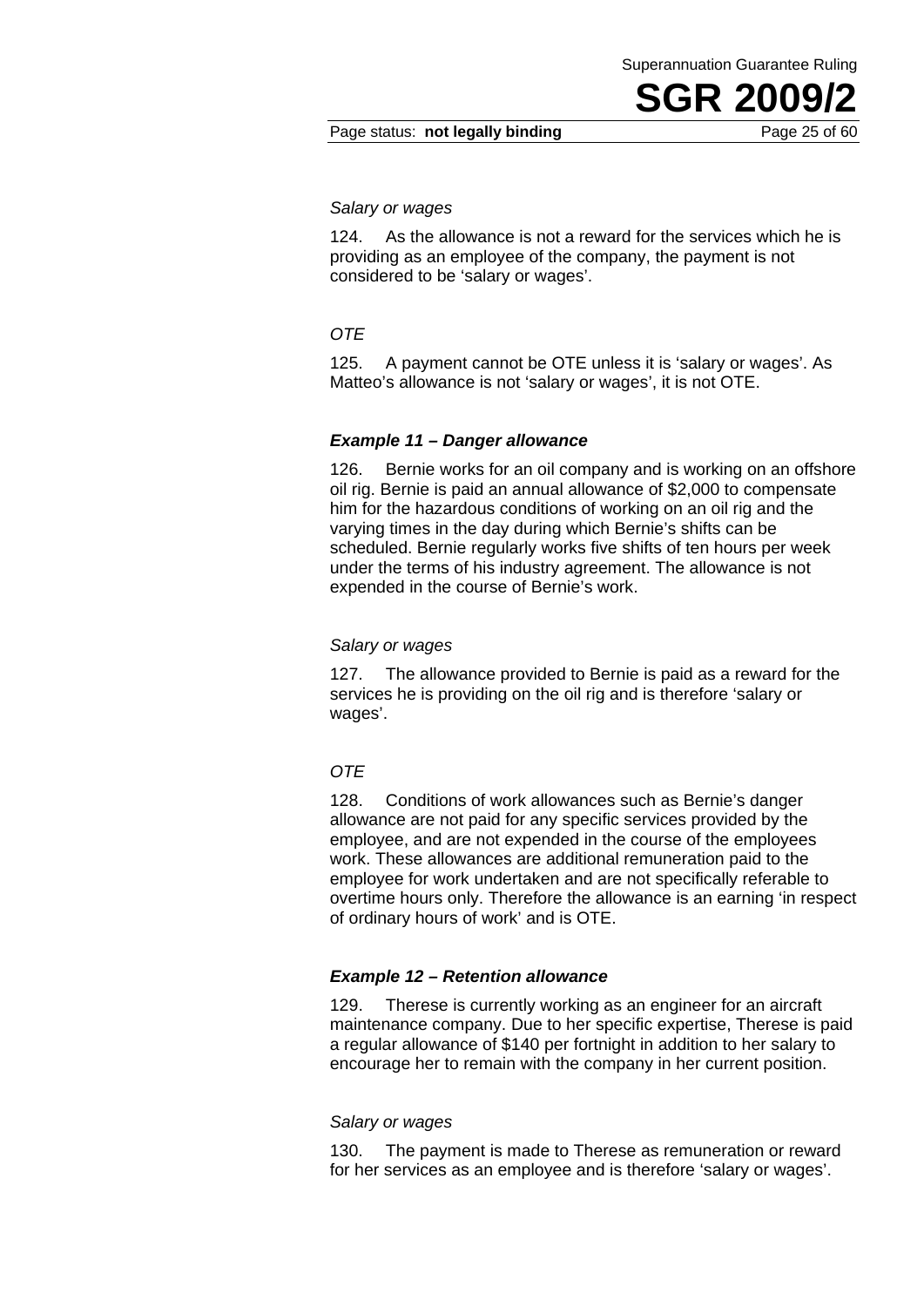Page 26 of 60 Page status: **not legally binding**

#### *OTE*

131. The retention allowance received by Therese is paid as a reward for, and as part of, her continuing services to her company. It is not referable to overtime hours in particular. Therefore the allowance is 'earnings in respect of ordinary hours of work' and is OTE.

#### *Example 13 – Hourly on-call allowance in relation to ordinary hours of work for doctors*

132. Leyna is a medical doctor employed at the State Hospital. Leyna's employment contract stipulates that she is paid at a specified hourly rate and, in addition, receives an hourly on-call allowance while carrying out her duties at the hospital during her ordinary hours of work. The allowance is for making herself available to perform urgent surgery cases which may arise during her shift. Where the duration of such surgery cases extend Leyna's total number of hours worked for that particular shift beyond her stipulated ordinary hours of work per shift, she is separately remunerated in relation to those extra hours on duty but there is no hourly on-call allowance payable on those extra hours.

#### *Salary or wages*

133. The hourly on-call allowance is paid to Leyna as remuneration or reward for her services as an employee and is therefore considered to be 'salary or wages'.

#### *OTE*

134. Leyna's hourly on-call allowance is considered 'earnings in respect of ordinary hours of work' as it is paid with reference to her ordinary hours of work and is OTE.

#### **Payment of expenses**

#### *Example 14 – Reimbursement*

135. Fernando travels by train on behalf of his employer and pays for the train ticket for the trip. On his return he provides receipts to his employer totalling \$14.50 for the cost of the train ticket. The employer pays Fernando exactly \$14.50 in respect of the receipts.

#### *Salary or wages*

136. The payment that Fernando receives from his employer is not a reward for his services. Rather, the payment is an exact reimbursement of an expense which he has incurred in the course of his duties. The payment is not 'salary or wages'.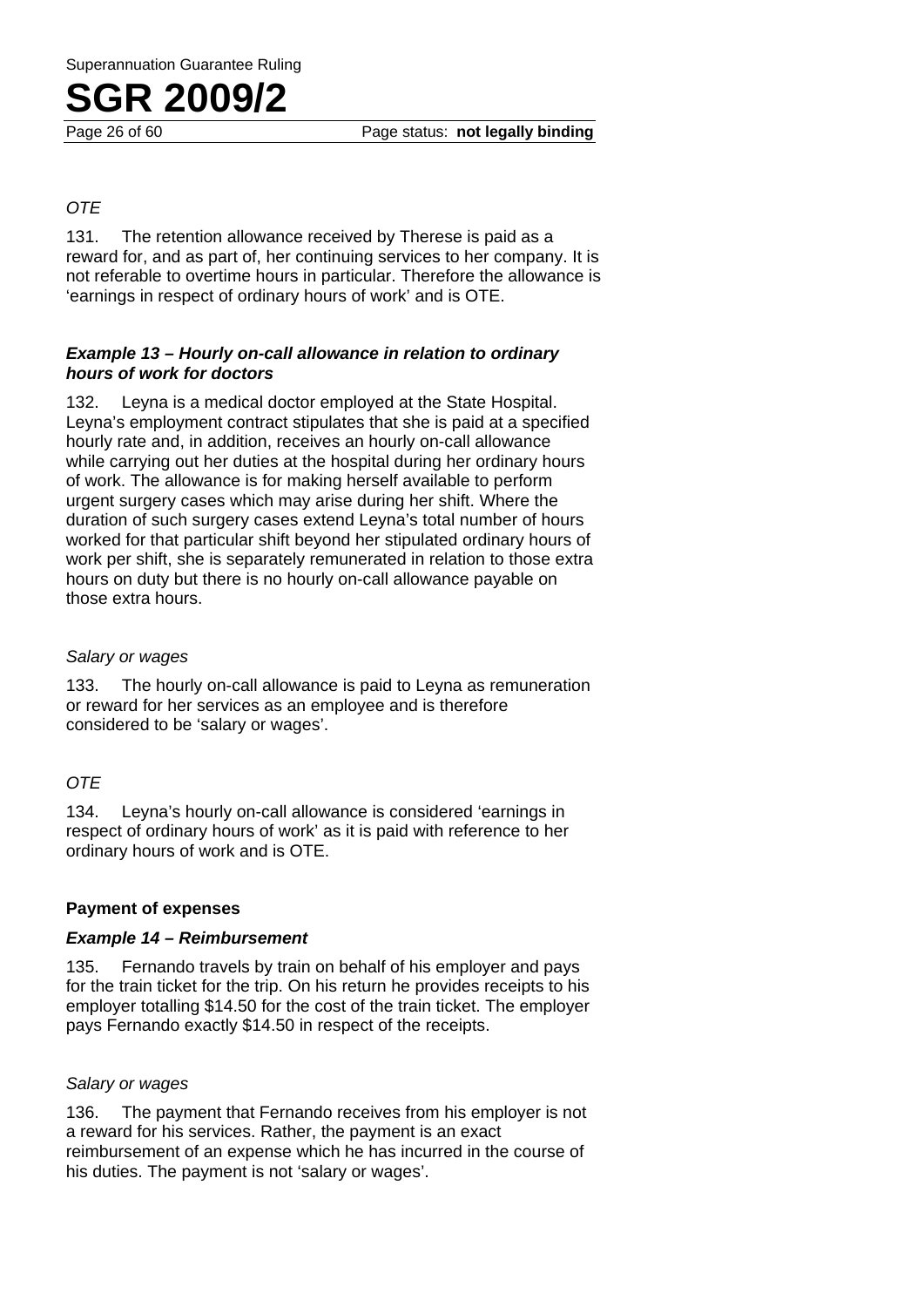#### Page status: **not legally binding** Page 27 of 60

#### *OTE*

137. As the payment received is not salary or wages, it is not earnings for the purposes of the definition of OTE and is therefore not OTE.

#### *Example 15 – Petty cash*

138. Mary's employer requests her to purchase some office supplies and gives her \$100 from petty cash. On the purchase of the supplies, Mary is required to obtain a receipt and to return the change to her employer.

#### *Salary or wages*

139. The payment of petty cash made to Mary from her employer is not paid as compensation for performing services as an employee. Rather, Mary's employer is providing her with funds of the employer to be expended for the employer, and Mary does so as an agent for her employer. The payment is therefore not 'salary or wages'.

#### *OTE*

140. A payment cannot form part of OTE unless it is 'salary or wages'. As Mary's allowance is not salary or wages' it is not OTE.

#### *Example 16 – Reimbursement of travel costs*

141. Genevieve uses her own car to travel 100 kilometres on behalf of her employer, FTR Inc. Genevieve pays for any expenses such as petrol and incurs wear and tear on her vehicle. On her return, Genevieve submits a claim for \$58 for her travel costs and receives a payment from FTR Inc. Genevieve has calculated the amount by applying a set rate per kilometre travelled based on the statutory formula in the income tax laws.

#### *Salary or wages*

142. The payment made to Genevieve by FTR Inc is not paid as reward for performing services as an employee. Rather, the payment is a reimbursement for the expense calculated on a reasonable basis according to income tax laws. The payment is therefore not 'salary or wages'.

#### *OTE*

143. A payment cannot form part of OTE unless it is 'salary or wages'. As Genevieve's allowance is not salary or wages, it is not OTE.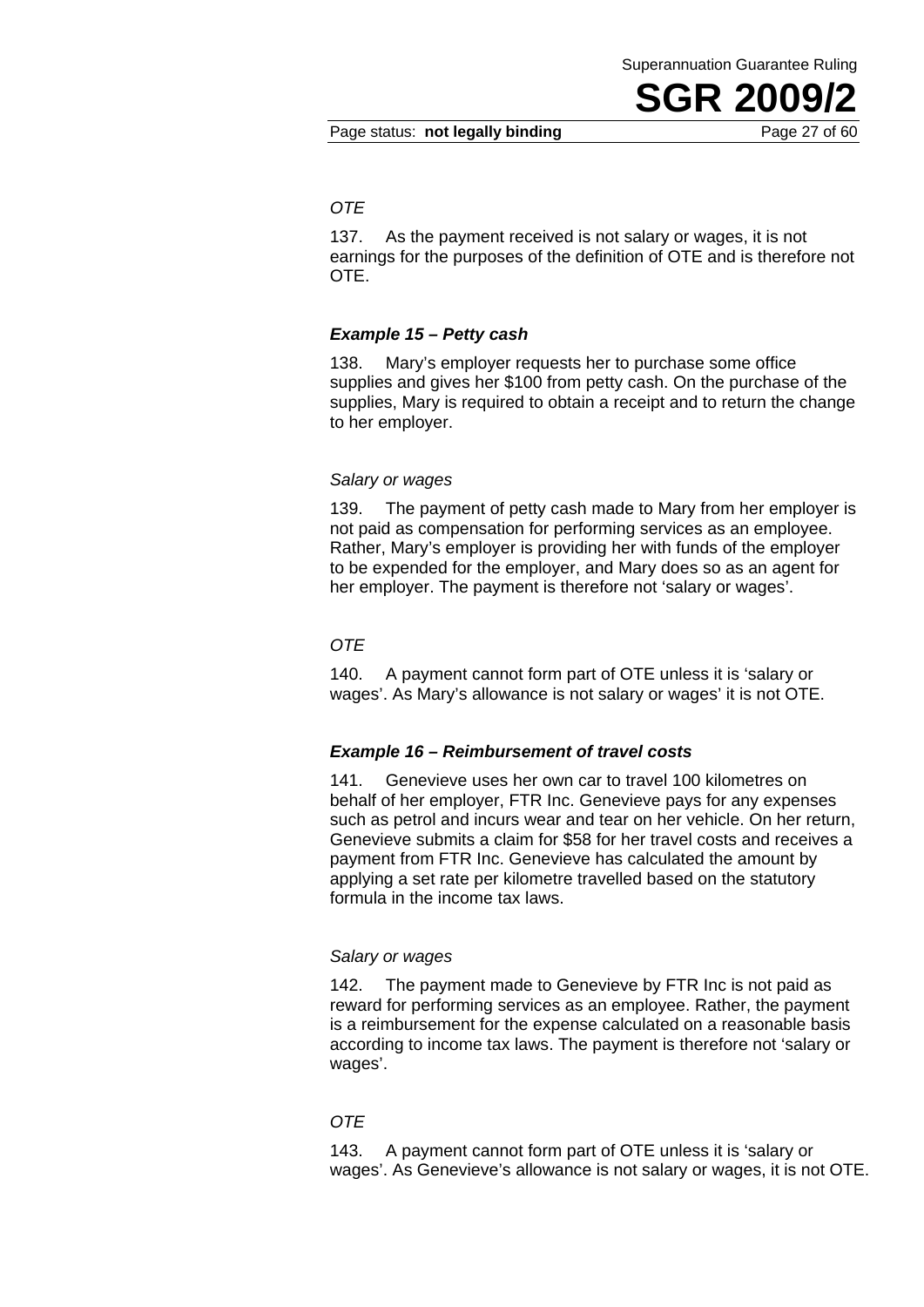Page 28 of 60 Page status: **not legally binding**

#### *Example 17 – Payments for unfair dismissal resulting from an order via the Industrial Relations Commission*

144. Priya has received a payment from her employer ordered by the Industrial Relations Commission in relation to unfair dismissal. The payment ordered is equal to ten weeks' pay. Priya's employment has been terminated.

#### *Salary or wages*

145. The payment made to Priya for unfair dismissal is not remuneration or reward for services rendered to her former employer but rather a remedy for unlawful termination of employment. In this instance, it does not matter that the payment is based on ten weeks' pay, the payment is in the nature of damages or compensation granted due to the finding of an unfair dismissal and therefore not 'salary or wages'.

#### *OTE*

146. As the payment is not considered 'salary or wages', it follows that the payment is not OTE.

#### *Example 18 – Workers' compensation*

147. Dean and Lamont were both injured in a snorkelling accident while on duty as reef guides for their employer, Ocean Tours.

148. Dean was able to resume work within a month, although he was placed on lighter duties. Lamont was not able to return to work as a result of the accident.

149. Both employees received workers' compensation payments from the Atlantis Insurance Co in an amount of a continuation of their salaries.

#### *Salary or wages*

150. The workers' compensation payment received by Dean on resumption of work is 'salary or wages'.

151. The workers' compensation payment received by Lamont is not 'salary or wages'.

#### *OTE*

152. The workers' compensation payment received by Dean is OTE, as it is paid to ensure that he continues to receive payment for his ordinary hours of work.

153. As the workers' compensation payment received by Lamont is not 'salary or wages', it is not OTE.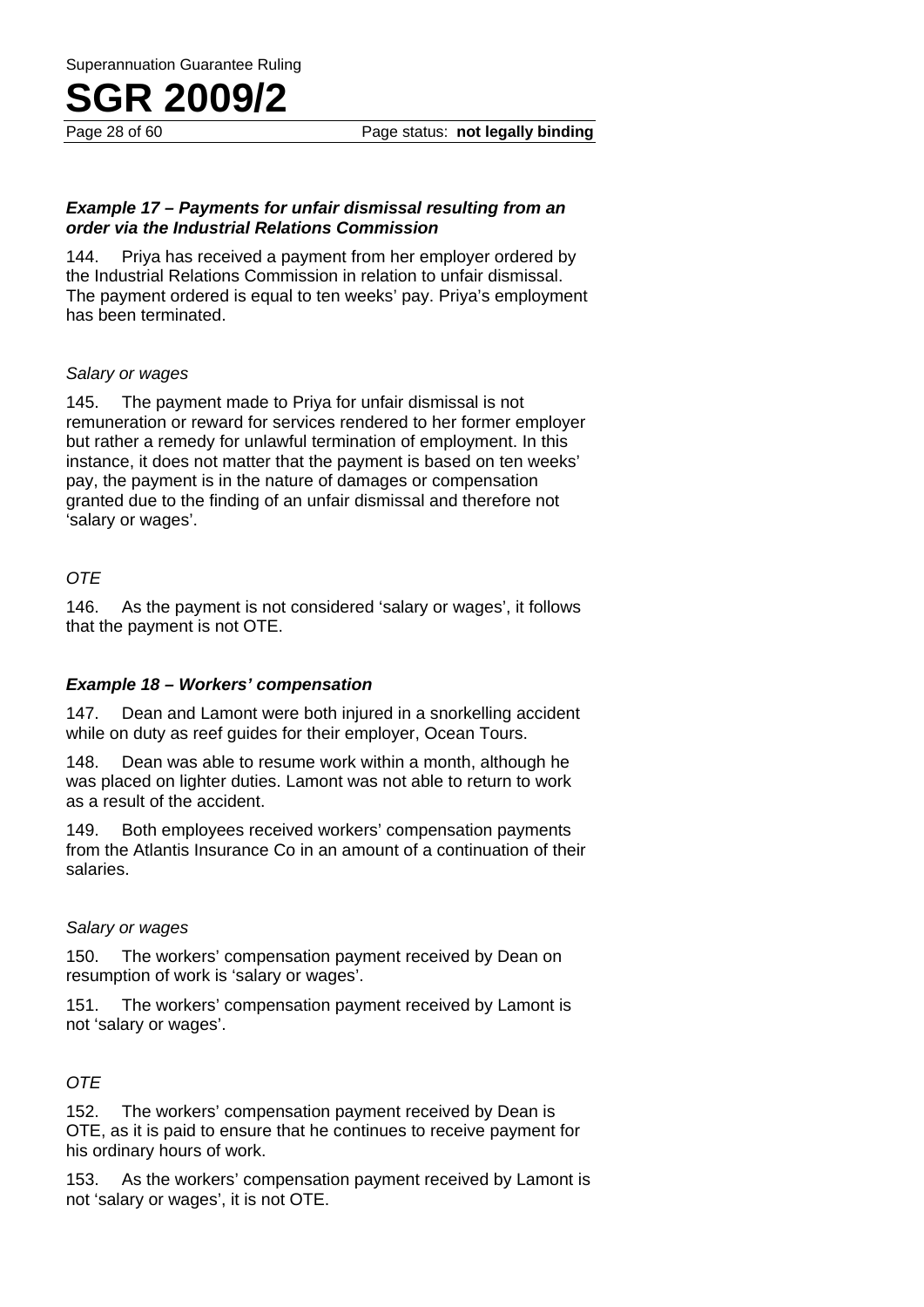#### Page status: **not legally binding** Page 29 of 60

#### **Leave payments**

#### *Example 19 – Annual leave*

154. Marissa takes four weeks annual leave to which is she entitled as part of her employment package. During her leave Marissa's employer continues to pay Marissa her regular weekly pay.

#### *Salary or wages*

155. The annual leave payments made to Marissa are part of the remuneration or reward for her services as an employee and are therefore 'salary or wages'.

#### *OTE*

156. Although the payments are made to Marissa whilst she is on annual leave (and thus are not paid for actual attendance at work), they are regarded as a continuation of her ordinary pay with reference to her ordinary hours of work. The earnings are not calculated by reference to other hours of work.

157. Therefore the payments are 'earnings in respect of ordinary hours of work' and are OTE.

#### **Termination payments**

#### *Example 20 – Termination payments*

158. Darren was an employee of Tafs Ltd. As a result of his poor behavioural record, Darren was dismissed. Rather than requiring Darren to continue working throughout the obligatory notice period of two weeks, Tafs Ltd terminated Darren's employment immediately and paid him (in lieu of notice) the equivalent of two weeks' salary.

159. Tafs Ltd also made an unused annual leave payment to Darren in respect of one week's unused leave.

#### *Salary or wages*

160. Both payments are 'salary or wages'. The payment in lieu of notice is effectively a payment of salary or wages that Darren was entitled to receive during the notice period. The payment in lieu of leave is a salary or wage payment to which Darren was entitled but had not previously received.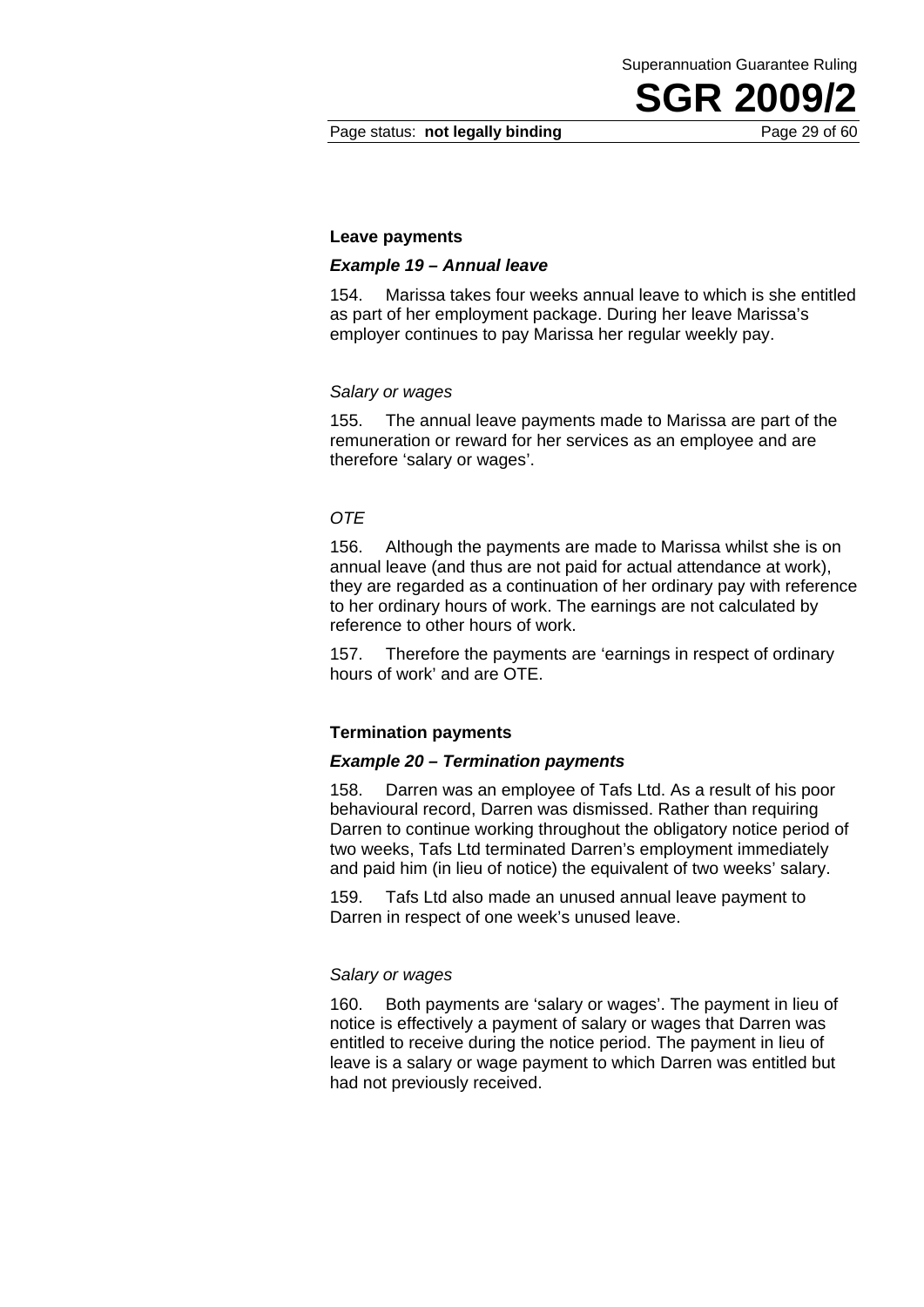#### *OTE*

161. Although Darren did not perform duties to receive payment in lieu of notice, the payment was nonetheless made 'in respect of ordinary hours of work' rather than overtime hours. To this extent, the amount is OTE.

162. The unused annual leave payment made to Darren is not OTE, being specifically excluded from the definition of 'ordinary time earnings'.

#### **Bonuses**

#### *Example 21 – Performance bonus*

163. Tamara is an adviser at a finance company. At the end of the year, Tamara receives a bonus of \$5,000, which the employer says is for her exceptional work and results during the year and also for the long hours which she has had to work.

#### *Salary or wages*

164. The payment made to Tamara is a reward for her services as an employee and is therefore 'salary or wages'.

#### *OTE*

165. The bonus received by Tamara is a reward for the services she has provided to her employer. Therefore the bonus is 'earnings' for the purposes of the definition of OTE.

166. The earnings are 'in respect of ordinary hours of work'. Although the bonus is said to recognise both her ordinary service and the long hours she has had to work, it is sufficiently connected with ordinary hours to be OTE. The Commissioner does not accept that such bonus payments can be dissected into an OTE component and 'overtime' payments. This is in contrast to an overtime only bonus as considered in Example 24 at paragraph 175 of this Ruling.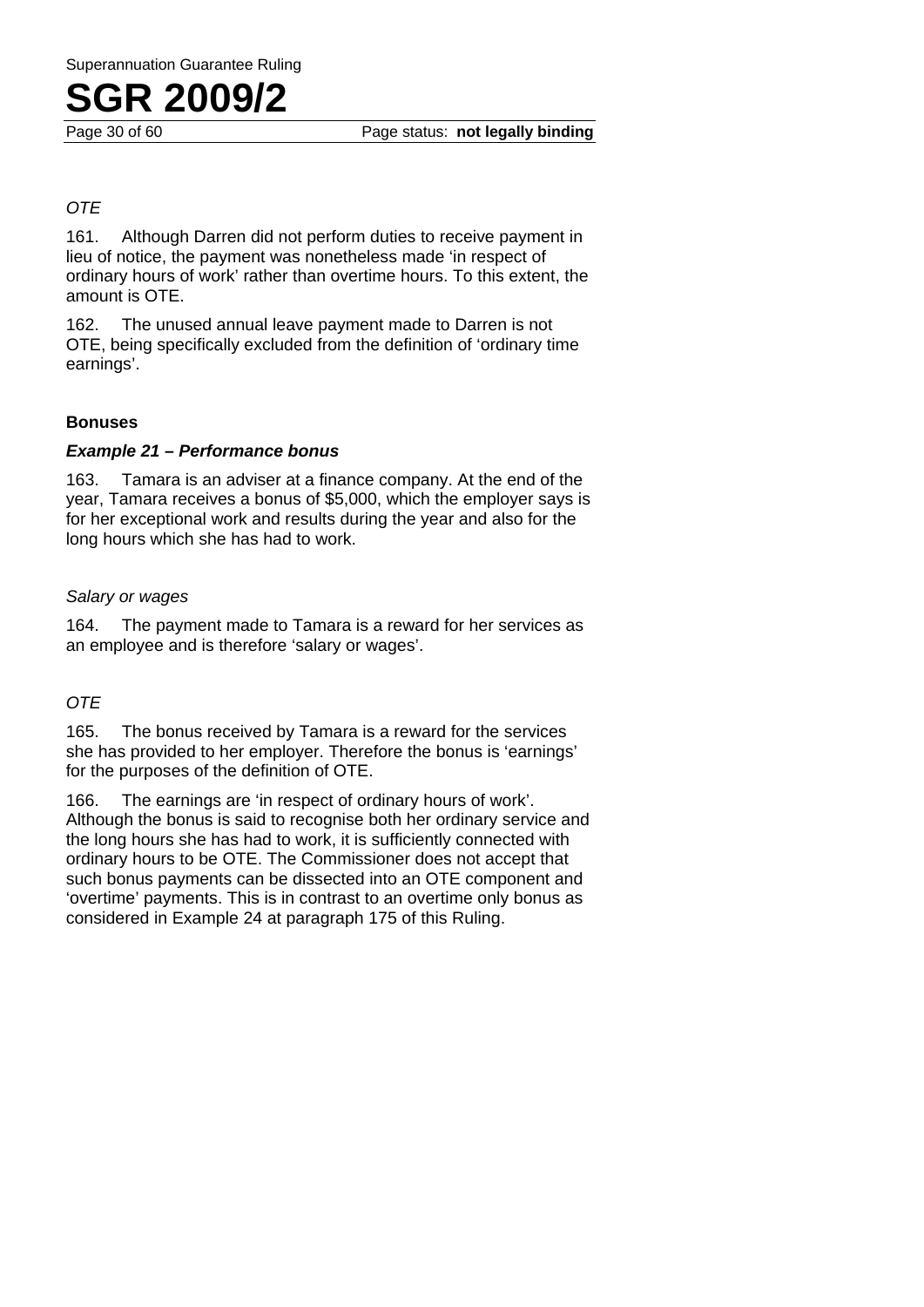#### Page status: **not legally binding** Page 31 of 60

#### *Example 22 – Bonus described as ex-gratia but paid in respect of ordinary hours of work*

167. Nammie is an employee of Tangerine Ltd. As an employee, Nammie was entitled to receive a bonus payment which was labelled an 'ex gratia payment' by the employer. This bonus was paid out of a pool of funds from revenue generated by the work completed by the employees. In order to qualify for payment of the bonus, Nammie was required to achieve a minimum monthly revenue target. However, the employer was also able to exercise discretion to withhold the bonus on disciplinary grounds or pay a bonus to employees who did not meet the minimum monthly target. Payments were made in recognition of the hard work of the staff.

#### *Salary or wages*

168. The payment made to Nammie is a reward for her services as an employee.

169. Although the bonus payment is labelled an 'ex gratia payment', and is indeed gratuitous in as much as the employer does not necessarily have to pay it, this does not stop it from being salary or wages. There is a causal connection between the payment and the work completed by employees. The payment is not a personal gift unrelated to any work performed. The payment is therefore 'salary or wages'.

#### *OTE*

170. The bonus is not solely referable to hours of work outside ordinary hours. Therefore the bonus payment is 'in respect of ordinary hours of work' and is therefore OTE.

#### *Example 23 – Christmas bonus*

171. Suzie is an employee of Jessri Pty Ltd. At the end of the year the company gives her what is described as a Christmas gift of \$250 in cash. It is said to be a Christmas bonus paid to Suzie as an expression of the company's goodwill. It is said to be not related to Suzie's performance at work.

#### *Salary or wages*

172. On these facts, the Commissioner would treat the payment made to Suzie as salary or wages. In the absence of clear evidence to the contrary, the payment would be seen as in substance given as a reward for services provided in respect of her work despite the label which has been given to the payment. Only in rare cases, as where the payment is very small, or there is a family or other clear private connection between employer and employee, would the Commissioner entertain any suggestion that payments like this are not salary or wages.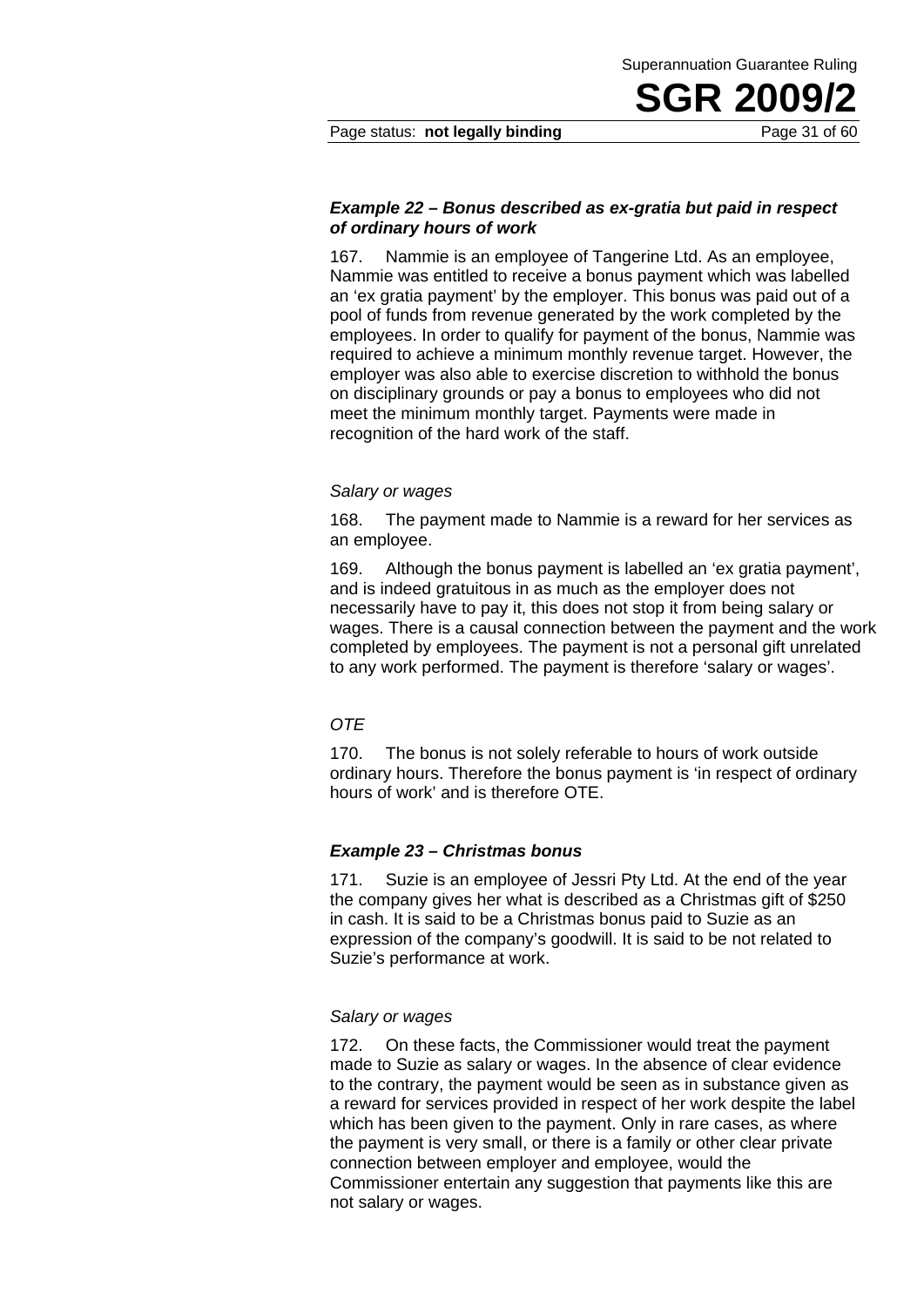

Page 32 of 60 Page status: **not legally binding**

173. For income tax purposes the payment would be regarded as salary assessable in Suzie's hands. In the same way it is regarded as salary or wages for SGAA purposes

#### *OTE*

174. The bonus is not solely referable to hours of work outside ordinary hours. Therefore the bonus payment is 'in respect of ordinary hours of work' and is OTE.

#### *Example 24 – Bonus in respect of overtime only*

175. Robert is an employee of SRP Ltd. In addition to his normal duties, Robert was asked to work overtime hours on five consecutive weekends for the specific purpose of writing a staff training manual about some newly enacted legislation.

176. Robert's manual was distributed by SRP Ltd to other companies within the industry, all of which paid fees to SRP Ltd for its use. SRP Ltd passed on a portion of these receipts to Robert in the form of a bonus.

#### *Salary or wages*

177. The payment made to Robert is a reward for services provided as an employee of SRP Ltd and is therefore 'salary or wages'.

#### *OTE*

178. On these unusual facts, the services which Robert provided were all identifiably performed outside of Robert's ordinary hours of work. The bonus payment is not OTE.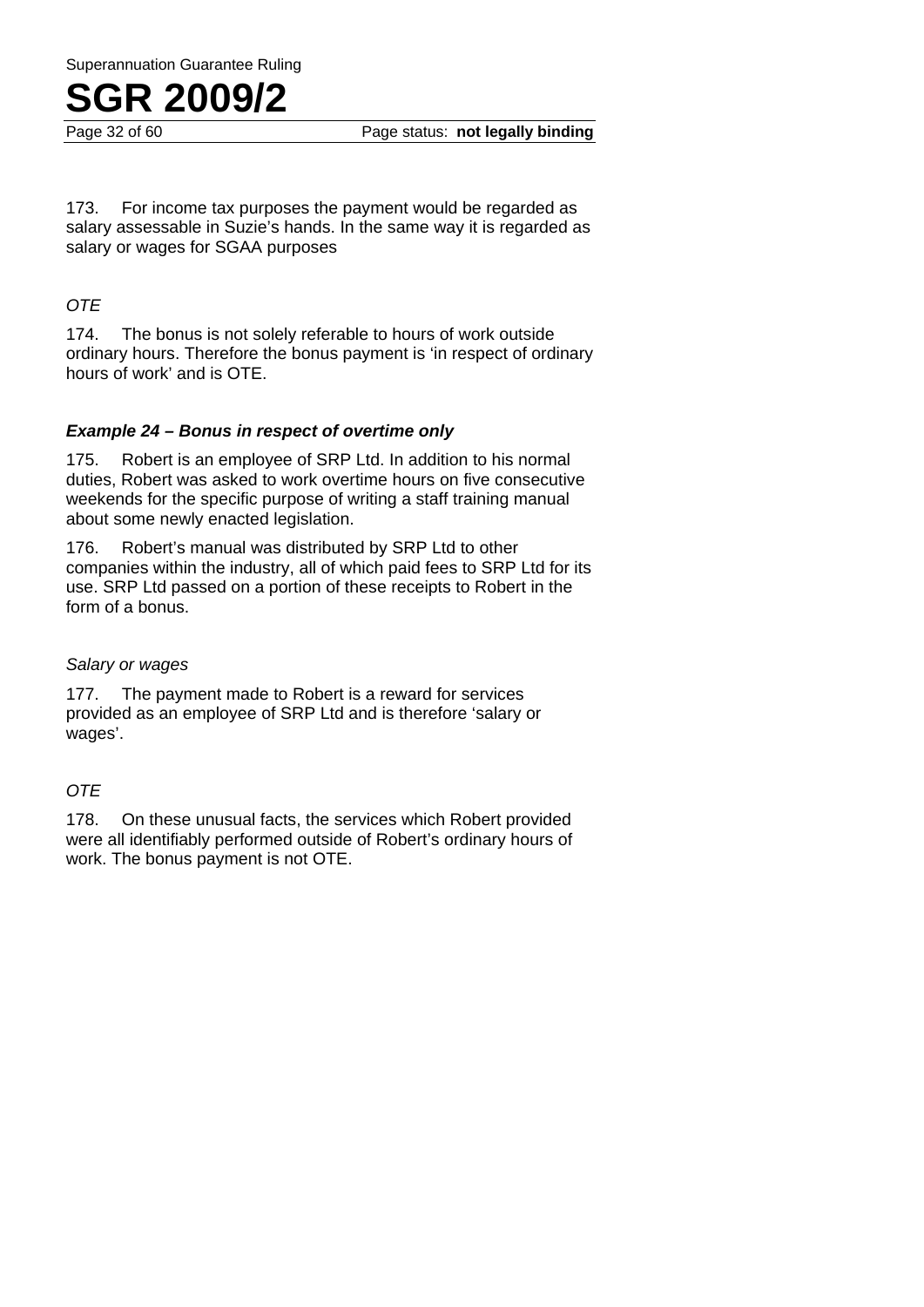Page status: **not legally binding** Page 33 of 60

### **Appendix 2 – Explanation**

 $\bullet$ *This Appendix is provided as information to help you understand how the Commissioner's view has been reached.* 

#### **Legislative context**

179. If an employer does not provide the minimum level of contributions in respect of their eligible $<sup>6</sup>$  employees by the prescribed</sup> dates, the employer will be liable to pay the superannuation guarantee charge. Although the level of superannuation support required to be provided by an employer is calculated as a percentage of OTE, the liability for the superannuation guarantee charge under section 16 is calculated with reference to an employee's 'salary or wages'. Under section 19, the individual superannuation guarantee shortfall for an eligible employee is calculated to be a certain percentage of the total salary or wages paid by the employer to the employee for the quarter.

180. However, subsection 23(2) provides for a reduction of the charge percentage according to a formula where the employer has made contributions to a Retirement Savings Account or to a complying superannuation fund other than a defined benefit superannuation scheme for the benefit of that employee. One element of that formula is the percentage of the contribution to the fund as a proportion of the total amount of the employee's OTE.

181. In the case of defined benefit superannuation schemes, the charge percentage in respect of an employee (within a particular class of employees) is generally reduced in accordance with subsection 22(2) to the extent of the notional employer contribution rate (in relation to that class of employees) as specified in a benefit certificate. (An exception is that the charge percentage is reduced by less than that if, for a particular quarter, the period of employment is longer than the period of the employee's membership of the relevant scheme or the period for which the benefit certificate has effect in relation to the scheme.)

182. The meaning of the phrase OTE is therefore relevant in determining whether an employer has satisfied their superannuation guarantee obligations in relation to an eligible employee. Conversely, the meaning of 'salary or wages' is relevant to calculating the individual superannuation guarantee shortfall in a quarter where the employer has *not* provided, for the benefit of that eligible employee, superannuation contributions to the prescribed percentage of that employee's OTE.

<sup>1</sup> 6 Employees in receipt of salary or wages which are not excluded, for example, by sections 27, 28 or 29. For further information on who is an eligible employee for Superannuation Guarantee purposes see www.ato.gov.au.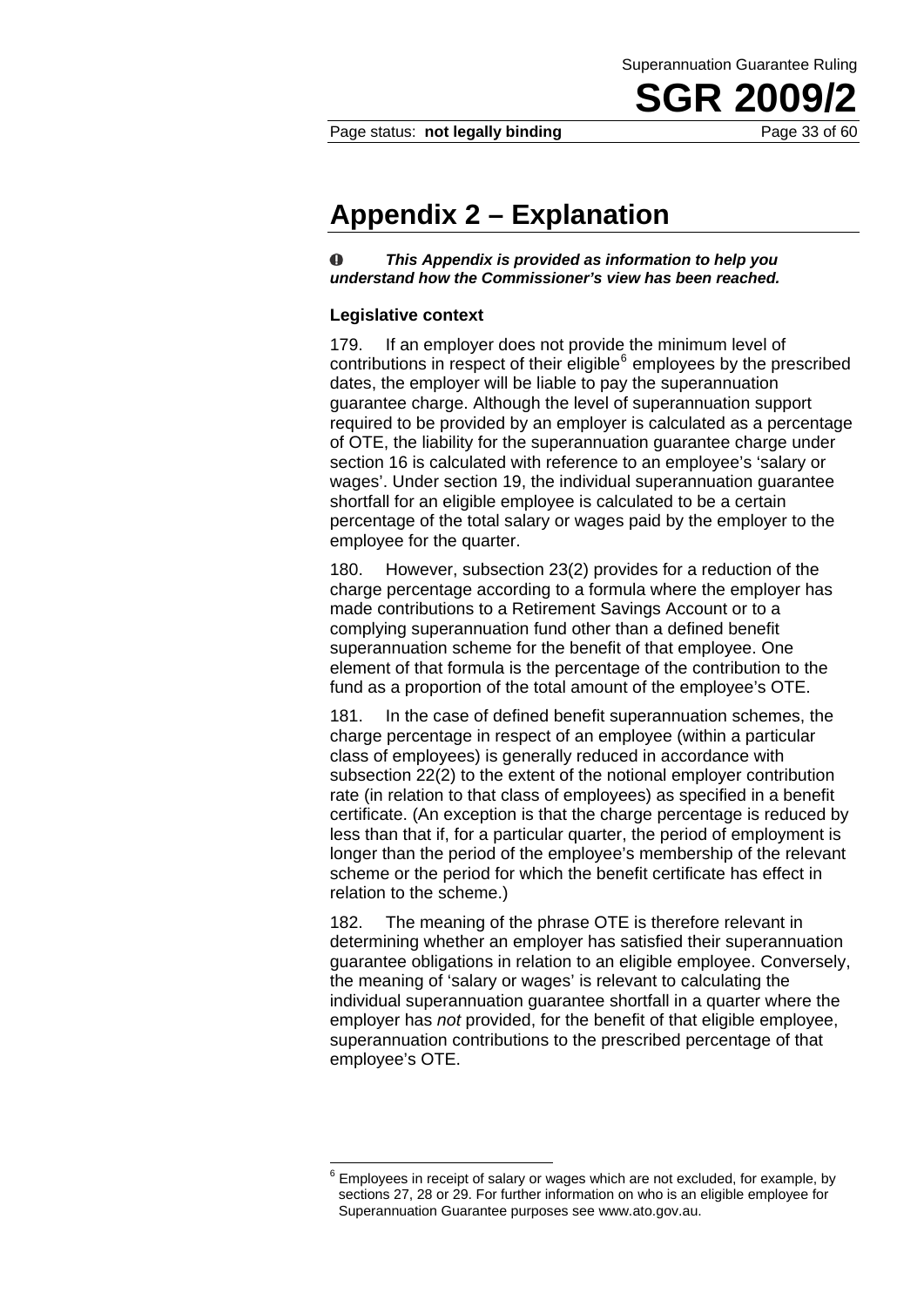Page 34 of 60

Page status: not legally binding

183. The following diagram illustrates how the concepts of 'salary or wages' and OTE interrelate in relation to an individual superannuation quarantee shortfall calculation.

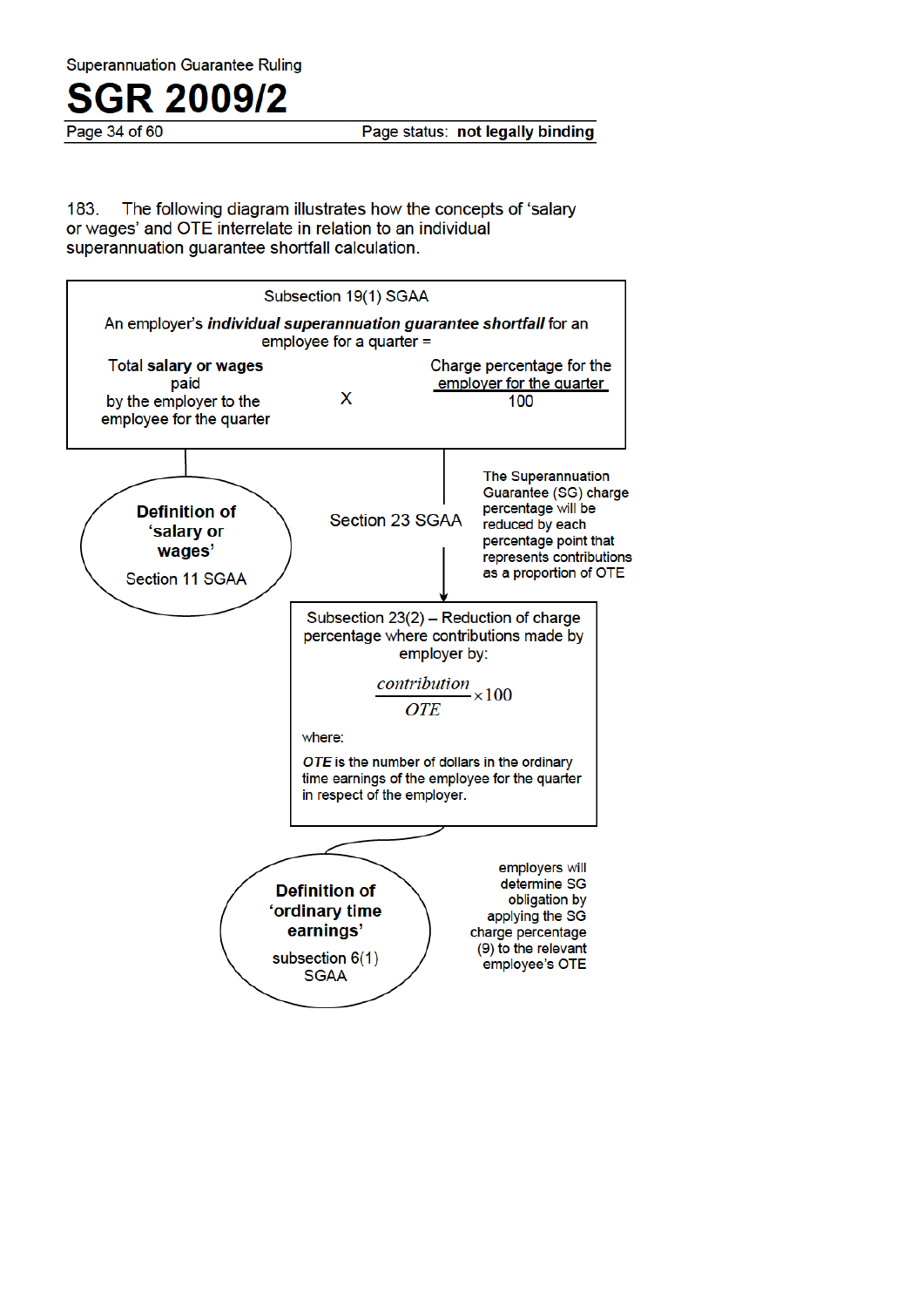Page status: **not legally binding** Page 35 of 60

#### **Part A – Ordinary time earnings**

#### *Definition*

184. *Ordinary time earnings*, in relation to an employee, is defined in subsection 6(1) as:

- (c) the total of:
	- (i) earnings in respect of ordinary hours of work other than earnings consisting of a lump sum payment of any of the following kinds made to the employee on the termination of his or her employment:
		- (A) a payment in lieu of unused sick leave;
		- (B) an unused annual leave payment, or unused long service leave payment, within the meaning of the *Income Tax Assessment Act 1997*; and
	- (ii) earnings consisting of over-award payments, shift-loading or commission; or
- (d) if the total ascertained in accordance with paragraph (a) would be greater than the maximum contribution base for the quarter – the maximum contribution base.

The SGAA does not define the expression 'earnings in respect of ordinary hours of work' or any of the terms in that expression. The following discussion examines these elements in turn.

#### *Earnings*

185. In the context of the SGAA, the word 'earnings' in the expression 'earnings in respect of ordinary hours of work' is used as a descriptor of remuneration received by, or on behalf of, a person who is engaged in the performance of personal services in the capacity of an employee. The word is used in the definition of OTE in subsection 6(1) 'in relation to an employee'. The component earnings that are either included or excluded in OTE have to be earnings of the employee.

186. The Commissioner considers that the term 'earnings', as used in the definition of OTE, embraces all those amounts, and only those amounts, that are 'salary or wages' paid by the employer to their employee.

187. It follows that OTE in relation to an employee for a quarter is always a sum no larger than the salary or wages paid to that employee for the quarter. If it were possible for the OTE for a quarter to be substantially greater than the corresponding salary or wages, employers might in some cases be better off *not* making superannuation contributions, but rather incurring the charge instead (even though the charge is not deductible for income tax purposes and has other costs associated with it). This outcome cannot have been intended.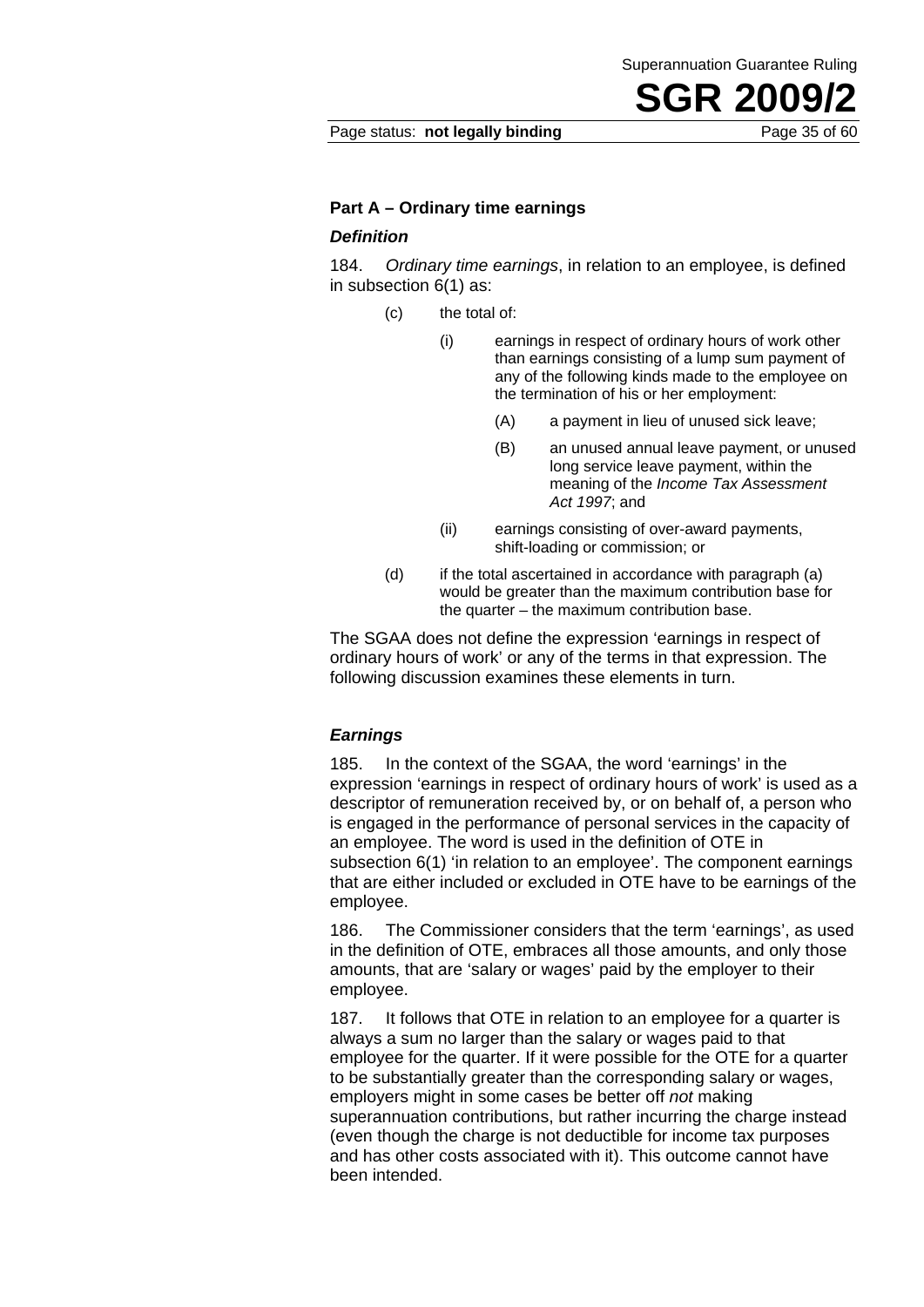Superannuation Guarantee Ruling

## **SGR 2009/2**

Page 36 of 60 Page status: **not legally binding**

188. In any case the ordinary meaning of earnings is sufficiently similar to the meaning of 'salary or wages' in the context of the SGAA that the two may be regarded as synonymous.

#### *Ordinary hours of work specified in award or agreement*

189. It is common for awards and agreements that govern the terms and conditions of a worker's employment to make provision for the ordinary hours of work of the worker. Normally, hours worked in excess of the ordinary hours of work attract penalty rates of pay and are described as 'overtime'. In general, a clear distinction is understood to apply for various purposes between ordinary time earnings and overtime earnings.

190. The definition of 'OTE' in the SGAA uses the expression 'ordinary hours of work' without defining it. On one view, the expression should be interpreted according to the general English dictionary meanings of those terms. In particular 'ordinary' could be read as meaning regular, customary or usual; as opposed to meaning *normal* in the sense of stipulated by some fixed standard, or norm. On this view, a worker's ordinary hours would not necessarily be the hours specified in any award or formal agreement as their ordinary hours, if in fact he or she *ordinarily* worked a greater number of hours.

191. However, another view is that Parliament consciously chose the expression 'ordinary hours of work' in framing the SGAA in 1992 knowing that it had a specialised and well-established meaning in the particular context of the Australian industrial relations system, and intended that the interpretation of the expression be informed by that context.

192. The Commissioner accepts that this second view is the correct view. Although the general English meaning of the adjective 'ordinary' is sufficiently wide to admit of either interpretation, the context and history of the SGAA, as well as practical considerations, point sufficiently strongly to the latter reading in the Commissioner's view.

193. The precise text of the expression in the definition supports this view. The expression 'ordinary hours of work' tends to suggest a fixed or stipulated quantity. It does not aptly describe an individual's actual work-patterns from time to time. A phrase like 'earnings in respect of hours that the employee ordinarily works' would have been a more natural way to denote actual working patterns.

194. There is evidently a relationship between the SGAA and the legal concepts making up the Australian industrial relations system. As originally enacted, the SGAA made a number of express references to features of the then industrial relations system. Also, some other references only make sense if understood in light of relevant industrial instruments; for example, the reference to 'over-award payments' later in the OTE definition. These express references support the view that the framers of the SGAA had in mind that 'ordinary hours of work', being a term commonly used in awards at the time, might be understood as taking its meaning from awards and industrial agreements.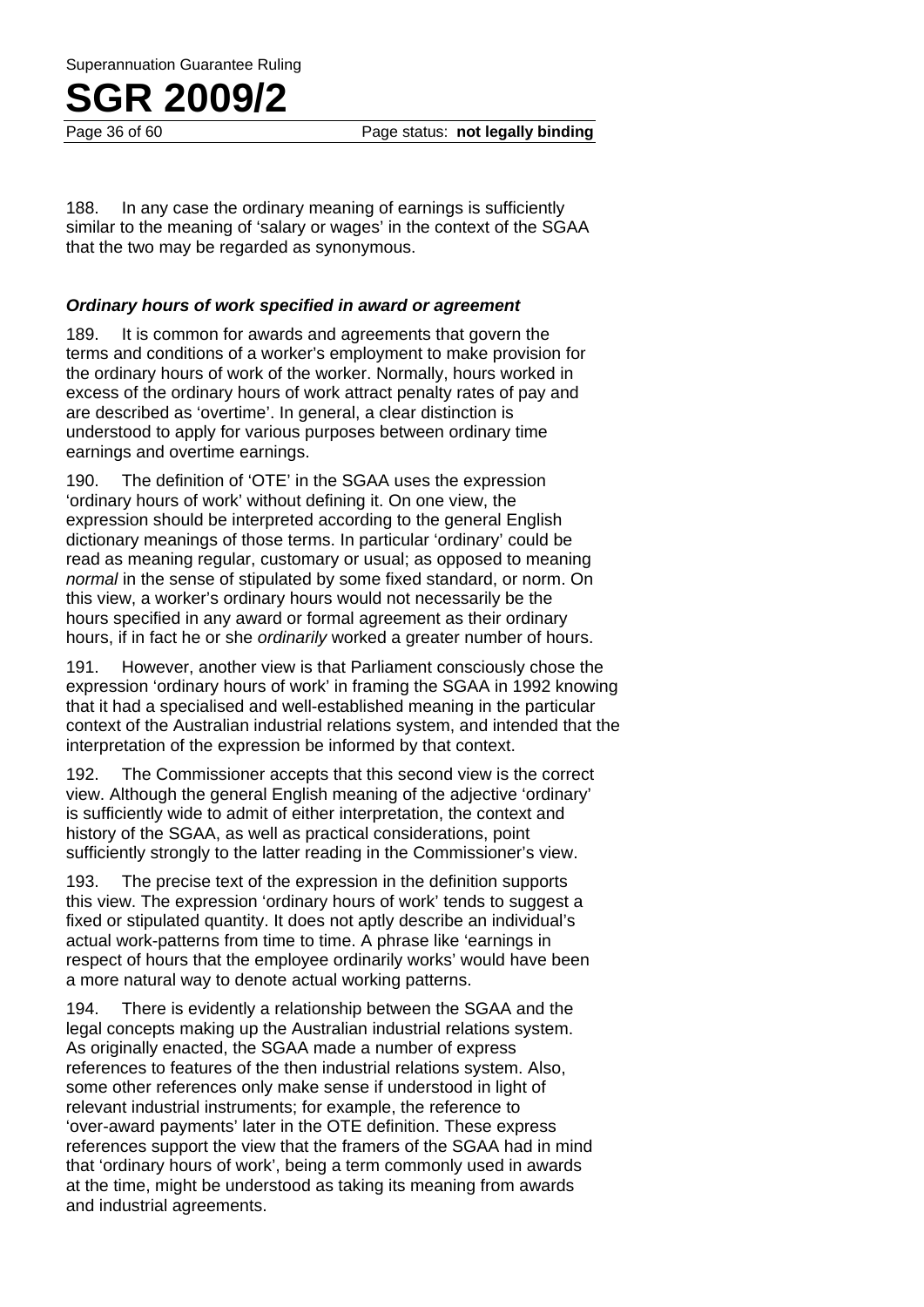#### Page status: **not legally binding** Page 37 of 60

195. The Explanatory Memorandum for the Taxation Laws Amendment Bill (No. 4) 1993,<sup>7</sup> a Bill that proposed to amend the OTE definition, stated that the principal reason for adopting ordinary time earnings as a default earnings base was to achieve consistency with the award superannuation system.

196. No court decision directly settles this question. However, the High Court considered similar arguments, in a related but technically distinguishable context, in *Australian Communication Exchange Ltd v. Deputy Commissioner of Taxation*<sup>8</sup> (*ACE*). This case was about the proper interpretation of a particular award for the purposes of the now repealed SGAA provisions about notional earnings bases. The question was what, under the award concerned, were the ordinary hours of work of casual workers many of whose hours might have regularly occurred outside a specified bandwidth of ordinary hours.

197. Strictly speaking the High Court was solely concerned with the drafting of the particular award in question rather than the definition of OTE in the SGAA. The significance of the case for present purposes is as follows.

198. For the reasons given above, the Commissioner accepts that, at least in general, the expression 'ordinary hours of work' in the SGAA definition of OTE is intended to refer to the ordinary hours as defined by the relevant award or agreement. It could be questioned whether this was intended even where a worker would therefore get minimal mandatory superannuation support because *most* of their actual or regular hours worked are outside the specified bandwidth of ordinary hours and thus attract overtime penalty rates. Moreover if *all* actual or regular hours for a given quarter are worked outside the bandwidth, the SGAA seems to operate in an odd way. In that situation, the employer apparently could not reduce its individual superannuation guarantee shortfall at all, but must instead incur a liability to pay superannuation guarantee charge to the Commissioner in respect of the full amount of salary or wages paid, including all of the overtime payments.

199. A majority of the High Court rejected arguments of this kind in the context of the Award at issue in *ACE*, recognising that the SGAA deferred to the particular Award in this respect and that such instruments may merely represent the results of wider compromises. In the same way, the Commissioner recognises that the OTE definition defers generally to awards and agreements in this respect. It therefore seems likely that the courts would reject any arguments for an exception from the general principle of deference to awards and agreements based on a perceived general policy intention that all workers must receive a substantial level of superannuation support.

-

<sup>&</sup>lt;sup>7</sup> Enacted as the *Taxation Laws Amendment Act 1994.*<br><sup>8</sup> [2003] HCA 55: 2003 ATC 4804: (2003) 53 ATB 824.

 <sup>[2003]</sup> HCA 55; 2003 ATC 4894; (2003) 53 ATR 834.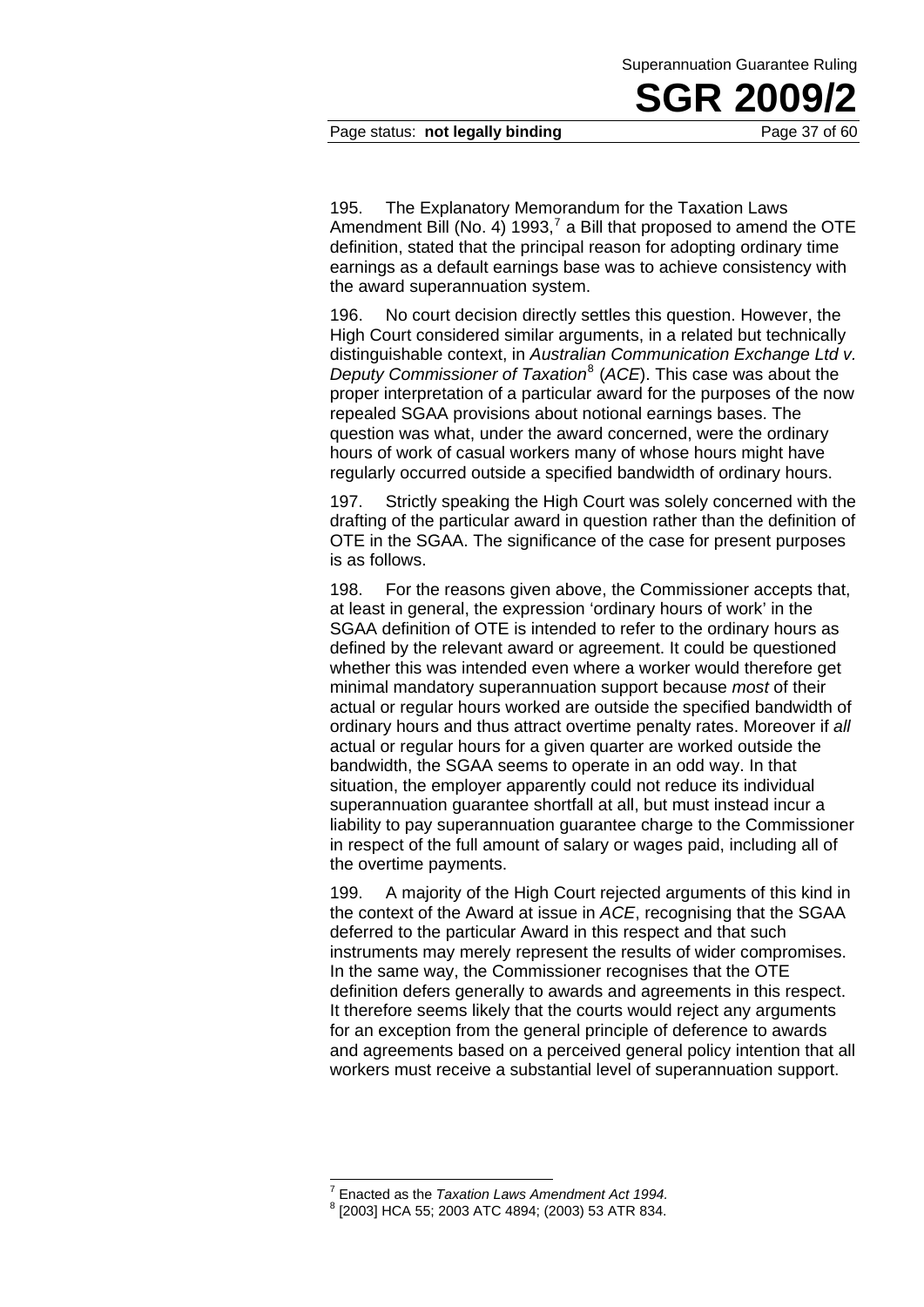Page 38 of 60 Page status: **not legally binding**

200. A number of cases have dealt with similar expressions as they were used in certain State workers' compensation legislation in various contexts. In *Kezich v. Leighton Contractors Pty Ltd*<sup>9</sup>, the High Court found that the expression 'the ordinary hours [the worker] would have worked' referred to his or her regular, usual, customary or normal hours. On the other hand, in the more recent case of *Catlow v. Accident Compensation Commission*, 10 the High Court interpreted the expression 'the worker's normal number hours per week' as referring to the nominal number as set out in the relevant industrial agreement, as opposed to the actual number of hours (including overtime hours) that the worker had informally agreed with his employer routinely to work. None of these cases is quite decisive of the issue for SGAA purposes. No unifying principle emerges. Much appears to depend on the precise statutory context in question.

201. The Commissioner recognises that to take the view that, even if only in limited cases, an employee's 'ordinary hours of work' would be his or her regular, usual, customary or normal hours, where these were greater than the nominal ordinary hours under an award or agreement, would impose a significant compliance burden for many employers who have large numbers of staff working at least some overtime hours. It is also difficult to state, in a way that creates adequate certainty for self-assessment purposes in many actual practical cases, what precisely is meant by a concept such as regular, usual, customary or normal hours of work.

202. An award or agreement may itself have a definition of 'ordinary time earnings' that purports to apply for superannuation purposes. However, the question posed by the definition of OTE in the SGAA is what amounts are 'earnings in respect of ordinary hours of work'. This could in some cases be a different amount from any purported amount of 'ordinary time earnings' in the award or agreement. As mentioned in paragraph 13 of this Ruling, the Commissioner accepts that the ordinary hours or work are as determined by the relevant award or agreement, but that does not imply that OTE itself is necessarily as determined by the award or agreement.

#### *Ordinary hours of work not specified in award or agreement*

203. Some employees work under arrangements where no provision is made for the ordinary hours of work. Experience suggests that is more likely to occur if there is no relevant award or collectively negotiated industrial agreement.

 $\overline{a}$ 

<sup>9</sup> (1974) 131 CLR 362.

<sup>&</sup>lt;sup>10</sup> (1989) 167 CLR 543; [1989] HCA 43.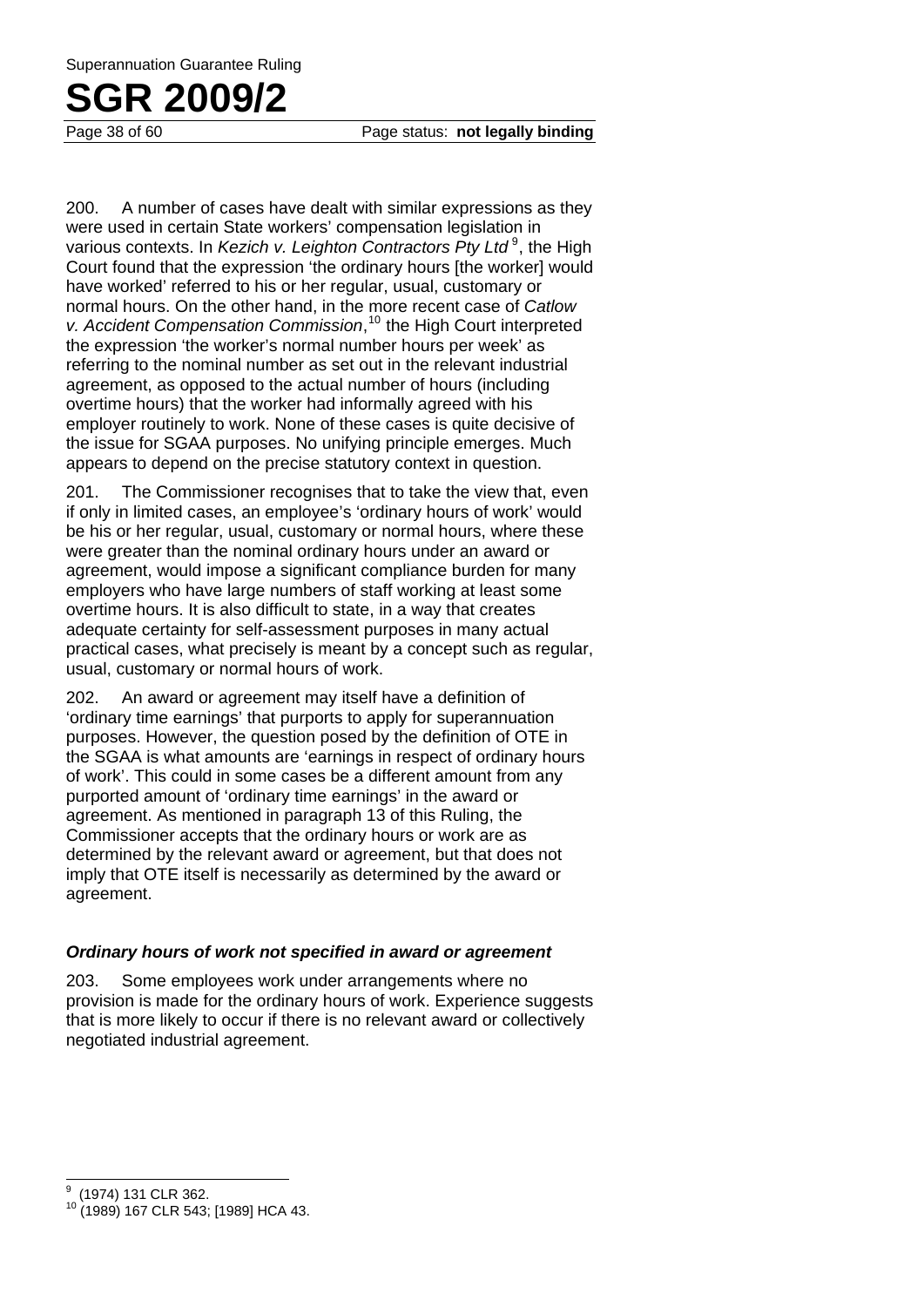Page status: **not legally binding** Page 39 of 60

204. It is not essential for the award or agreement to use the exact expression 'ordinary hours of work', but the instrument must disclose an intention to draw a genuine distinction between ordinary hours and other hours, which in particular would normally entail the other hours being remunerated at substantially higher (that is, overtime) rates. The Commissioner considers that this basic and widely understood distinction, in the industrial climate that prevailed in 1992, between ordinary time earnings and overtime earnings is what Parliament had in mind in enacting the OTE definition.

205. Thus, a clause merely prescribing a minimum or maximum number hours of work over a given period is not the same as one prescribing ordinary hours of work, particularly if any further hours of work actually performed are to be paid at the same rate as the minimum or maximum hours.

206. There is Federal Court authority for this proposition. In *Quest Personnel Temping Pty Ltd v. Commissioner of Taxation*<sup>11</sup> (*Quest*), the Court considered the question of what were the ordinary hours of work of employees who worked regularly for numbers of hours greater than the minimum hours specified in their contracts of employment. The contracts did not specify the ordinary or standard hours of work. Employees were not paid at a higher hourly rate if they agreed to work hours greater than the minimum.

207. In the Administrative Appeals Tribunal decision at first instance, the Tribunal said:

> If it was normal, regular, customary or usual for the employee to work more than that minimum number of shifts, it is difficult to see that those actual hours worked were not "ordinary hours of work". In one sense, the meaning of ordinary can be considered as the opposite of extraordinary. If the additional shifts worked on a normal or regular basis could not be said to be extraordinary, being other than ordinary or usual, it is difficult to see that they are not ordinary hours of work.

208. In the Federal Court on appeal from this decision, Grey J held that, in these circumstances, the Tribunal was correct to conclude that the ordinary hours of work of an employee were the normal, regular, customary or usual hours worked by that employee. There was no higher rate of pay prescribed for additional hours worked, nor had any 'ordinary' hours been set by any award or collective bargaining process.

209. The Commissioner regards the *Quest* decision as an authoritative statement of the law in these limited kinds of cases.

210. However, if it is not possible or practicable to determine the normal, regular, customary or usual hours worked by a given employee in a quarter, the employer should pay superannuation contributions on all the actual hours worked by the employee, rather than defaulting to some other purported earnings base such as the minimum hours specified in the contract of employment.

1

<sup>11 [2002]</sup> FCA 85; (2002) 116 FCR 338; 2002 ATC 4116; (2002) 49 ATR 84.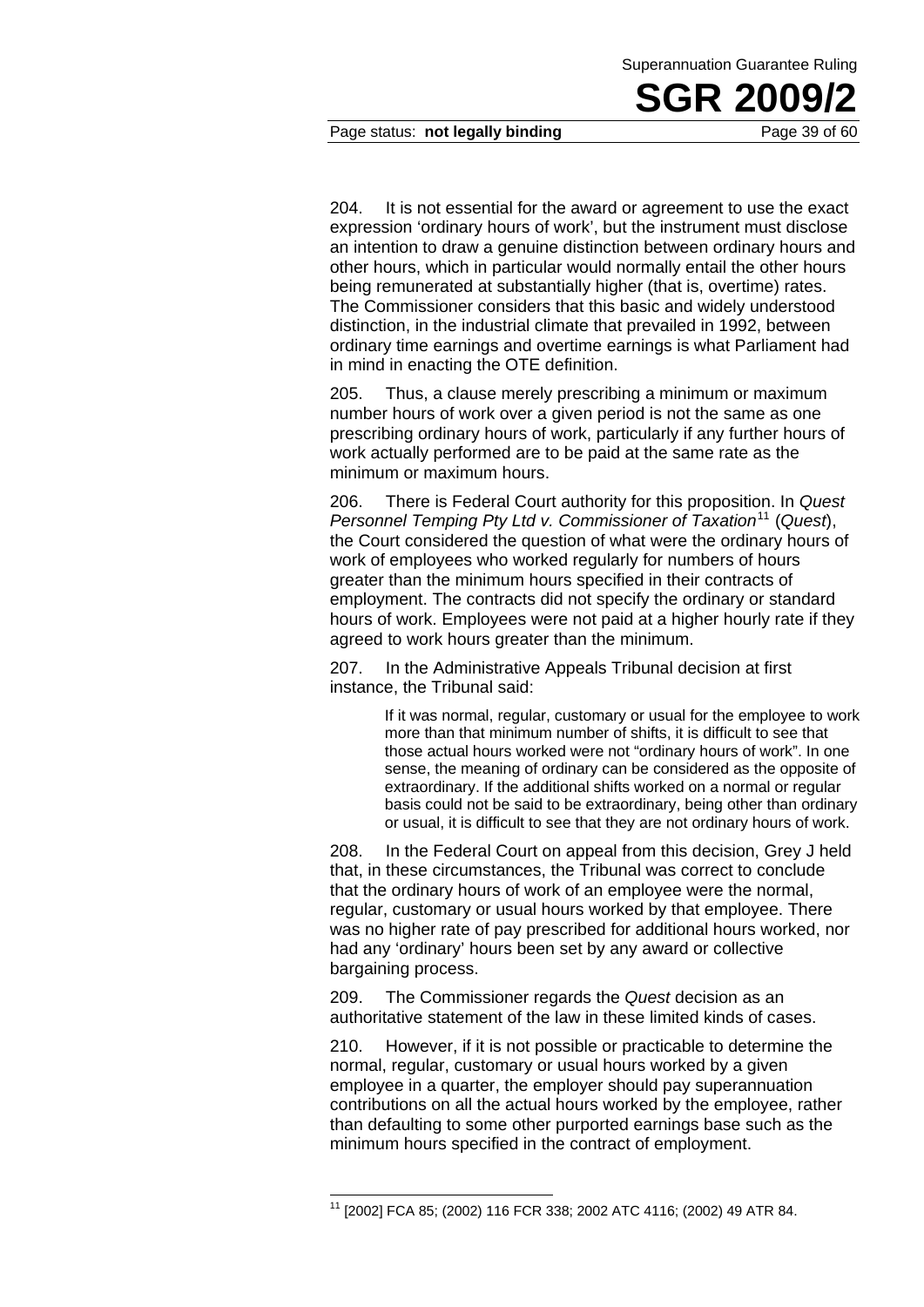Page 40 of 60 Page status: **not legally binding**

#### *Maximum contribution base*

211. The OTE, in relation to an employee, for a quarter is the maximum contribution base, if the total ascertained in accordance with paragraph (a) of the definition of *ordinary time earnings* in subsection 6(1) is greater than the maximum contribution base for the quarter.

212. As such, the maximum amount that an employer is required to contribute on behalf of an employee for a quarter is the maximum contribution base, provided this contribution is made prior to the cut-off date for the relevant quarter. For the amount of the maximum contribution base, see paragraph 19 of this Ruling.

#### *OTE is now the standard earnings base*

213. Before 1 July 2008, OTE was the default earnings base to be used by an employer in calculating their superannuation obligations. Amendments of the SGAA by the *Superannuation Laws Amendment (2004 Measures No. 2) Act 2004* simplified the earnings base of an employee for superannuation guarantee purposes by removing all alternative earnings bases with effect from 1 July 2008.12 The effect of the amendments is that, as from 1 July 2008, an employer must use ordinary time earnings as the earnings base in all cases in calculating their required contribution.

214. Employers may still use the notional earnings bases specified in legislation or industrial agreements where these are above an employee's OTE, but this is not required by the SGAA.

215. The purpose of standardising the amount against which the superannuation guarantee liability has to be assessed was to reduce complexity for employers, ensuring that employers only need to consider OTE as opposed to potentially multiple earnings bases for a variety of employees. It also reduces inequities between employees by ensuring that where employees perform the same work under the same remuneration arrangements, they can expect to receive superannuation guarantee contributions calculated against the same amount.<sup>13</sup>

#### *Payment specifically included in OTE*

216. The Commissioner considers that the specific inclusion of over-award payments, shift-loadings and commissions in OTE was intended to avoid doubt and to prevent any possible argument that, by their very nature, these sorts of earnings could never be in respect of ordinary hours. The Commissioner does not however read the definition so literally as to compel the odd result that these amounts are always OTE even where they are clearly referable only to overtime hours worked.

 $12$ See Explanatory Memorandum to the Superannuation Laws Amendment (2004<br>Measures No. 2) Bill 2004.

See Explanatory Memorandum to the Superannuation Laws Amendment (2004 Measures No. 2) Bill 2004.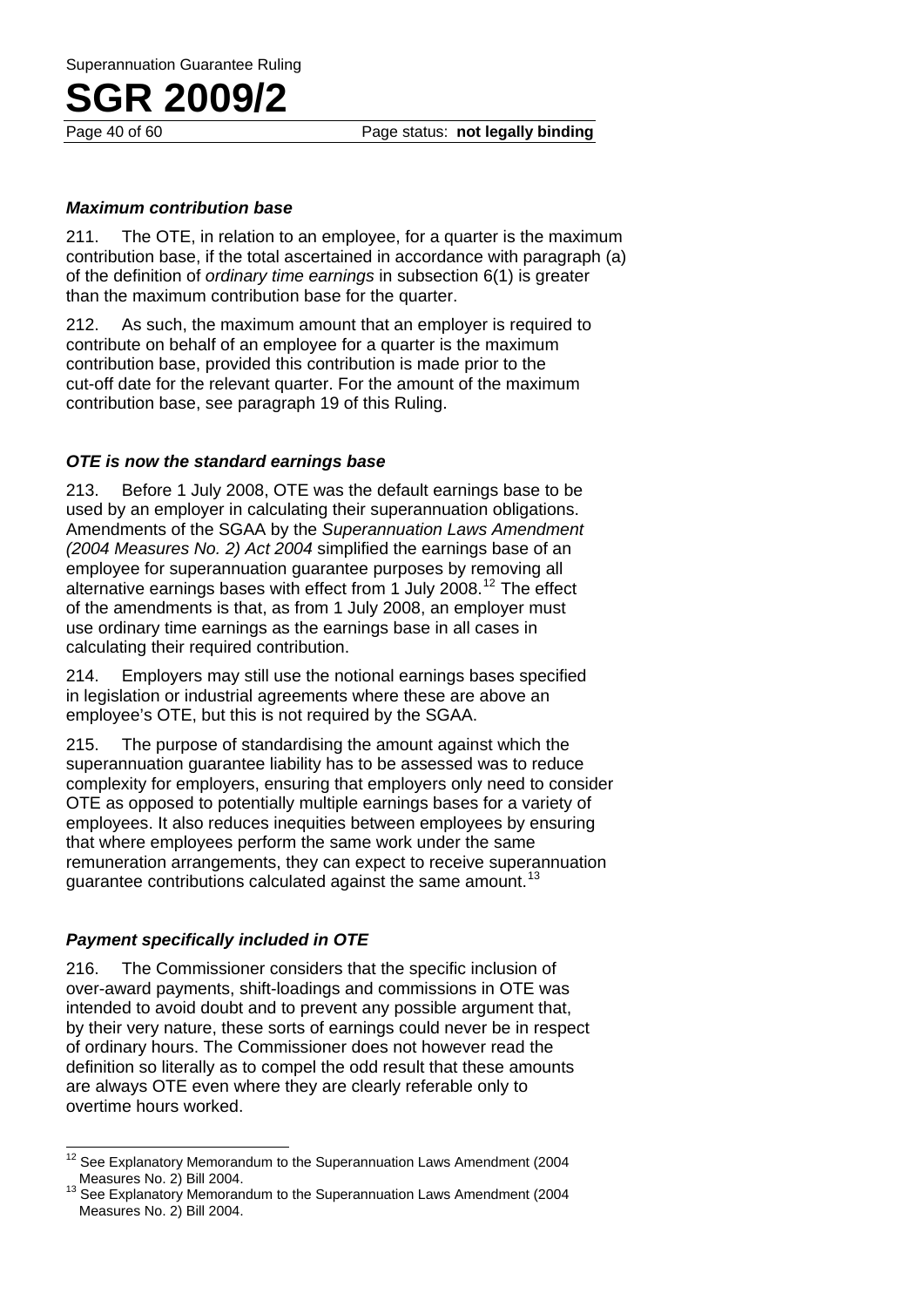Page status: **not legally binding** Page 41 of 60

**SGR 2009** 

Superannuation Guarantee Ruling

#### *Over-award payments*

217. The term 'over-award payments' is not defined in the SGAA. The *Macquarie Dictionary<sup>14</sup>* defines 'over-award' as:

Of or relating to a rate of pay which is higher than that awarded by an industrial tribunal for a particular work classification.

218. An over-award payment is a payment made above the minimum rate specified in the relevant award as part of a worker's remuneration. This type of payment is specifically included in the definition of OTE in subsection 6(1).

219. However, the Commissioner's view is that the specific inclusion of these payments does not apply to over-award payments that are specifically referable to hours worked that are not ordinary time hours. For example, an employer's policy may be to offer a higher rate of overtime pay for some overtime hours worked than the penalty rate required by an award. Even though these literally could be described as over-award payments, such additional payments would not be OTE under subparagraph (a)(ii).

#### *Shift-loading*

1

220. The *Macquarie Dictionary* defines 'shift loading' as:

An allowance paid to employees on shiftwork as compensation for their having to work outside the usual span of hours fixed for day workers.

221. A payment in addition to the ordinary rate of pay made to a shift worker by reason of compensation for working outside the span of hours which is designated for day workers, for example, early morning, late at night, weekends or public holidays, is a shift-loading. Such payments are therefore included in the definition of OTE in subsection 6(1).

222. Shift-loadings payable on ordinary hours of work must be distinguished from overtime payments under awards and agreements. Often these are mutually exclusive under awards and agreements, but if an employee is entitled to a shift-loading in respect of hours other than ordinary hours of work, the Commissioner's view is that the specific inclusion of shift-loadings does not apply in that circumstance.

<sup>&</sup>lt;sup>14</sup> The Macquarie Dictionary, 2001, rev. 3<sup>rd</sup> edn, The Macquarie Library Pty Ltd, NSW (*Macquarie Dictionary*).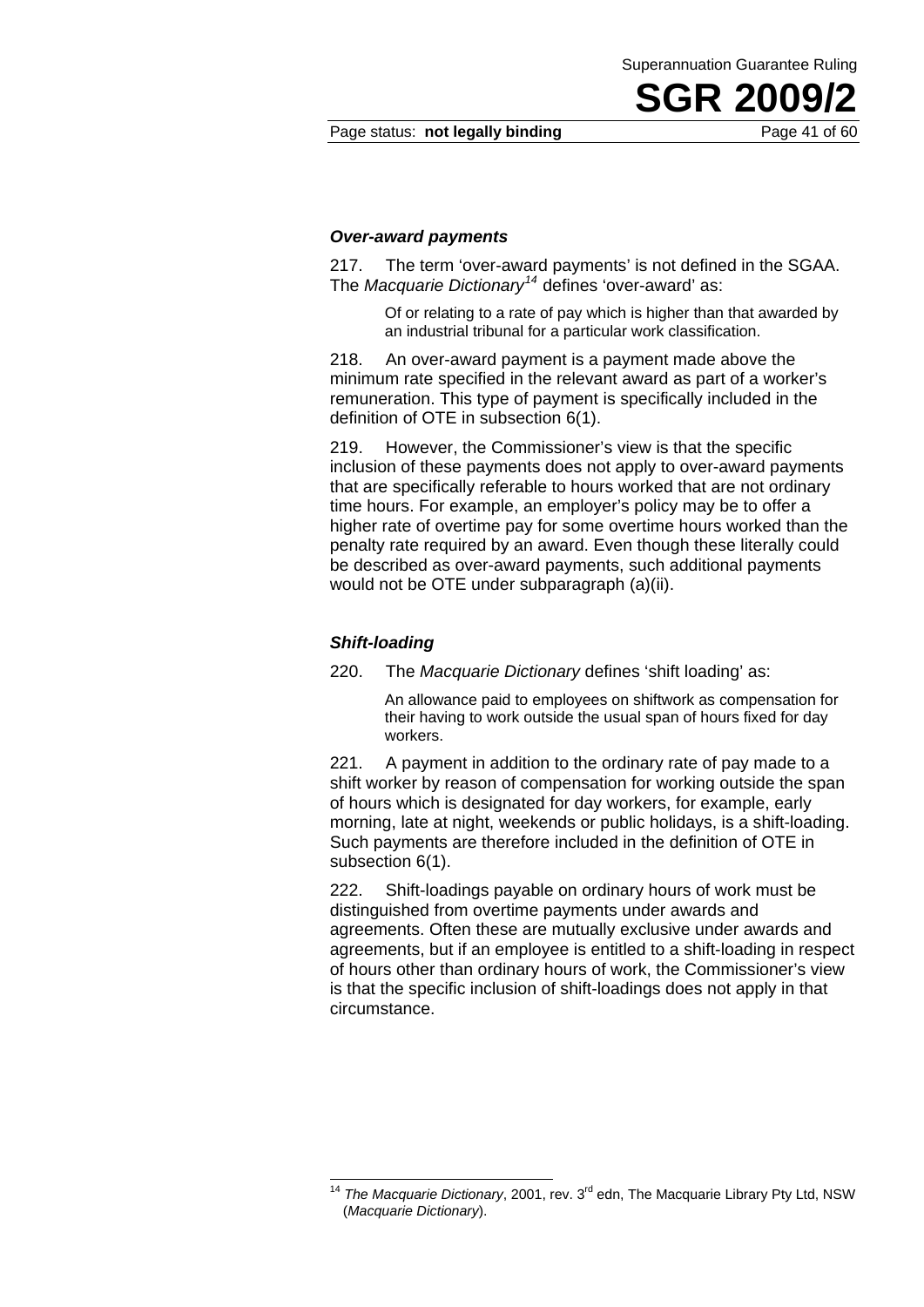Page 42 of 60 Page status: **not legally binding**

#### *Commission*

223. A commission is a payment made to an employee such as a salesperson on the basis of the volume of sales he or she achieves or other similar criteria. These are always OTE except in the unusual case where they can be shown to be wholly referable to overtime hours worked.

224. Tribunal Member Fice in *Prushka Fast Debt Recovery Pty Ltd v. Commissioner of Taxation*15 (*Prushka*) said this:

> The word *commission* is not defined in the SGA Act. Its ordinary meaning, in the context in which it is used in the SGA Act is: *pro-rata remuneration for work done as agent* (the Shorter Oxford English Dictionary). I accept therefore that payments made to an employee on the basis of percentage of sales could properly be described as a commission.

#### *Earnings 'in respect of ordinary hours of work' means all earnings other than overtime*

225. All amounts of earnings in respect of employment are in respect of the employee's ordinary hours of work unless they are remuneration for working overtime hours, or are otherwise referable only to overtime or to other hours that are not ordinary hours of work.

226. The Commissioner does not consider that the services or attendance of an employee specifically during certain hours of work is necessary for the earnings to be 'in respect of ordinary hours' and therefore OTE. The Commissioner's view is that the expression 'in respect of ordinary hours of work' was intended to ensure that overtime payments, and cognate amounts, were excluded from the earnings base. It was not intended to exclude amounts paid at a worker's ordinary time rate solely on the ground that they were not earned as a direct result of actually working particular hours in ordinary time.

227. For example, during public holidays an employee does not provide services or attend work, and the entitlement to the payment for the holiday has not accrued during ordinary hours actually worked. However, the payment the employee receives is 'in respect of ordinary hours of work' because it is salary or wages received at their ordinary rate of pay paid for a period which would normally be their ordinary working hours.

228. Given this view, the Commissioner considers that there is no such thing as earnings that are merely in respect of employment generally and are not OTE because they are not in respect of any particular hours of work. However payments that are not considered 'salary or wages' for the purposes of the SGAA cannot be OTE.

229. [Omitted.]

<sup>&</sup>lt;sup>15</sup> [2008] AATA 762.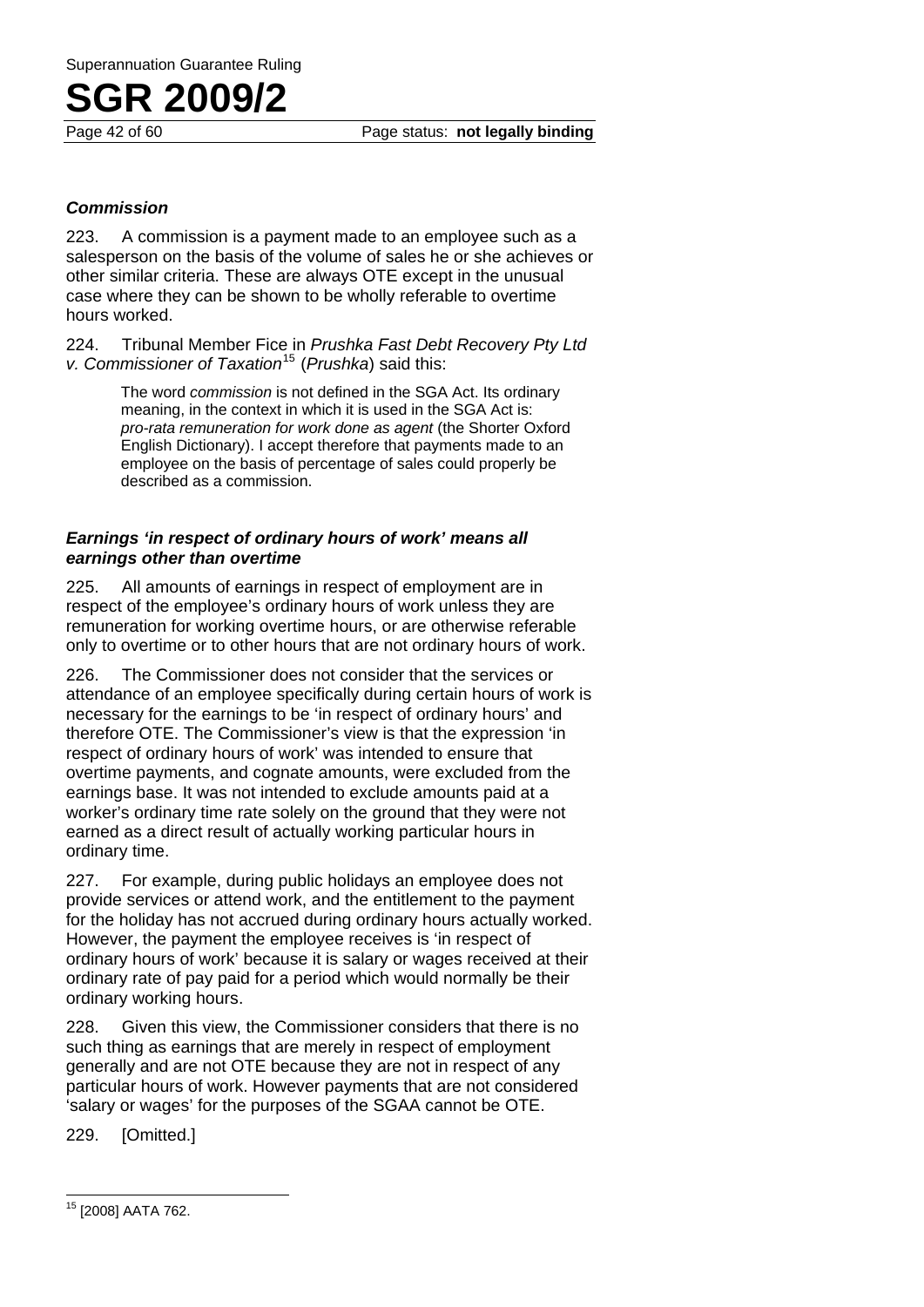#### *Piece-rates*

230. Employees may receive their wages calculated on a piece-rate basis, that is, on the basis of completion of the number of units or items rather than on the number of hours worked. For example, payments could be on the number of kilometres driven, the number of buckets filled with fruit, or the number of items of clothing completed.

231. In certain circumstances a minimum weekly wage may be set by an award or agreement which also provides for standard hours per week. This allows for the payment of leave entitlements to be based on that minimum weekly wage. These standard hours can be used to determine the 'ordinary hours of work' for the purposes of calculating OTE.

232. The rate of pay may recognise the conditions of the work required and incorporate various components into the one rate, for example the weekly wage, allowances and overtime. The whole amount of salary payable under such a package is OTE, unless overtime amounts are distinctly identifiable.

233. As the hours actually worked results in the number of units or items completed, which provides the basis of calculation of the wage payments, those hours worked are the employee's 'ordinary hours of work'.

234. Unless the employee is subject to an award or agreement which specifies the ordinary hours of work, all payments made on a piece-rate basis are included in an employee's OTE and in 'salary or wages'.

#### *Paid leave*

235. Although leave payments are not paid for actual attendance at work or for services, the salary or wages that an employee receives in respect of periods of paid leave is a continuation of their ordinary pay during their 'ordinary hours of work' and therefore take the place of earnings in respect of actual hours worked. Therefore any salary or wages an employee receives while on annual leave, long service leave or sick leave is in respect of their ordinary hours of work and is OTE.

236. However, as noted in paragraph 59B, payments made to an employee while on parental leave or other ancillary types of leave and 'top-up payments' made while an employee is on jury service, defence reserve service or the like are excluded from salary or wages for superannuation guarantee purposes. Therefore they are not OTE.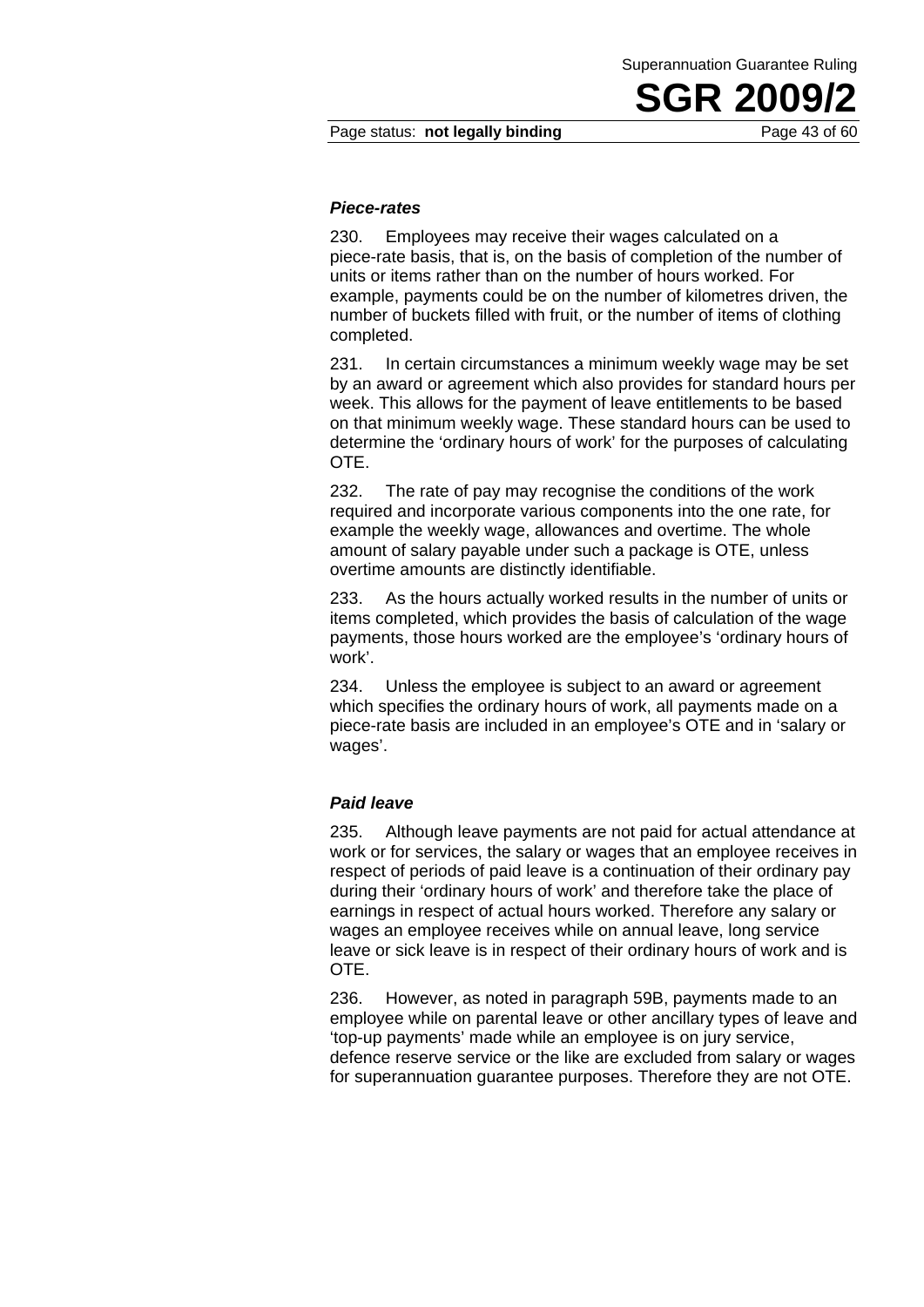Page 44 of 60 Page status: **not legally binding**

237. Casual employees, including part-time casuals, are usually not entitled to paid leave or paid public holidays.<sup>16</sup> Instead they receive a higher rate of pay (a 'casual loading') which is referable to their ordinary hours of work and therefore OTE, unless paid in respect of overtime hours worked.

238. By way of exception an annual leave loading that is payable under some awards and industrial agreements is not OTE if it is demonstrably referable to a notional loss of opportunity to work overtime. However, the loading is always included in 'salary or wages'.

#### *Payments for unused long service leave entitlements while still employed*

239. An employer may pay long service leave entitlements as a lump sum in lieu of leave to an employee whilst they remain in that same employment.

240. Although unused long service leave paid as a lump sum on termination is specifically excluded from OTE by its definition in subsection 6(1), if a payment for unused long service leave occurs while the employee remains employed, this amount is paid in connection with the employee's ordinary hours in the same way as any other long service leave payment. Therefore, the payment of unused long service leave entitlements while still employed is included in OTE.

#### **Part B – Salary or wages**

#### *Ordinary meaning of salary or wages*

241. At common law, 'salary or wages' constitutes remuneration paid to employees for their services as employees. That is, it presupposes an employment relationship. The common law meaning of 'salary or wages' turns also on common law concepts of employment.

242. 'Salary' is a fixed amount paid regularly to an employee as remuneration for work done. It is sometimes used in contrast to 'wage', which may vary in amount from pay period to pay period according to the type or amount of work done, depending on the type of employment. However, the terms 'salary' and 'wage' are often used interchangeably. The *Macquarie Dictionary* defines 'salary' as:

> a fixed periodical payment, usually monthly, paid to a person for regular work or services, especially work other than that of a manual, mechanical, or menial kind.

 $16$ However, casual workers who have worked for the same employer for a long time are frequently given some entitlements by their employer. Also section 264 of the *Workplace Relations Act 1996* does recognise 'eligible casual employees' (in relation to maternity leave) being casual employees who have worked on a regular and systematic basis for an employer with an expectation of continuance of employment.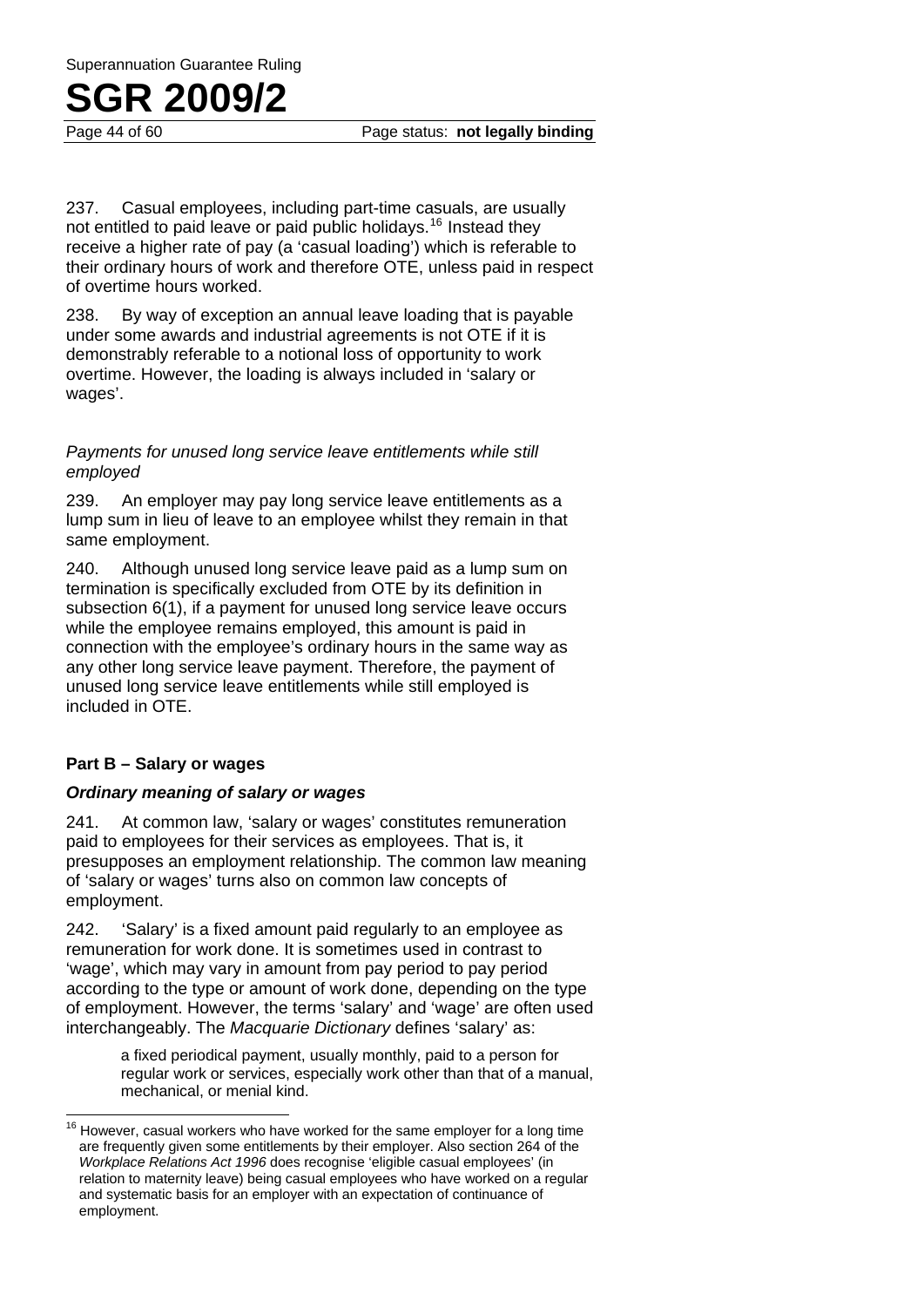#### Page status: **not legally binding** Page 45 of 60

243. The *Macquarie Dictionary* defines 'wages' as:

Wage (*often plural*) that which is paid for work or services, as by the day or week; hire; pay.

244. In *Mutual Acceptance Co Ltd v. Federal Commissioner of Taxation* (*Mutual Acceptance*) the High Court construed the ordinary meaning of the terms 'salary' and 'wages'<sup>17</sup>. Dixon J explained the meaning of the terms:<sup>18</sup>

> 'wages' and 'salary,' refer to ordinary forms of remuneration for work done.

245. Further, in *Mutual Acceptance* Latham CJ stated:<sup>19</sup>

wages are … payments made to an employee in connection with and by reason of his service as an employee or in respect of some incident of his service. Thus a merely personal gift by an employer to a person who happened to be an employee would not be included within 'wages,' though a bonus paid to employees because they were employees would be so included.

Further, the payment must be made 'to any employee'. If money is given to an employee in order to enable him to make a payment to a third person on behalf of his employer, such money cannot be regarded as paid to the employee …. Money is paid to an employee only when he, after receiving it, becomes the owner of the money, having the complete disposition and control of it. Money which is held by an employee on behalf of his employer cannot be regarded as paid to the employee within the meaning of the definition.

#### *Payments specifically included in the definition of 'salary or wages' in the SGAA*

#### *Commission*

 $\overline{a}$ 

246. Commission payments are specifically included as 'salary or wages' in the SGAA. See paragraphs 223 and 224 of this Ruling for a description of commissions.

#### *Body corporate executives*

247. Payments such as director's fees to a member of the executive body of a body corporate are included as 'salary or wages' under paragraph 11(1)(b).

<sup>&</sup>lt;sup>17</sup> In *Mutual Acceptance*, the Court considered whether certain payments made to employees were 'wages' within the meaning of the *Pay-roll Tax Assessment Act*  1941-1942. In that Act, 'wages' were defined as 'wages, salary, commission, bonuses paid or payable ... to an employee as such'.

<sup>&</sup>lt;sup>18</sup> *Mutual Acceptance* (1944) 69 CLR 389 at 403; (1944) 7 ATD 506.<br><sup>19</sup> *Mutual Acceptance* (1944) 69 CLR 389 at 396; (1944) 7 ATD 506.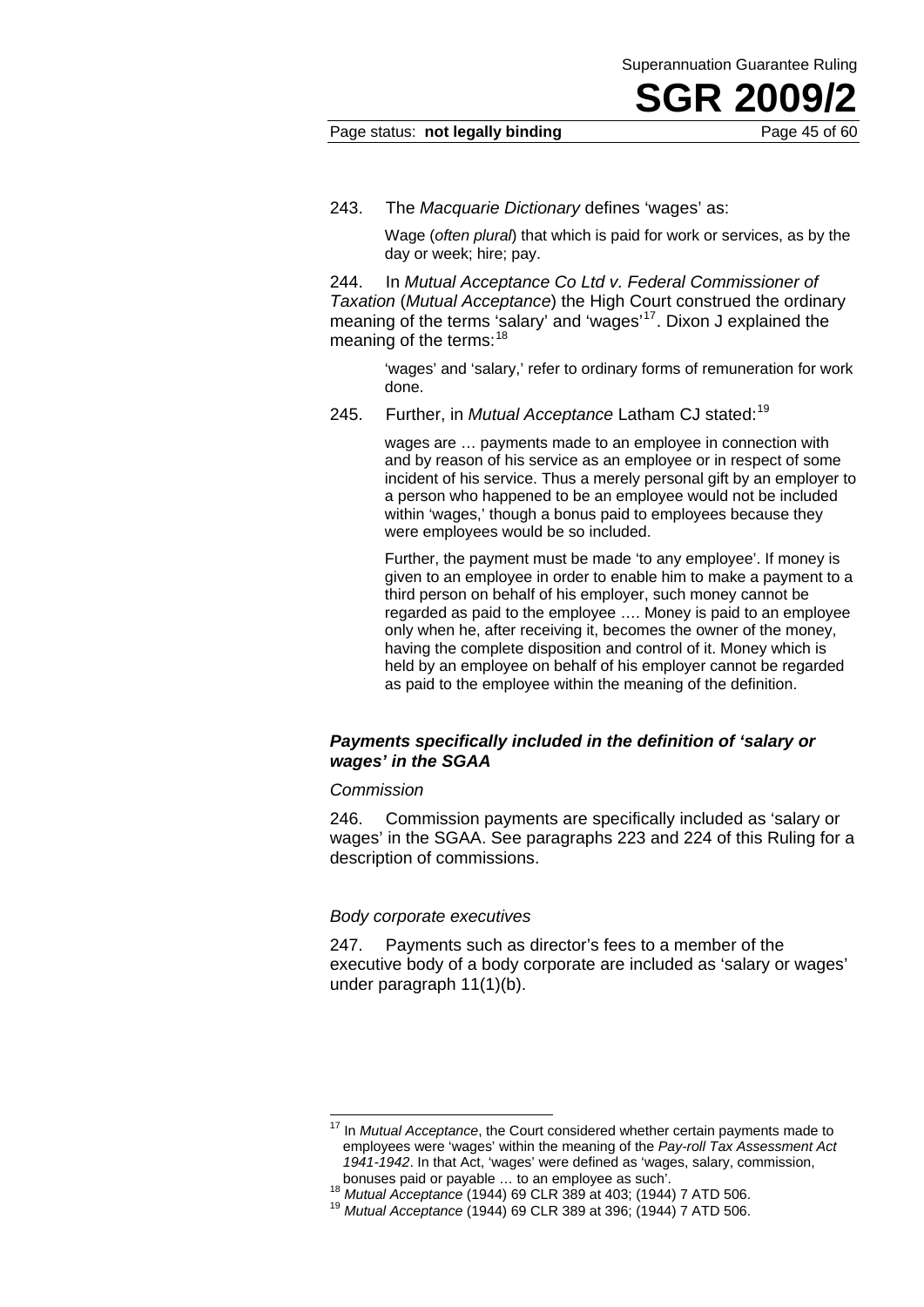Page 46 of 60 Page status: **not legally binding**

#### *Labour component of contracts*

248. Under subsection 12(3) a person who works under a contract that is 'wholly or principally for the person's labour' is an employee of the other party to the contract. Payments made in respect of this labour are therefore 'salary or wages'. Subsection 12(3) has to be considered where there is no common law employment relationship or where there is doubt as to the common law status of an individual.<sup>20</sup>

#### *Parliamentarians*

249. Members of the Commonwealth House of Representatives and of the Senate, members of State Legislative Assemblies and Legislative Councils and members of the Northern Territory and Australian Capital Territory Legislative Assemblies are not common law employees because they have no identifiable employer. $21$  None of the usual indicators of an employer/employee relationship, such as an express or implied contract of employment or an ability to dire ct activities or exercise control over the employee, apply to members.

250. However, the members in question are specifically incorporated into the definition of employee in the SGAA by virtue of subsections 12(4) to 12(7). Payments to these persons would be 'salary or wages' under the extended definition in paragraph 11(1)(c).

#### *Performers*

251. The common law meaning of 'salary or wages' is expanded in paragraph 11(1)(d) to include payments made to artists, musicians and sportspersons. Payments are 'salary or wages' if the payment is made to a person for:

- performing or presenting or participating in the performance or presentation of any music, play dance, entertainment, sport, display or promotional activity;
- providing services in connection with these activities;
- performing services in or in connection with, the making of any film, tape, disc or of any television or radio broadcast.

 $\overline{\phantom{a}}$ The scope and operation of subsection 12(3) is discussed in more detail in paragraphs 64 to 78 of SGR 2005/1

paragraphs 64 to 78 of SGR 2005/1 21 See, for example, *State Chamber of Commerce and Industry v. Commonwealth of Australia (Fringe Benefits Tax Case (No. 2))* (1987) 163 CLR 329; 87 ATC 4745; (1987) 19 ATR 103. See also paragraph 36 of Taxation Ruling TR 1999/10 Income tax and fringe benefits tax: Members of Parliament – allowances, reimbursements, donations and gifts, benefits, deductions and recoupments.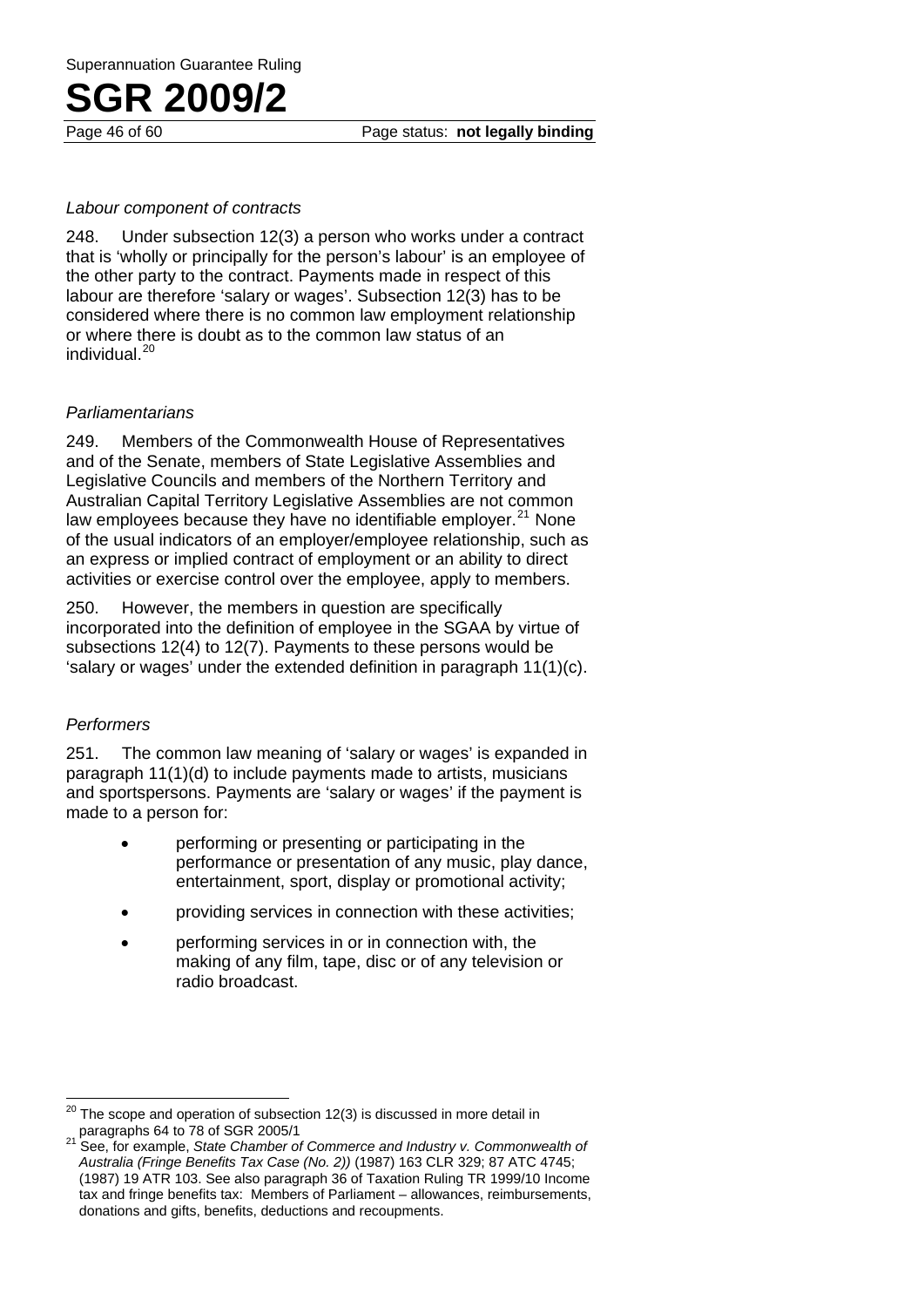Page status: **not legally binding** Page 47 of 60

252. In order to fall within the scope of paragraph 12(8)(a), the payment made must be referable to the person's participation or performance in the activity, regardless of the result achieved from that participation. This causal link is apparent in the requirement that the person is 'paid to perform'. Further, under the terms of paragraph 12(8)(a), the person is required to actively participate in the activity and that participation must involve the exercise of the person's intellectual, artistic, musical, physical or other personal skills.

253. Therefore, for example, a sportsperson paid 'appearance fees' and similar payments to participate in sporting activity is an employee of the payer under the SGAA. However, a sportsperson only paid 'prize money' would not be an employee of the payer because prize money is not paid to make the sportsperson participate in a sporting activity. Prize money is paid for achieving a result, and only becomes due once a result has been produced. Therefore in the SGAA appearance fees and similar payments would be 'salary or wages', but prize money or other payments made for achieving a particular result are not.<sup>22</sup>

#### *Public office holders*

- 254. The SGAA includes as 'salary or wages' the remuneration of:
	- members of the Parliament of the Commonwealth or a State or the Legislative Assembly of a Territory (paragraph 11(1)(c));
	- persons in the service of, or holding an appointment, office or position with the Commonwealth, a State or a Territory (including members of the defence force and the police forces) (paragraph 11(1)(e));
	- members of eligible local governing bodies. $^{23}$

#### *Payments specifically excluded from the definition of 'salary or wages'*

#### *Private or domestic work*

255. 'Salary or wages' as defined in section 11 specifically excludes remuneration under a contract for the employment of a person, for not more than 30 hours per week, in work that is wholly or principally of a private or domestic nature: subsection 11(2). The SGAA does not define the terms 'domestic' and 'private'. Work of a domestic or private nature means work relating personally to the individual making payment for the work or to the individual's home, household affairs or family organisation.

<sup>&</sup>lt;sup>22</sup> See Superannuation Guarantee Ruling SGR 2009/1.

<sup>&</sup>lt;sup>23</sup> See Taxation Ruling TR 2002/21 Income tax: Pay As You Go (PAYG) Withholding from salary, wages, commissions, bonuses or allowances paid to office holders for guidance in determining whether a person falls into one of these categories.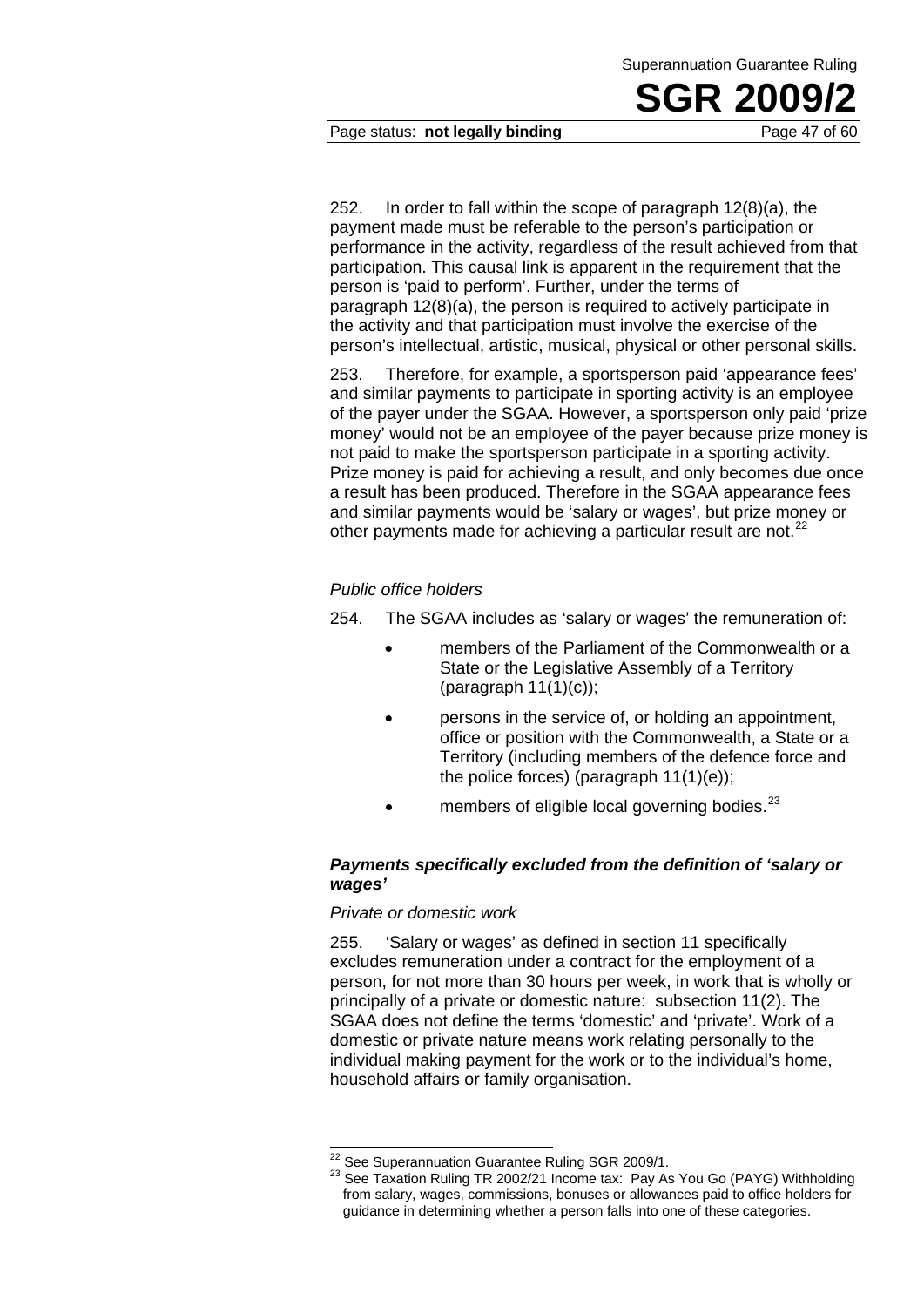Page 48 of 60 Page status: **not legally binding**

#### *Fringe benefits and other non-cash benefits*

256. Fringe benefits as defined in the FBTAA are excluded under subsection 11(3) of the SGAA.<sup>24</sup>

257. Additionally, the Commissioner takes the view that other 'benefits', within the meaning of the FBTAA, given by employers to employees that are neither fringe benefits nor salary or wages within the meaning of the FBTAA are not salary or wages for SGAA purposes. For example:

- contributions made by an employer to a complying superannuation fund for the benefit of an employee (including those required to be made by the superannuation quarantee legislation itself); and
- the acquisition of a share, or of a right to acquire a share, under an employee share scheme (within the meaning of Division 13A of Part III of the ITAA 1936),

are not salary or wages for SGAA purposes. In forming this view the Commissioner takes into account the intent evidenced by subsection 11(3) and the general distinction drawn for income tax, fringe benefits tax and Pay as You Go purposes between salary or wages and other kinds of employment benefits.

#### *Local government*

258. Remuneration of a person who holds office as a member of a local government council (other than an eligible local governing body) is excluded.

#### *Allowances and reimbursements*

259. Section 11 does not expressly include in its definition of 'salary or wages' the term 'allowance'. The Commissioner however interprets the expression as used in the SGAA context as extending to the same kinds of allowances that have been regarded as salary or wages under definitions of 'salary or wages' that expressly include allowances.

 See Fringe benefits tax (FBT) – a quide for employers (NAT 1054) (available on www.ato.gov.au) for examples of fringe benefits.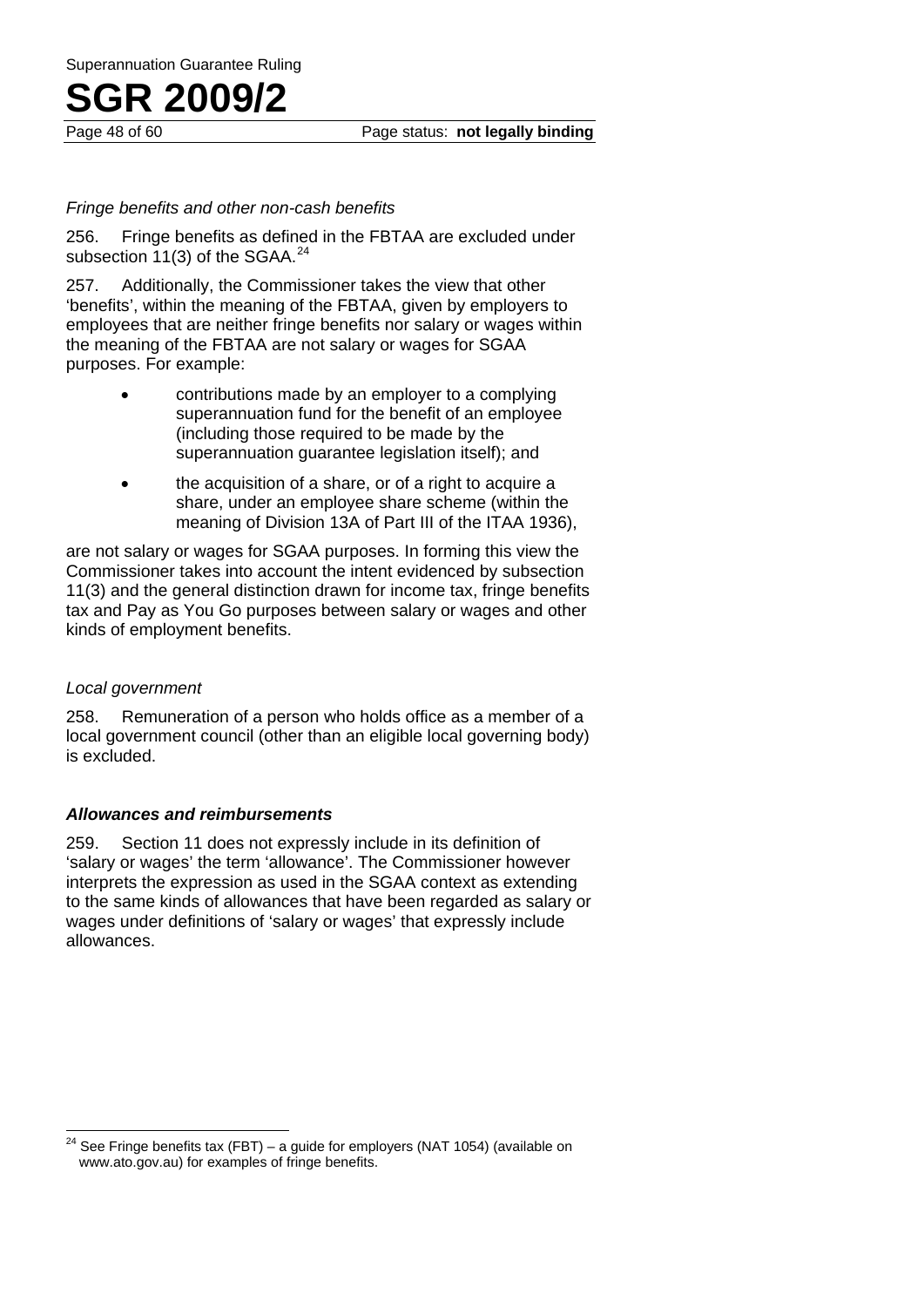#### Page status: **not legally binding** Page 49 of 60

260. In *Mutual Acceptance*,<sup>25</sup> the High Court considered whether a fixed weekly payment to employees who used their own motor vehicles in the course of their duties was an 'allowance' and therefore 'wages' as defined in the then *Commonwealth Pay-Roll Tax Assessment Act 1941-42*. 26 The payment represented partial compensation for the motor vehicle expenses likely to be incurred by those employees.

261. In discussing what may be considered as the ordinary meaning of an 'allowance' Latham CJ in *Mutual Acceptance* stated that an allowance paid as compensation for unusual conditions of services:<sup>27</sup>

> ... represents higher wages paid on account of special conditions. *and may fairly be described as part of wages in the ordinary sense* (emphasis added).

262. *Mutual Acceptance* was relied upon in *Road & Traffic Authority of NSW v. Federal Commissioner of Taxation*28 where the employees received fare allowances under the relevant award for travel to and from work. They were paid regardless of whether or not the employee incurred the expenditure. The question for decision was whether the allowances were expense payment benefits subject to fringe benefits tax or were within the definition of 'salary or wages' in former subsection 221A(1) of the ITAA 1936.

263. Hill J considered the allowance as additional compensation to the employees for their services. There was no need that the remuneration relate to specific services rendered, as long as the payments in question were given as remuneration for services generally. The fare allowances had no relationship to the actual cost of travel incurred by the employees. Accordingly, they were not reimbursements. The fare allowances were held to be 'salary or wages'.

264. An allowance can also be paid to compensate for particular working conditions, for example height, dust or danger. These types of allowances are not expended in the course of the employee's work, but rather, are paid as compensation for the conditions applying to the job.

265. Allowances of this kind are to be distinguished from expense allowances dealt with under paragraphs 72 and 266 of this Ruling.

<sup>&</sup>lt;sup>25</sup> (1944) 69 CLR 389; (1944) 7 ATD 506.

<sup>&</sup>lt;sup>26</sup> The definition of 'wages' in the *Commonwealth Pay-roll Tax Assessment Act* 1941-42 expressly included the term 'allowance' unlike the SGAA.

*<sup>1941-42</sup>* expressly included the term 'allowance' unlike the SGAA. 27 (1944) 69 CLR 389 at 397. 28 (1993) 43 FCR 223; 93 ATC 4508; (1993) 26 ATR 76.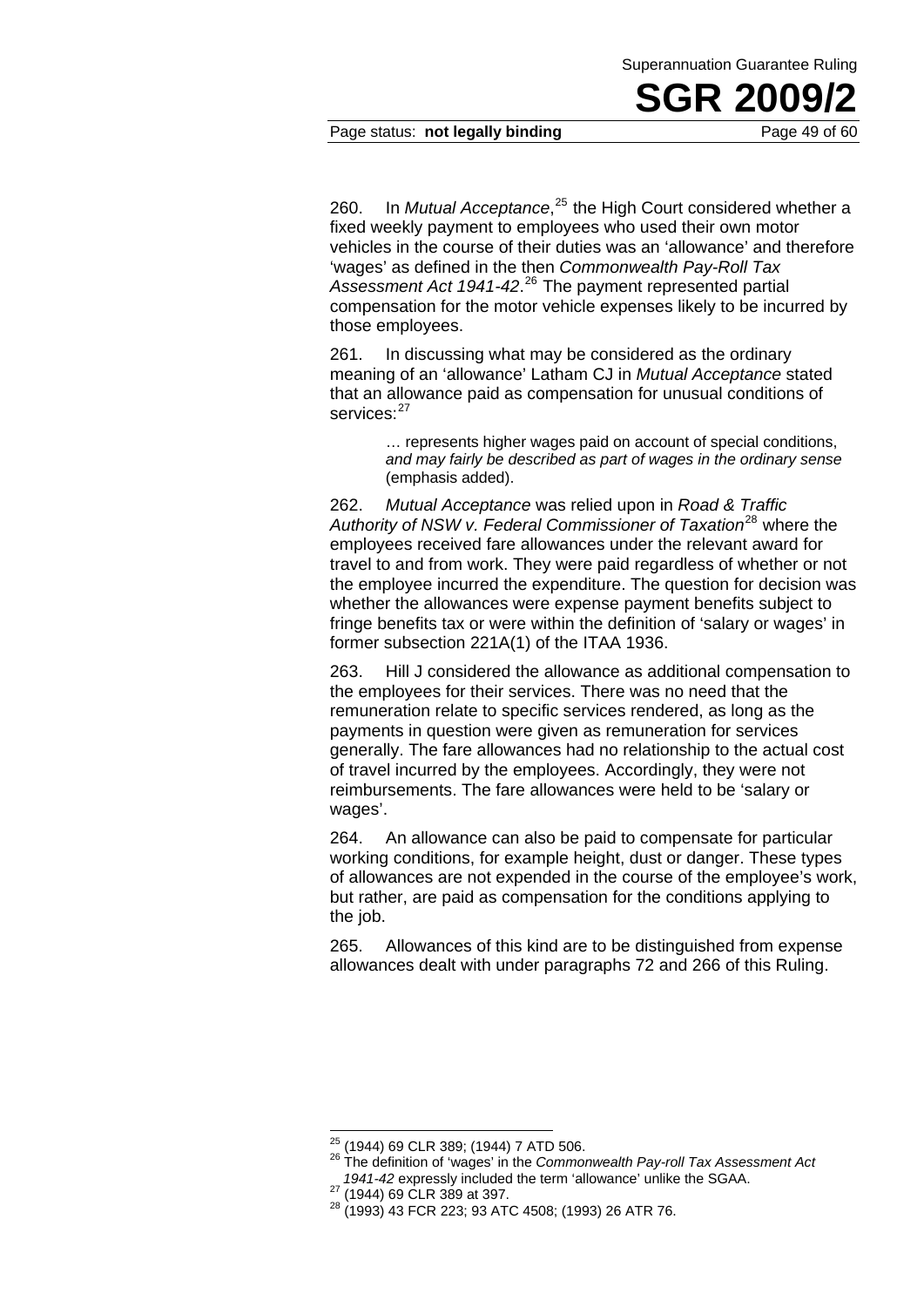#### *Expense allowances*

266. An expense allowance is an allowance which is paid with the reasonable expectation that the money will be fully expended by the employee in the course of providing their services. The expense allowance is not given for the services of the employee, but rather in recognition of the expenditure that the employee will incur in the course of providing their services. As this type of allowance does not fall within the ordinary meaning of 'salary or wages', it does not form part of 'salary or wages' for the purposes of section 11. It also does not form part of an employee's OTE.

#### *Military allowances*

267. Military allowances are granted because of the particular conditions that apply to the job, including long working hours, loss of leisure time and restriction of leisure activities, poor living conditions and extra expenses incurred as a result of being deployed on duty. Such allowances are also included in OTE and in salary or wages for superannuation guarantee purposes.

#### *Reimbursements*

268. A payment is a reimbursement if the employee is compensated exactly for all or an agreed part of an expense already incurred, although not necessarily disbursed. With reimbursements in general, the employer considers the expense to be its own and the employee incurs the expenditure on behalf of the employer. A requirement that the employee vouch for expenses lends weight to a presumption that a payment is a reimbursement rather than an allowance. As a reimbursement is not provided as a reward for services of the employee it is not 'salary or wages' or 'OTE'.

269. **Note:** where the reimbursement relates to the use of the employee's car, the Commissioner will treat a payment calculated at a set rate per kilometre as a reimbursement if the expense amount is calculated on a reasonable basis. For example, calculations made with reference to the statutory formula in the income tax laws would be considered reasonable.

270. An employer may make a payment in advance to an employee to enable the employee to expend an amount of money. Where the employee is required to account for any unspent monies to the employer, the payment is neither an allowance nor a reimbursement. In this situation the employee expends the money as an agent for the employer. The payment is not included in OTE or 'salary or wages'.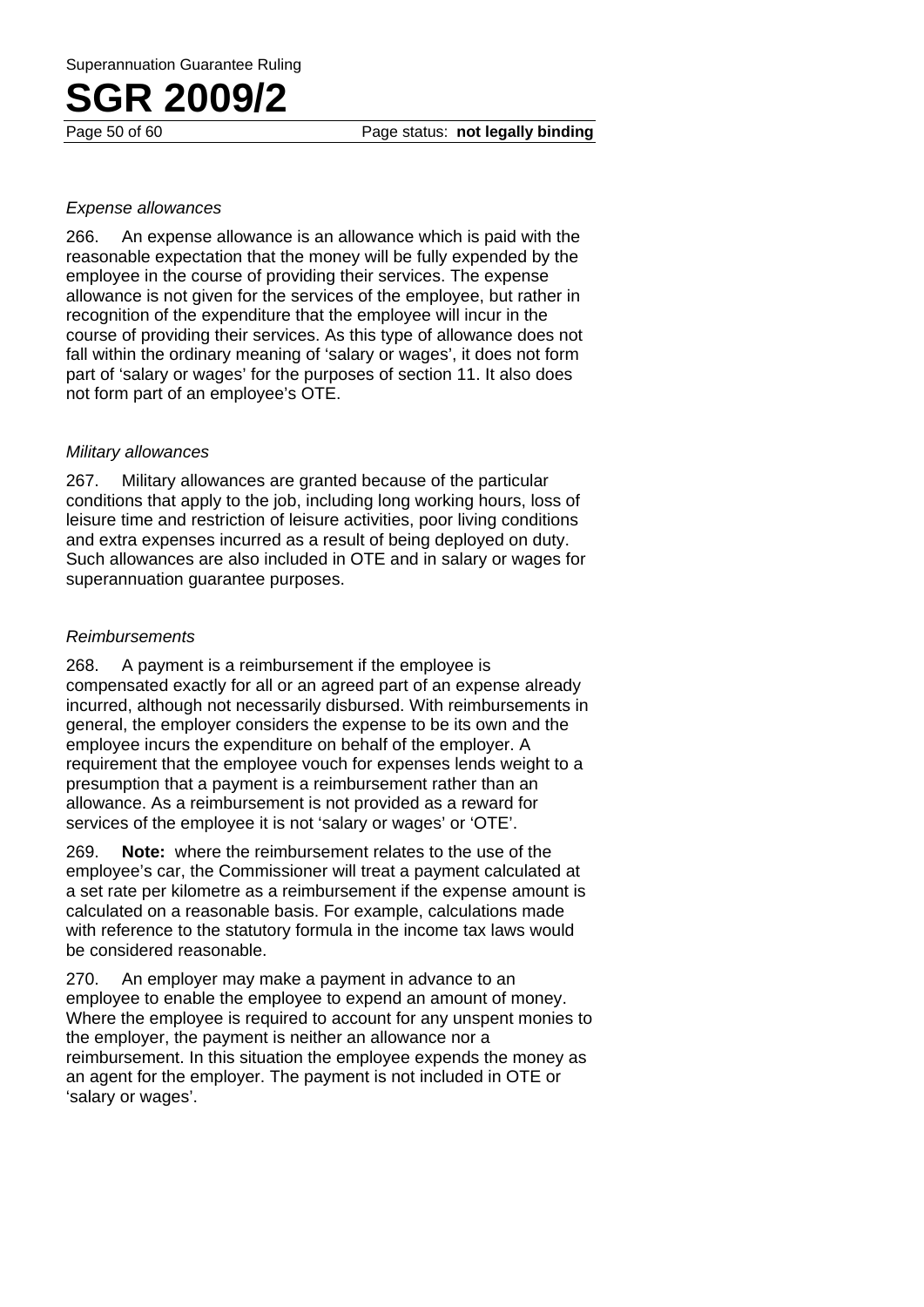#### Page status: **not legally binding** Page 51 of 60

#### *Workers' compensation and other payments made on behalf of an employer*

271. Workers' compensation payments, including top-up payments, received by an injured employee where the employee performs work or is required to attend work is considered 'salary or wages'. This is despite the fact the workers' compensation may be paid by another party such as an insurance company rather than the employer.

272. Under subsection 6(3), payments of salary or wages to an employee can be made by another party on behalf of the employer. The payment is also considered 'salary or wages' if an employee is directed by the employer to perform services for another party, or is only required to attend a workplace.<sup>29</sup>

273. However, workers' compensation payments, including top-up payments received by an injured employee who does not work or is not required to attend work due to incapacity to work, are not considered 'salary or wages'. In these cases the payments are to be categorised as compensation for loss of work rather than 'salary or wages'.

#### *Bonuses*

-

274. A bonus is 'salary or wages' if it is paid to an employee by reason of their services as an employee and not on a personal basis. Only in those very limited cases in which the Commissioner would accept that the payment is not assessable income of the employee for income tax purposes would the Commissioner accept that the payment is made on a personal basis and so is not salary or wages, and therefore not OTE, for SGAA purposes.

275. In *Prushka*, which involved payments to employees from a profit sharing bonus scheme based on specified revenue targets achieved, Tribunal Member Fice made the following fact findings:

> … the bonuses paid by Prushka were clearly paid in an employment context and by reference to the specific performance of its employees as a group.

276. Accordingly, it was held that the payments were OTE as well as 'salary or wages' for superannuation guarantee purposes. A bonus that is a 'retention payment' is not based on the performance of the individual, but rather there is a contractual right to the bonus if the relevant individual has been employed for the full year and remains employed at the payment date. The payment is primarily designed to ensure retention of staff.

277. These are no different from other kinds of bonus. They are a form of remuneration for services rendered and would be assessable as income in the hands of the employee. Therefore, a retention payment is 'salary or wages'.

 $^{29}$  The Commissioner's views on the SGAA treatment of tripartite relationships are set out in SGR 2005/2 – see paragraphs 66 to 68.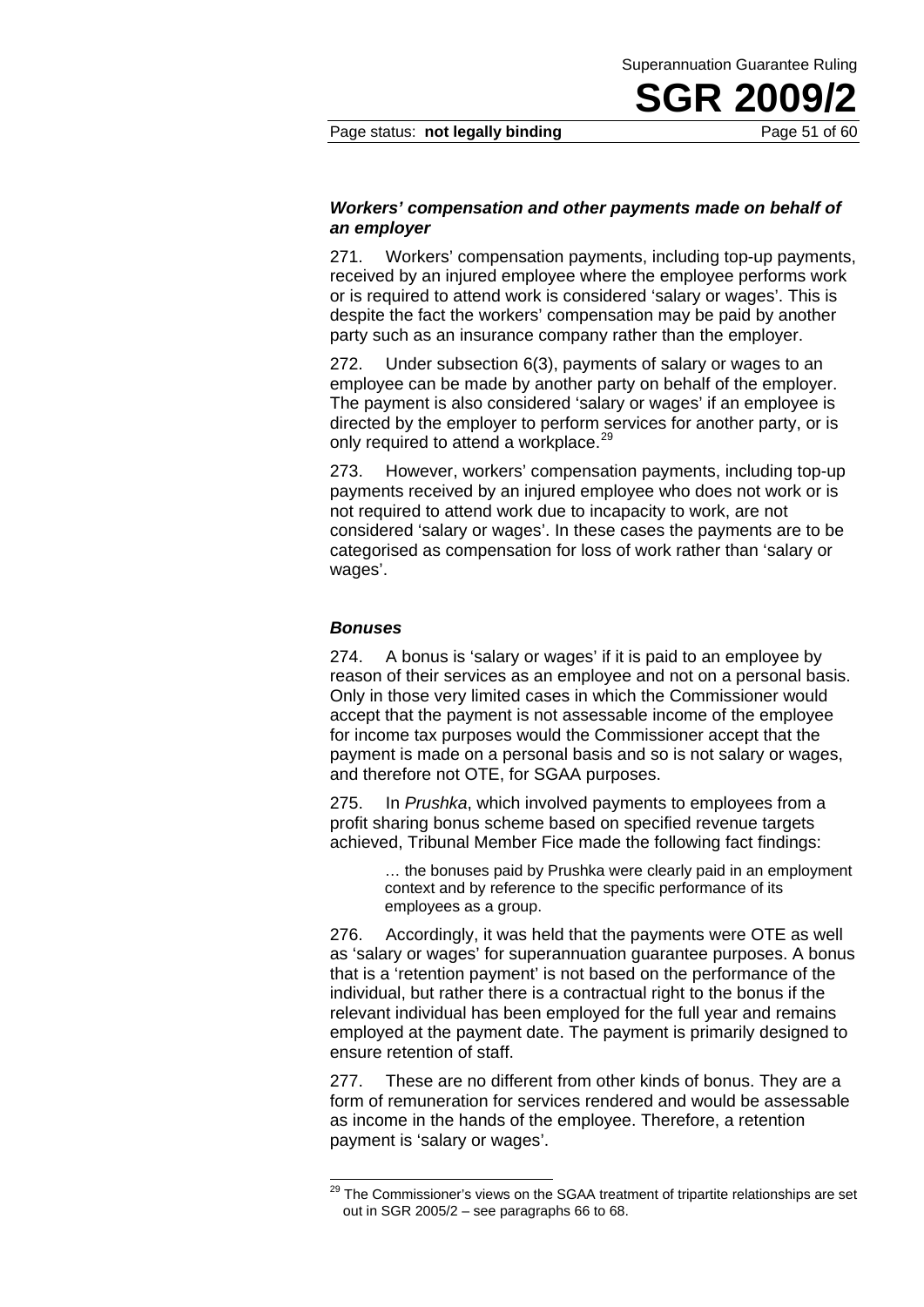Superannuation Guarantee Ruling



Page 52 of 60 **Page status: not legally binding** 

278. A 'sign-on' bonus is salary or wages if it is assessable income in the hands of the employee for income tax purposes. Only in limited situations would the Commissioner accept that such a payment is not assessable income, as where the payment is clearly referable to a separate restrictive covenant entered into by the employee: see Income Tax Ruling IT 2307.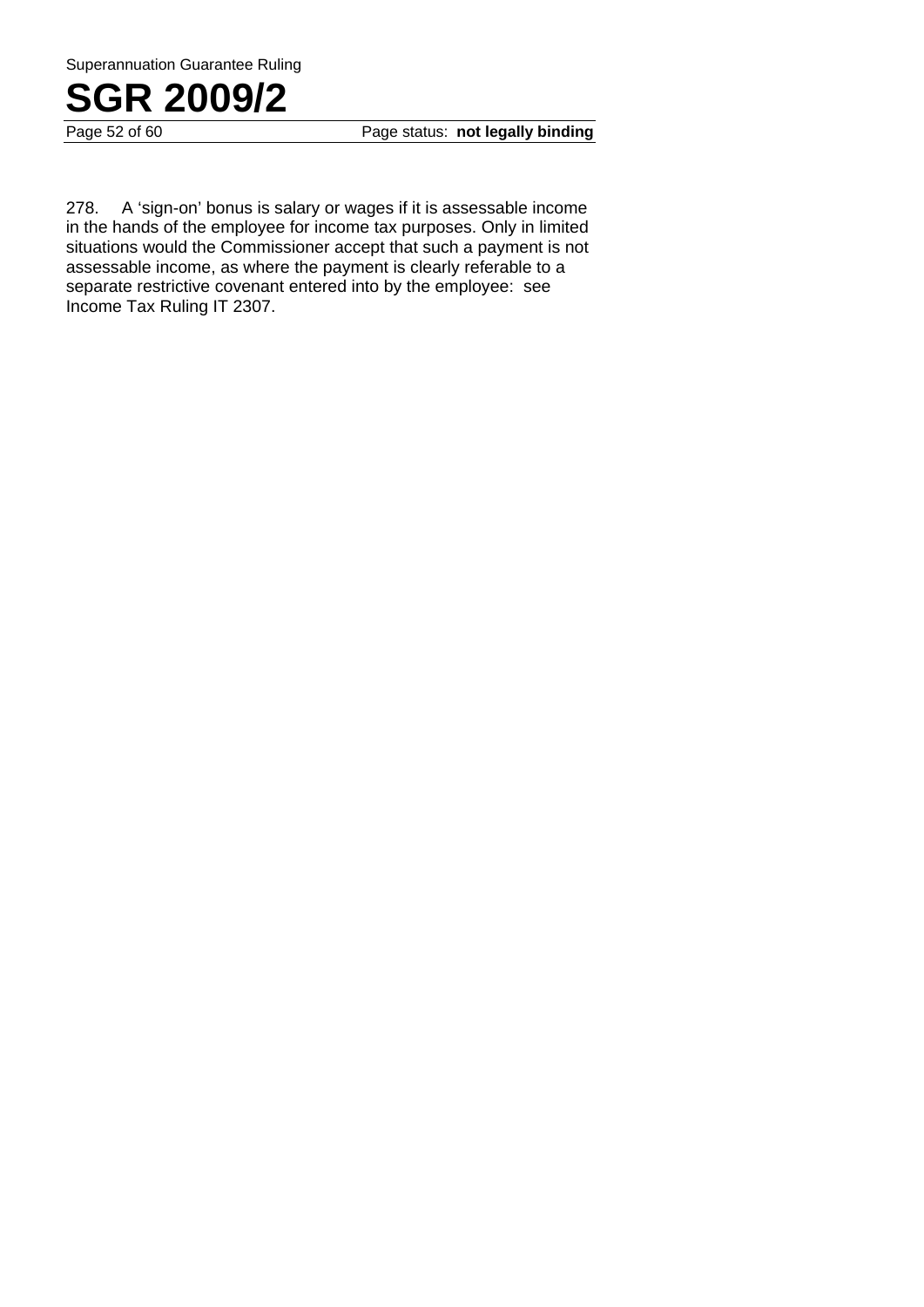Page status: **not legally binding** Page 53 of 60

**SGR 2009** 

Superannuation Guarantee Ruling

### **Appendix 3 – Detailed contents list**

279. Below is a detailed contents list for this Superannuation Guarantee Ruling:

|                                                                                                        | Paragraph               |
|--------------------------------------------------------------------------------------------------------|-------------------------|
| What this Ruling is about                                                                              | 1                       |
| <b>Previous Rulings</b>                                                                                | 6                       |
| <b>Ruling</b>                                                                                          | $\overline{\mathbf{r}}$ |
| Relationship between 'ordinary time earnings'<br>and 'salary or wages'                                 | 7                       |
| Part A – Ordinary time earnings                                                                        | 10                      |
| Definition of 'ordinary time earnings'                                                                 | 10                      |
| Meaning of 'earnings'                                                                                  | 12                      |
| Meaning of 'ordinary hours of work'                                                                    | 13                      |
| Maximum contribution base                                                                              | 19                      |
| Payments specifically included in the definition of<br>'ordinary time earnings' in subsection $6(1)$   | 20                      |
| Over-award payments                                                                                    | 21                      |
| Shift-loading                                                                                          | 22                      |
| Commission                                                                                             | 23                      |
| Payments specifically excluded from the definition of<br>'ordinary time earnings' in subsection $6(1)$ | 24                      |
| Earnings 'in respect of ordinary hours of work'<br>means all earnings other than overtime              | 25                      |
| Certain specific kinds of payments<br>that are 'ordinary time earnings'                                | 27                      |
| Allowances and loadings                                                                                | 27                      |
| Bonuses                                                                                                | 28                      |
| Piece-rates                                                                                            | 30                      |
| Paid leave and holiday pay                                                                             | 32                      |
| Top-up payments                                                                                        | 37                      |
| Payments in lieu of notice                                                                             | 38                      |
| Workers' compensation payments -<br>employee required to work                                          | 39                      |
| Directors' fees                                                                                        | 40                      |
| Certain specific kinds of payments that<br>are not 'ordinary time earnings'                            | 41                      |
| Overtime payments                                                                                      | 41                      |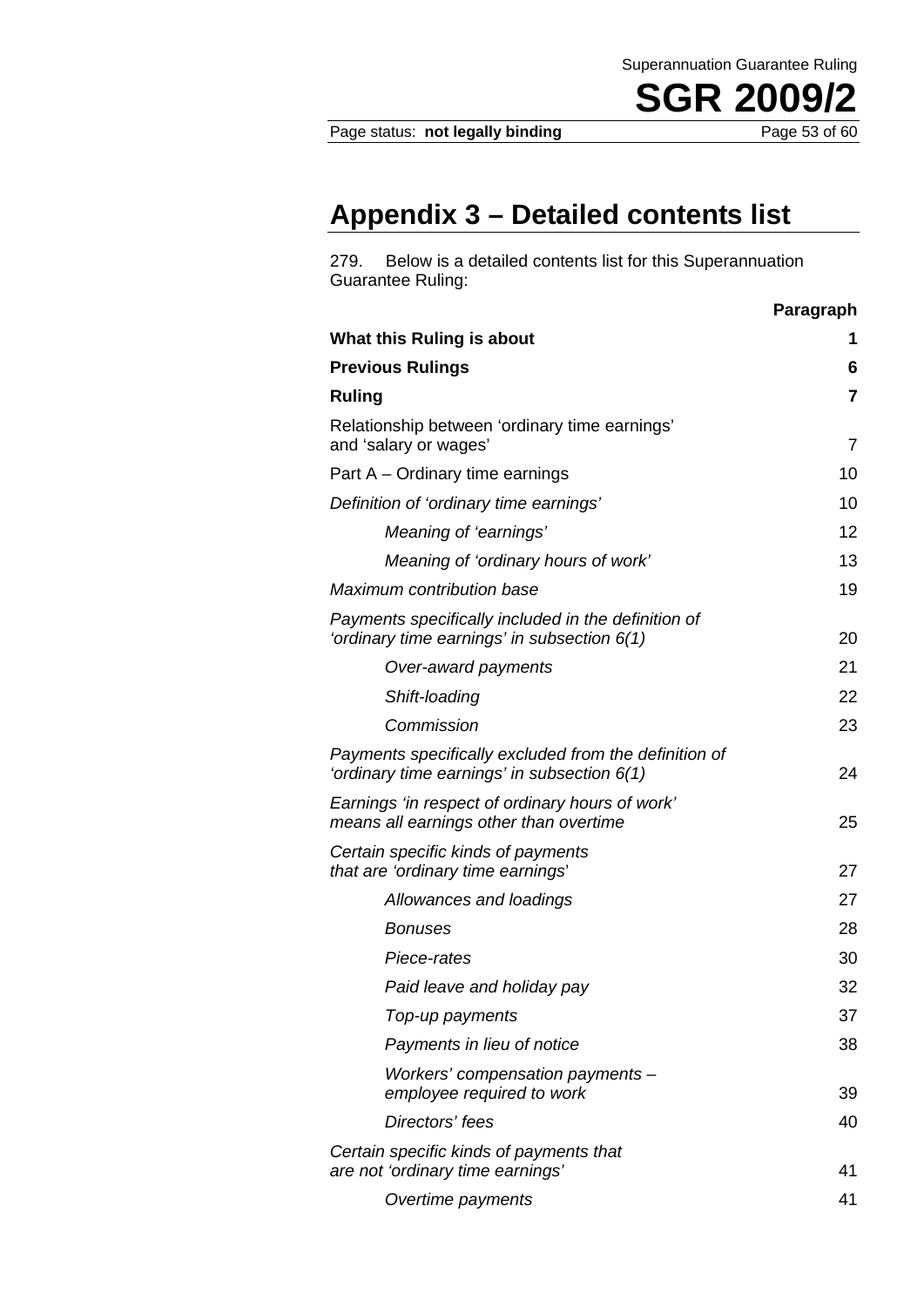| On-call allowances                                                                     | 44  |
|----------------------------------------------------------------------------------------|-----|
| Certain payments that are not salary or wages                                          | 46  |
| Part B – Salary or wages                                                               | 47  |
| Definition of 'salary or wages'                                                        | 47  |
| Payments specifically included in the definition of<br>'salary or wages' in section 11 | 51  |
| Commission                                                                             | 51  |
| Body corporate executives                                                              | 52  |
| Labour component of contracts                                                          | 53  |
| Parliamentarians                                                                       | 54  |
| Performers                                                                             | 55  |
| <b>Public office holders</b>                                                           | 56  |
| Payments excluded from the definition of<br>'salary or wages'                          | 57  |
| Private or domestic work under 30 hours per week                                       | 57  |
| Fringe benefits and other non-cash benefits                                            | 58  |
| Local government                                                                       | 59  |
| Exclusions under sections 27 to 29                                                     | 59A |
| Prescribed salary or wages – parental leave and ancilliary leave                       | 59B |
| Prescribed salary or wages – other payment types                                       | 59C |
| Determining whether a payment constitutes salary or wages                              | 60  |
| Certain payments that are 'salary or wages'                                            | 64  |
| Allowances                                                                             | 65  |
| Bonuses                                                                                | 66  |
| Leave payments                                                                         | 67  |
| Workers' compensation payments                                                         | 68  |
| Unused leave payments                                                                  | 69  |
| Payments in settlement of a dispute                                                    | 70  |
| Sign-on bonuses                                                                        | 71  |
| Certain payments that are not 'salary or wages'                                        | 72  |
| Expense allowances and reimbursements                                                  | 72  |
| Redundancy payments                                                                    | 74  |
| Unfair dismissal                                                                       | 75  |
| Workers' compensation payments -<br>employee not required to work                      | 76  |
| Date of effect                                                                         | 77  |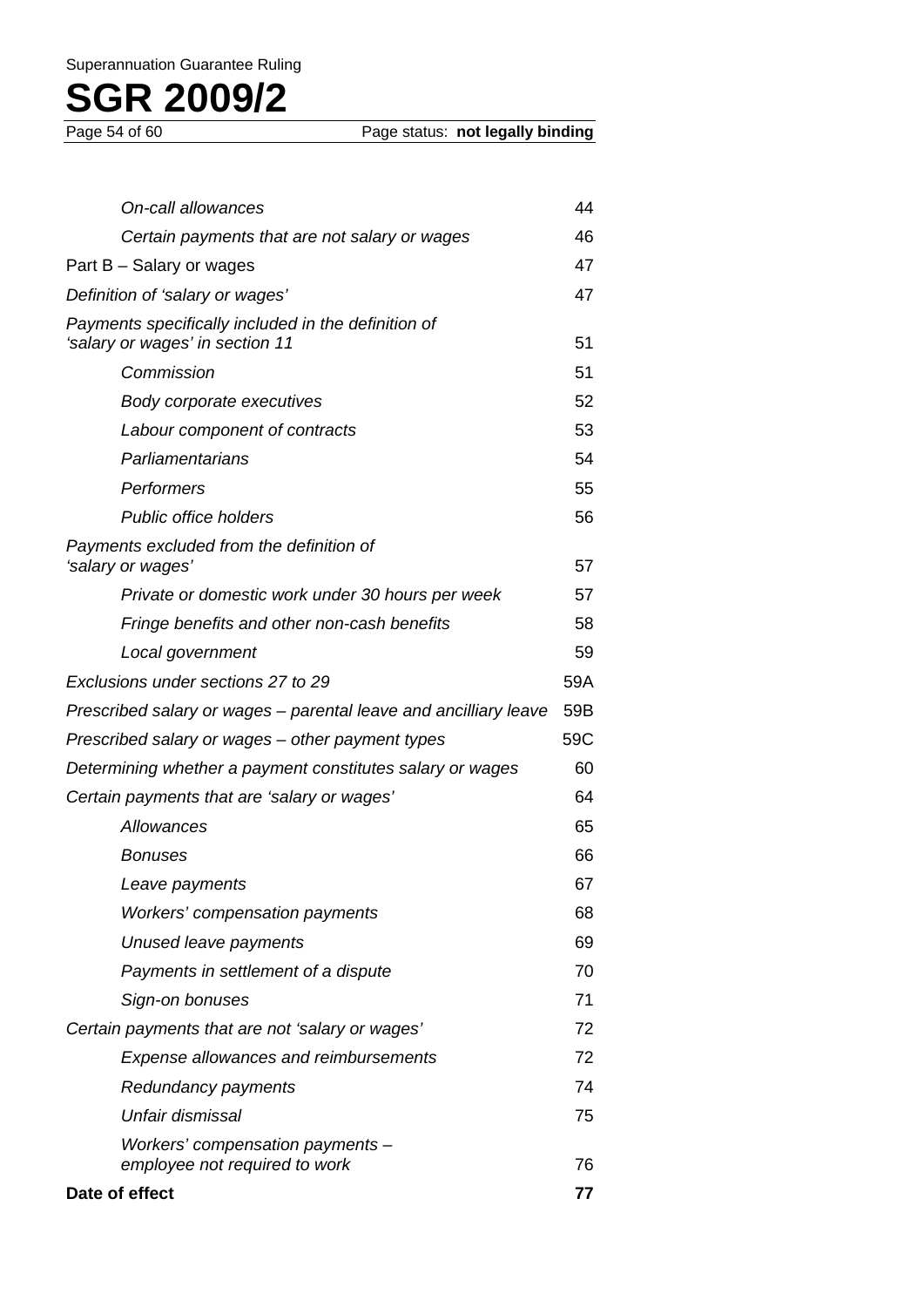| Appendix 1 – Examples                                                                                    | 78  |
|----------------------------------------------------------------------------------------------------------|-----|
| Ordinary hours and overtime hours                                                                        | 79  |
| Example $1 - A$ simple overtime situation                                                                | 79  |
| Salary or wages                                                                                          | 81  |
| <b>OTE</b>                                                                                               | 82  |
| Example 2 – Ordinary hours of work and overtime hours<br>determined by agreement prevailing over award   | 87  |
| Salary or wages                                                                                          | 90  |
| 0TE                                                                                                      | 91  |
| Example 3 – Agreement supplanting award removes<br>distinction between ordinary hours and other hours    | 93  |
| Salary or wages                                                                                          | 96  |
| <b>OTE</b>                                                                                               | 97  |
| Example 4 – No ordinary hours of work stipulated                                                         | 99  |
| Salary or wages                                                                                          | 101 |
| <b>OTE</b>                                                                                               | 102 |
| Example 5 – Casual employee who qualifies for<br>shift allowances for some hours and overtime            |     |
| payments for other hours                                                                                 | 103 |
| Salary or wages                                                                                          | 106 |
| <b>OTE</b>                                                                                               | 107 |
| Example 6 – Casual employee whose hours are mainly<br>paid at overtime rates due to a 'bandwidth' clause | 108 |
| Salary or wages                                                                                          | 110 |
| <b>OTE</b>                                                                                               | 111 |
| Example 7 – Piece-rates where no ordinary hours<br>of work are stipulated                                | 112 |
| Salary or wages                                                                                          | 113 |
| <b>OTE</b>                                                                                               | 114 |
| Example 8 - Overtime component of earnings based<br>on 'hourly driving rate' formula stipulated in award | 115 |
| Salary or wages                                                                                          | 118 |
| <b>OTE</b>                                                                                               | 119 |
| Allowances                                                                                               | 120 |
| Example 9 – Allowance by way of unconditional extra payment                                              | 120 |
| Salary or wages                                                                                          | 121 |
| <b>OTE</b>                                                                                               | 122 |

Page status: not legally binding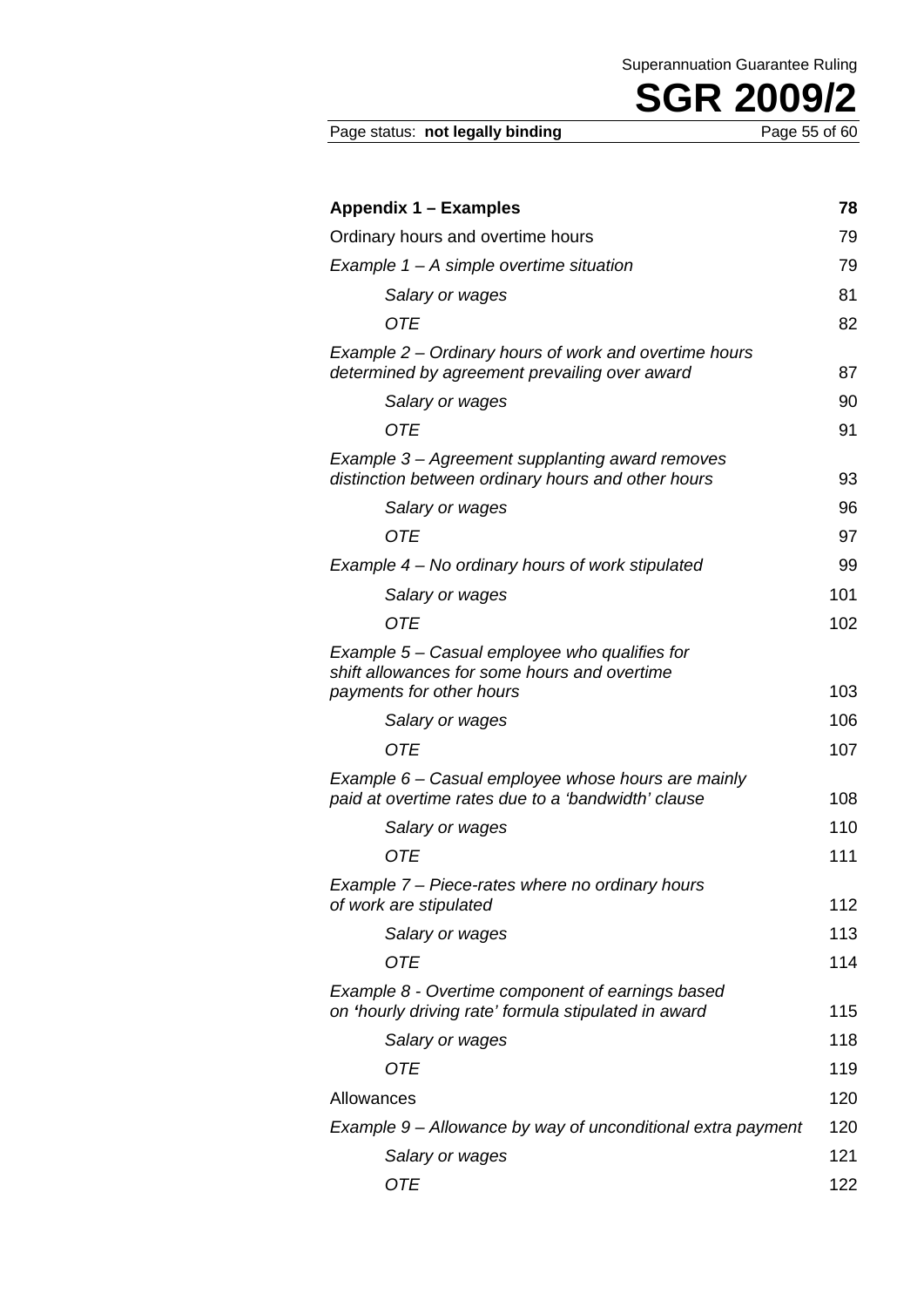| Example 10 – Expense allowance expected to be fully expended                                                  | 123 |
|---------------------------------------------------------------------------------------------------------------|-----|
| Salary or wages                                                                                               | 124 |
| OTE                                                                                                           | 125 |
| Example 11 - Danger allowance                                                                                 | 126 |
| Salary or wages                                                                                               | 127 |
| OTE                                                                                                           | 128 |
| Example 12 – Retention allowance                                                                              | 129 |
| Salary or wages                                                                                               | 130 |
| <b>OTE</b>                                                                                                    | 131 |
| Example 13 - Hourly on-call allowance in relation<br>to ordinary hours of work for doctors                    | 132 |
| Salary or wages                                                                                               | 133 |
| <b>OTE</b>                                                                                                    | 134 |
| Payment of expenses                                                                                           | 135 |
| Example 14 - Reimbursement                                                                                    | 135 |
| Salary or wages                                                                                               | 136 |
| <b>OTE</b>                                                                                                    | 137 |
| Example 15 - Petty cash                                                                                       | 138 |
| Salary or wages                                                                                               | 139 |
| <b>OTE</b>                                                                                                    | 140 |
| Example 16 – Reimbursement of travel costs                                                                    | 141 |
| Salary or wages                                                                                               | 142 |
| <b>OTE</b>                                                                                                    | 143 |
| Example 17 – Payments for unfair dismissal resulting<br>from an order via the Industrial Relations Commission | 144 |
| Salary or wages                                                                                               | 145 |
| OTE                                                                                                           | 146 |
| Example 18 - Workers' compensation                                                                            | 147 |
| Salary or wages                                                                                               | 150 |
| OTE                                                                                                           | 152 |
| Leave payments                                                                                                | 154 |
| Example 19 - Annual leave                                                                                     | 154 |
| Salary or wages                                                                                               | 155 |
| OTE                                                                                                           | 156 |
| <b>Termination payments</b>                                                                                   | 158 |
| Example 20 - Termination payments                                                                             | 158 |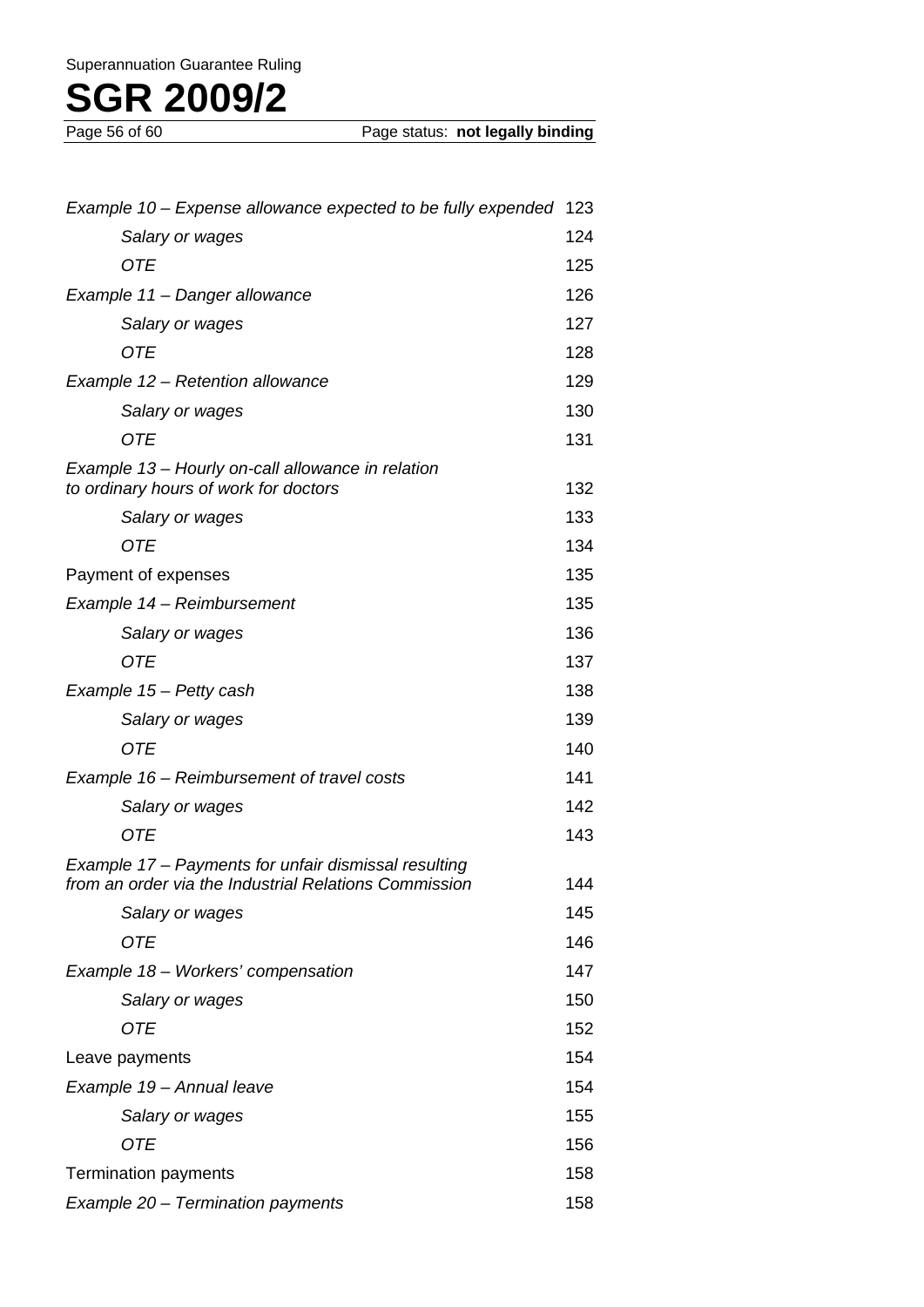Page status: not legally binding

| Salary or wages                                                                            | 160 |
|--------------------------------------------------------------------------------------------|-----|
| OTE                                                                                        | 161 |
| <b>Bonuses</b>                                                                             | 163 |
| Example 21 – Performance bonus                                                             | 163 |
| Salary or wages                                                                            | 164 |
| OTE                                                                                        | 165 |
| Example 22 - Bonus described as ex-gratia but paid<br>in respect of ordinary hours of work | 167 |
| Salary or wages                                                                            | 168 |
| OTE                                                                                        | 170 |
| Example 23 – Christmas bonus                                                               | 171 |
| Salary or wages                                                                            | 172 |
| OTE                                                                                        | 174 |
| Example 24 – Bonus in respect of overtime only                                             | 175 |
| Salary or wages                                                                            | 177 |
| <b>OTE</b>                                                                                 | 178 |
| <b>Appendix 2 – Explanation</b>                                                            | 179 |
| Legislative context                                                                        | 179 |
| Part A – Ordinary time earnings                                                            | 184 |
| <b>Definition</b>                                                                          | 184 |
| Earnings                                                                                   | 185 |
| Ordinary hours of work specified in award or agreement                                     | 189 |
| Ordinary hours of work not specified in award or agreement                                 | 203 |
| Maximum contribution base                                                                  | 211 |
| OTE is now the standard earnings base                                                      | 213 |
| Payment specifically included in OTE                                                       | 216 |
| Over-award payments                                                                        | 217 |
| Shift-loading                                                                              | 220 |
| Commission                                                                                 | 223 |
| Earnings 'in respect of ordinary hours of work'<br>means all earnings other than overtime  | 225 |
| Piece-rates                                                                                | 230 |
| Paid leave                                                                                 | 235 |
| Payments for unused long service leave<br>entitlements while still employed                | 239 |
| Part B – Salary or wages                                                                   | 241 |
|                                                                                            |     |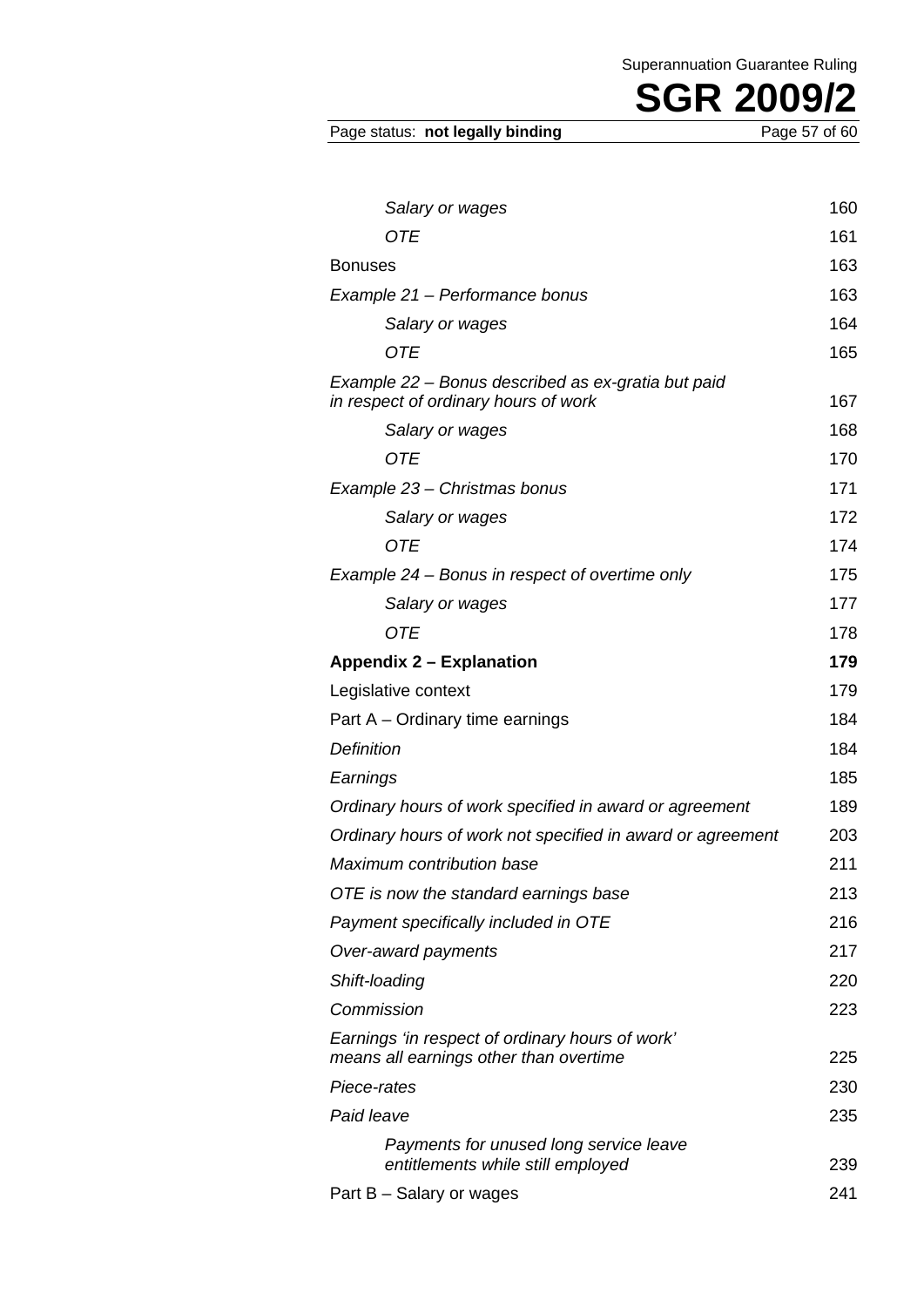| Ordinary meaning of salary or wages                                                  | 241 |
|--------------------------------------------------------------------------------------|-----|
| Payments specifically included in the definition of<br>'salary or wages' in the SGAA | 246 |
| Commission                                                                           | 246 |
| Body corporate executives                                                            | 247 |
| Labour component of contracts                                                        | 248 |
| Parliamentarians                                                                     | 249 |
| Performers                                                                           | 251 |
| <b>Public office holders</b>                                                         | 254 |
| Payments specifically excluded from<br>the definition of 'salary or wages'           | 255 |
| Private or domestic work                                                             | 255 |
| Fringe benefits and other non-cash benefits                                          | 256 |
| Local government                                                                     | 258 |
| Allowances and reimbursements                                                        | 259 |
| <b>Expense allowances</b>                                                            | 266 |
| Military allowances                                                                  | 267 |
| <b>Reimbursements</b>                                                                | 268 |
| Workers' compensation and other payments<br>made on behalf of an employer            | 271 |
| <b>Bonuses</b>                                                                       | 274 |
| Appendix 3 - Detailed contents list                                                  | 279 |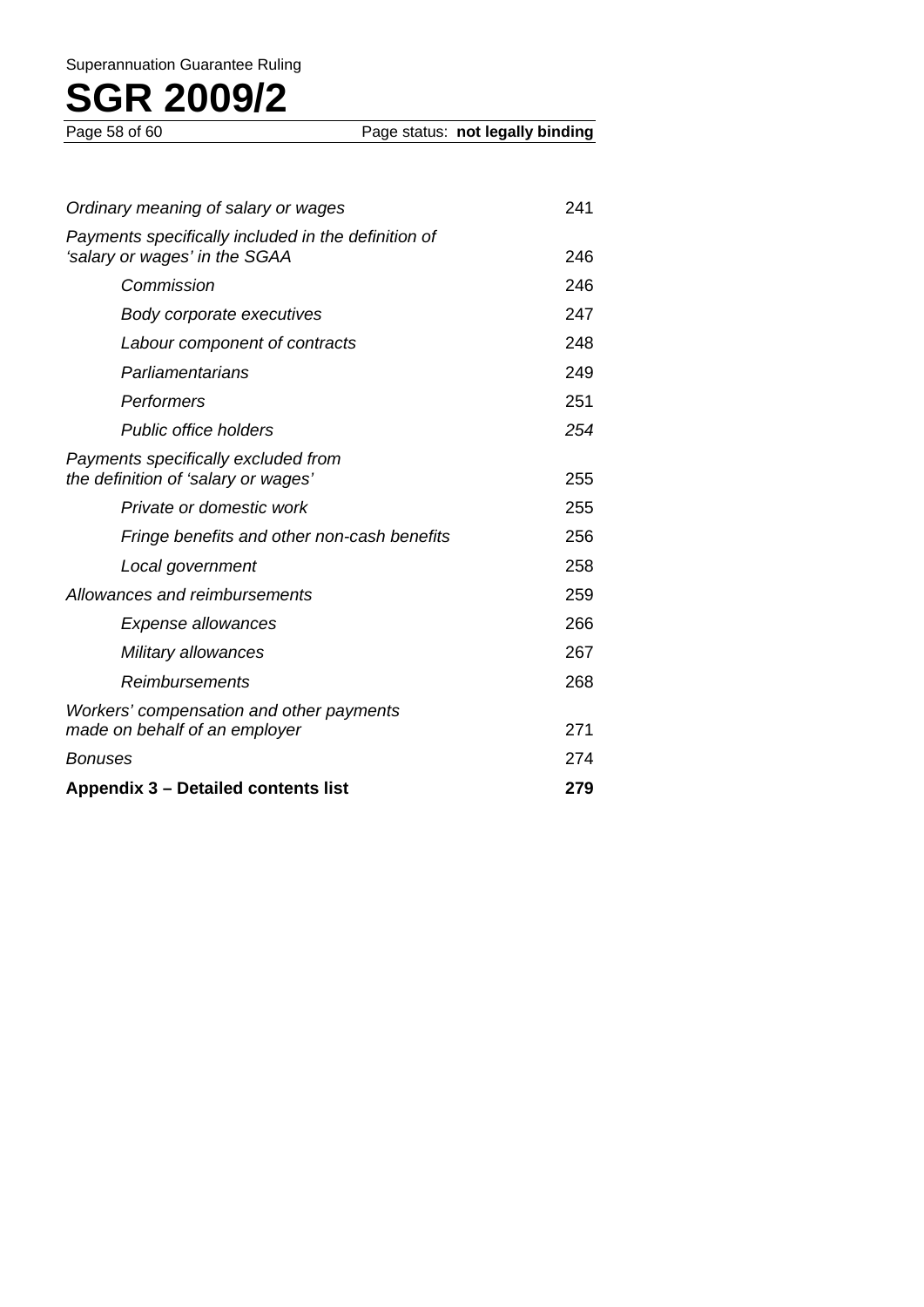#### Page status: **not legally binding** Page 59 of 60

**References** 

*Previous draft:*  SGR 2008/D2

*Related Rulings/Determinations:* 

SGR 2005/1; SGR 2005/2; SGR 2009/1; TR 1999/10; TR 2002/21; IT 2307

*Previous Rulings/Determinations:*  SGR 94/4; SGR 94/5

*Subject references:* 

- awards and industrial agreements
- employee bonuses
- employees
- overtime
- salary
- superannuation
- superannuation guarantee charge

#### *Legislative references:*

- SGAA 1992
- SGAA 1992 6(1)
- SGAA 1992 6(3)
- SGAA 1992 11
- SGAA 1992 11(1)
- SGAA 1992 11(1)(a) SGAA 1992 11(1)(b) - SGAA 1992 11(1)(ba)
- SGAA 1992 11(1)(c) SGAA 1992 11(1)(d) SGAA 1992 11(1)(e)  $-$  SGAA 1992 11(2) - SGAA 1992 11(3) - SGAA 1992 12(3) - SGAA 1992 12(4) - SGAA 1992 12(5) - SGAA 1992 12(6)
- SGAA 1992 12(7) SGAA 1992 12(8) - SGAA 1992 12(8)(a) SGAA 1992 12(9) SGAA 1992 12(9A)
- SGAA 1992 12(10)
- SGAA 1992 16
- SGAA 1992 19 SGAA 1992 19(1)
- SGAA 1992 22(2)
- SGAA 1992 23
- SGAA 1992 23(2)
- SGAA 1992 27
- SGAA 1992 27(1)(a)
- SGAA 1992 27(1)(b)
- SGAA 1992 27(1)(c)
- SGAA 1992 27(1)(ca)
- SGAA 1992 27(1)(d)
- SGAA 1992  $27(1)(e)$ - SGAA 1992  $27(2)$
- SGAA 1992 28
- SGAA 1992 29
- SGAR 1993 7AC
- SGAR 1993 7AD
- SGAR 1993 7(2)
- TAA 1953 Sch 1 12-45(1)(e)
- ITAA 1936 former 221A(1)
- ITAA 1936 Part III Div 13A
- ITAA 1997
- **FBTAA 1986**
- Petroleum (Timor Sea Treaty) Act 2003
- Workplace Relations Act 1996 264
- Superannuation Laws Amendment (2004 Measures No. 2) Act 2004
- Pay-roll Tax Assessment Act 1941-1942
- Taxation Laws Amendment Act 1994
- Migration Regulations 1994

#### *Case references:*

- Australian Communication Exchange Ltd v. Deputy Commissioner of Taxation [2003] HCA 55; 2003 ATC 4894; (2003) 53 ATR 834
- Catlow v. Accident Compensation Commission (1989) 167 CLR 543; [1989] HCA 43
- Kezich v. Leighton Contractors Pty Ltd (1974) 131 CLR 362
- Mutual Acceptance Co Ltd v. Federal Commissioner of Taxation (1944) 69 CLR 389; (1944) 7 ATD 506
- Prushka Fast Debt Recovery Pty Ltd v. Commissioner of Taxation [2008] AATA 762
- Quest Personnel Temping Pty Ltd v. Commissioner of Taxation [2002] FCA 85; (2002) 116 FCR

**SGR 2009**